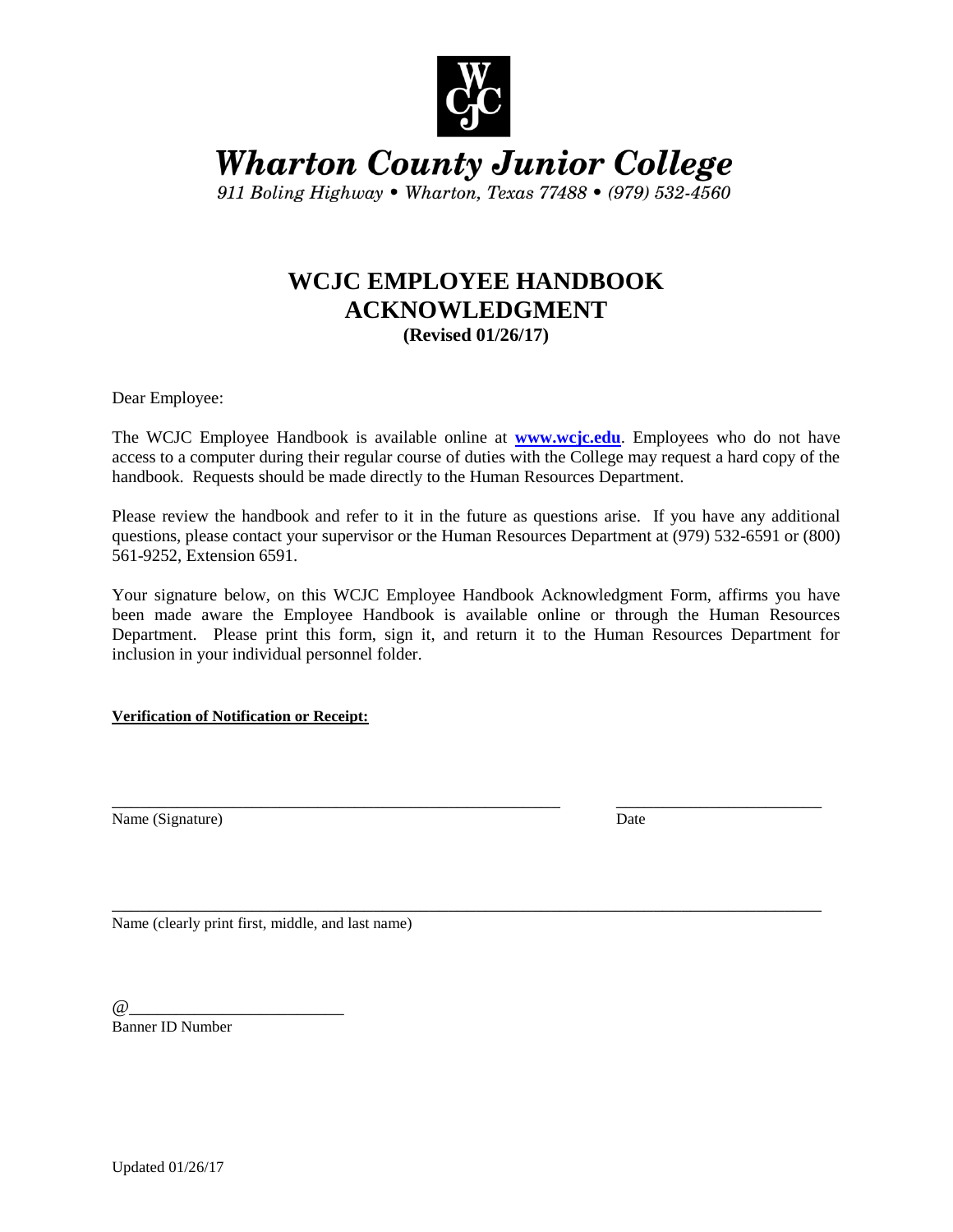

## **Wharton County Junior College**

911 Boling Highway • Wharton, Texas 77488 • (979) 532-4560

# *Employee Handbook*

**Prepared under the supervision of Betty A. McCrohan, President**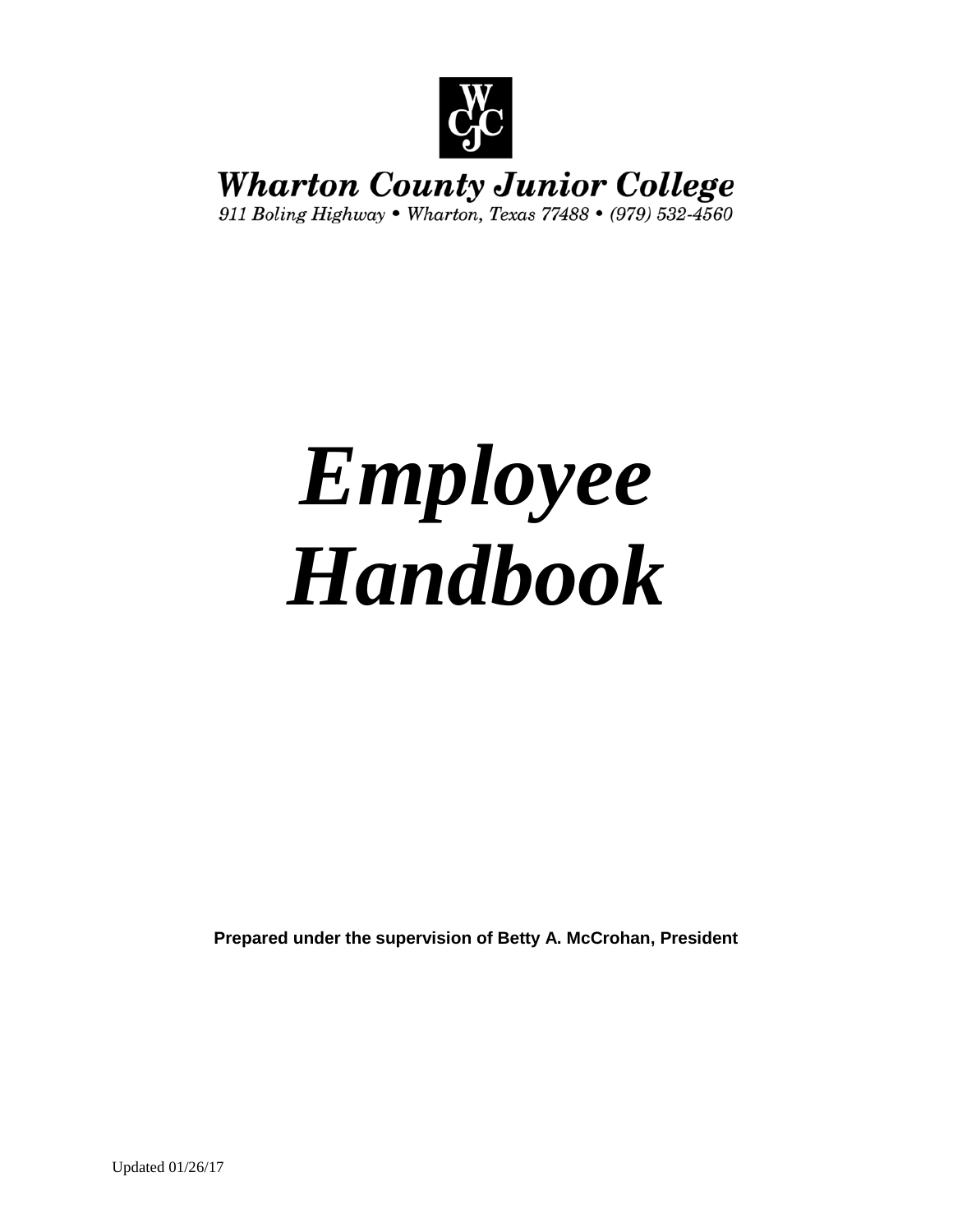| 1.0                                                                          |  |
|------------------------------------------------------------------------------|--|
| 2.0                                                                          |  |
|                                                                              |  |
| 3.0                                                                          |  |
| 4.0                                                                          |  |
|                                                                              |  |
| 5.0                                                                          |  |
| 5.1                                                                          |  |
|                                                                              |  |
| 5.2                                                                          |  |
|                                                                              |  |
| 5.3                                                                          |  |
| 6.0                                                                          |  |
| 6.1                                                                          |  |
| 6.2                                                                          |  |
| 6.3                                                                          |  |
| 6.3.1                                                                        |  |
| 6.3.2                                                                        |  |
| 6.3.3                                                                        |  |
| 6.3.4                                                                        |  |
|                                                                              |  |
| 6.4                                                                          |  |
| 7.0                                                                          |  |
| 8.0                                                                          |  |
| PART TWO: FACULTY RESPONSIBILITIES, RECRUITMENT, AND ETHICS  9               |  |
| 9.0                                                                          |  |
| 10.0                                                                         |  |
| 11.0                                                                         |  |
| 11.1                                                                         |  |
|                                                                              |  |
| Faculty members are employed by the College on term contracts.  11<br>11.2.1 |  |
| 11.2.2                                                                       |  |
| 11.2.2.1                                                                     |  |
| 11.2.3                                                                       |  |
| RECRUITMENT AND SELECTION OF FULL-TIME FACULTY  12<br>12.0                   |  |
| 13.0                                                                         |  |
|                                                                              |  |
| 14.0                                                                         |  |
| 15.0                                                                         |  |
| 15.1                                                                         |  |
| 15.2                                                                         |  |
| 15.3                                                                         |  |
| PART THREE: STAFF RESPONSIBILITIES, RECRUITMENT, AND ETHICS  15              |  |
| ROLES OF SUPPORT STAFF AND ADMINISTRATIVE STAFF  15<br>16.0                  |  |
|                                                                              |  |

#### **Table** of Contents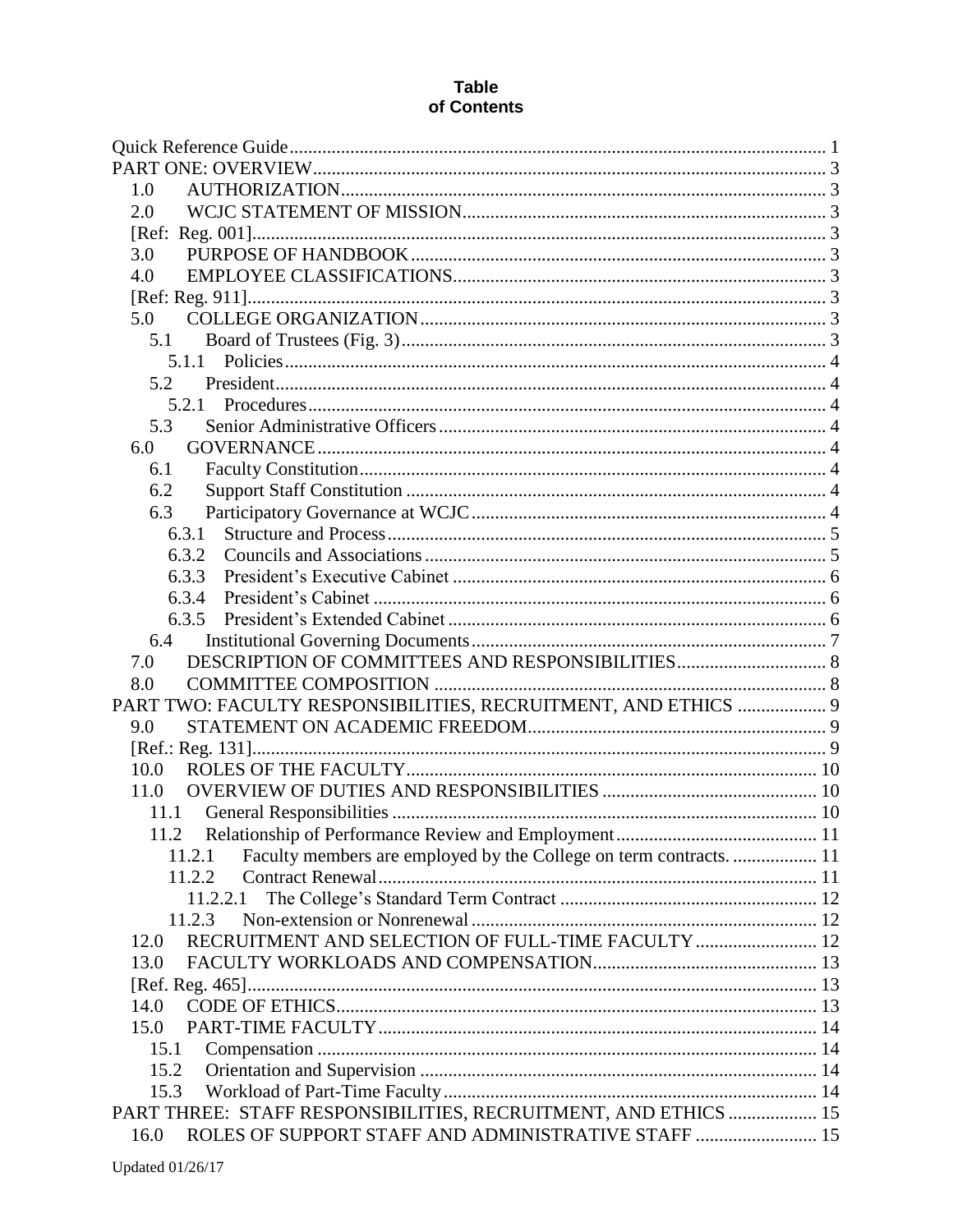| 17.1<br>17.1.1<br>17.1.1.1<br>17.1.1.2<br>17.1.1.3<br>17.1.2<br>17.1.2.1<br>17.1.2.2<br>17.1.2.3<br>17.1.2.4<br>17.1.2.5<br>17.1.2.6<br>17.1.2.7<br>17.1.2.8<br>17.1.2.9<br>17.1.3<br>17.1.3.1<br>17.1.4<br>Vice President of Technology and Institutional Research  18<br>17.1.5<br>18.0<br>18.1<br>18.2<br>18.3<br>18.4<br>19.0<br>19.1.1<br>19.1.2<br>19.1.3<br>19.1.4<br>19.1.5<br>19.1.6<br>20.0<br>20.1<br>20.2<br>20.3<br>20.4 | PART FOUR: ADMINISTRATION OF COMPENSATION AND BENEFITS  21<br>20.5<br>20.6<br>20.7<br>20.8 | OVERVIEW OF OFFICE/DEPARTMENTAL RESPONSIBILITIES 15<br>17.0 |  |
|---------------------------------------------------------------------------------------------------------------------------------------------------------------------------------------------------------------------------------------------------------------------------------------------------------------------------------------------------------------------------------------------------------------------------------------|--------------------------------------------------------------------------------------------|-------------------------------------------------------------|--|
| Planning and Institutional Effectiveness/Grants Management  16                                                                                                                                                                                                                                                                                                                                                                        |                                                                                            |                                                             |  |
|                                                                                                                                                                                                                                                                                                                                                                                                                                       |                                                                                            |                                                             |  |
|                                                                                                                                                                                                                                                                                                                                                                                                                                       |                                                                                            |                                                             |  |
|                                                                                                                                                                                                                                                                                                                                                                                                                                       |                                                                                            |                                                             |  |
|                                                                                                                                                                                                                                                                                                                                                                                                                                       |                                                                                            |                                                             |  |
|                                                                                                                                                                                                                                                                                                                                                                                                                                       |                                                                                            |                                                             |  |
|                                                                                                                                                                                                                                                                                                                                                                                                                                       |                                                                                            |                                                             |  |
|                                                                                                                                                                                                                                                                                                                                                                                                                                       |                                                                                            |                                                             |  |
|                                                                                                                                                                                                                                                                                                                                                                                                                                       |                                                                                            |                                                             |  |
|                                                                                                                                                                                                                                                                                                                                                                                                                                       |                                                                                            |                                                             |  |
|                                                                                                                                                                                                                                                                                                                                                                                                                                       |                                                                                            |                                                             |  |
|                                                                                                                                                                                                                                                                                                                                                                                                                                       |                                                                                            |                                                             |  |
|                                                                                                                                                                                                                                                                                                                                                                                                                                       |                                                                                            |                                                             |  |
|                                                                                                                                                                                                                                                                                                                                                                                                                                       |                                                                                            |                                                             |  |
|                                                                                                                                                                                                                                                                                                                                                                                                                                       |                                                                                            |                                                             |  |
|                                                                                                                                                                                                                                                                                                                                                                                                                                       |                                                                                            |                                                             |  |
|                                                                                                                                                                                                                                                                                                                                                                                                                                       |                                                                                            |                                                             |  |
|                                                                                                                                                                                                                                                                                                                                                                                                                                       |                                                                                            |                                                             |  |
|                                                                                                                                                                                                                                                                                                                                                                                                                                       |                                                                                            |                                                             |  |
|                                                                                                                                                                                                                                                                                                                                                                                                                                       |                                                                                            |                                                             |  |
|                                                                                                                                                                                                                                                                                                                                                                                                                                       |                                                                                            |                                                             |  |
|                                                                                                                                                                                                                                                                                                                                                                                                                                       |                                                                                            |                                                             |  |
|                                                                                                                                                                                                                                                                                                                                                                                                                                       |                                                                                            |                                                             |  |
|                                                                                                                                                                                                                                                                                                                                                                                                                                       |                                                                                            |                                                             |  |
|                                                                                                                                                                                                                                                                                                                                                                                                                                       |                                                                                            |                                                             |  |
|                                                                                                                                                                                                                                                                                                                                                                                                                                       |                                                                                            |                                                             |  |
|                                                                                                                                                                                                                                                                                                                                                                                                                                       |                                                                                            |                                                             |  |
|                                                                                                                                                                                                                                                                                                                                                                                                                                       |                                                                                            |                                                             |  |
|                                                                                                                                                                                                                                                                                                                                                                                                                                       |                                                                                            |                                                             |  |
|                                                                                                                                                                                                                                                                                                                                                                                                                                       |                                                                                            |                                                             |  |
|                                                                                                                                                                                                                                                                                                                                                                                                                                       |                                                                                            |                                                             |  |
|                                                                                                                                                                                                                                                                                                                                                                                                                                       |                                                                                            |                                                             |  |
|                                                                                                                                                                                                                                                                                                                                                                                                                                       |                                                                                            |                                                             |  |
|                                                                                                                                                                                                                                                                                                                                                                                                                                       |                                                                                            |                                                             |  |
|                                                                                                                                                                                                                                                                                                                                                                                                                                       |                                                                                            |                                                             |  |
|                                                                                                                                                                                                                                                                                                                                                                                                                                       |                                                                                            |                                                             |  |
|                                                                                                                                                                                                                                                                                                                                                                                                                                       |                                                                                            |                                                             |  |
|                                                                                                                                                                                                                                                                                                                                                                                                                                       |                                                                                            |                                                             |  |
|                                                                                                                                                                                                                                                                                                                                                                                                                                       |                                                                                            |                                                             |  |
|                                                                                                                                                                                                                                                                                                                                                                                                                                       |                                                                                            |                                                             |  |
|                                                                                                                                                                                                                                                                                                                                                                                                                                       |                                                                                            |                                                             |  |
|                                                                                                                                                                                                                                                                                                                                                                                                                                       |                                                                                            |                                                             |  |
|                                                                                                                                                                                                                                                                                                                                                                                                                                       |                                                                                            |                                                             |  |
|                                                                                                                                                                                                                                                                                                                                                                                                                                       |                                                                                            |                                                             |  |
|                                                                                                                                                                                                                                                                                                                                                                                                                                       |                                                                                            |                                                             |  |
|                                                                                                                                                                                                                                                                                                                                                                                                                                       |                                                                                            |                                                             |  |
|                                                                                                                                                                                                                                                                                                                                                                                                                                       |                                                                                            |                                                             |  |
|                                                                                                                                                                                                                                                                                                                                                                                                                                       |                                                                                            |                                                             |  |
|                                                                                                                                                                                                                                                                                                                                                                                                                                       |                                                                                            |                                                             |  |
|                                                                                                                                                                                                                                                                                                                                                                                                                                       |                                                                                            |                                                             |  |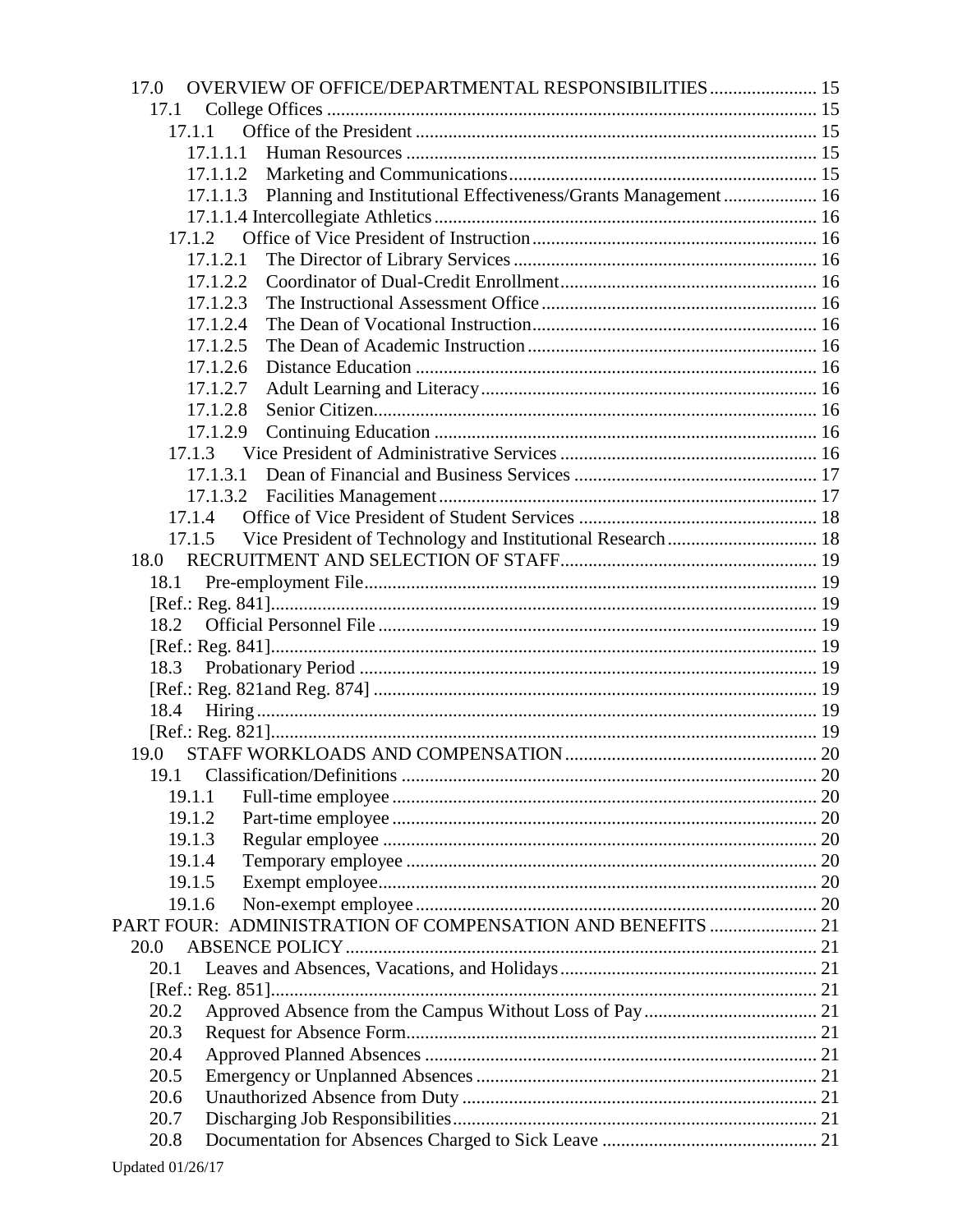| 22.0<br>22.1<br>22.2<br>23.0<br>24.0<br>25.0<br>25.1<br>25.2<br>25.3<br>26.0<br>27.0<br>28.0<br>29.0<br>30.0<br>30.1<br>30.2<br>31.0<br>32.0<br>33.0<br>34.0<br>35.0<br>35.1<br>35.2<br>35.3<br>Reporting Absence to Supervisor and the Office of Payroll and Benefits  24<br>35.4<br>35.5<br>35.6<br>35.7<br>35.8<br>36.0<br>37.0<br>38.0<br>39.0<br>40.0<br>41.0<br>42.0<br>PART FIVE: SELECTED INSTRUCTIONAL GUIDELINES AND POLICIES  27<br>43.0<br>44.0<br>45.0<br>46.0<br>47.0<br>48.0<br>49.0<br>50.0 | 21.0 | AMERICANS WITH DISABILITIES ACT (ADA) FOR EMPLOYEES  21 |  |
|-------------------------------------------------------------------------------------------------------------------------------------------------------------------------------------------------------------------------------------------------------------------------------------------------------------------------------------------------------------------------------------------------------------------------------------------------------------------------------------------------------------|------|---------------------------------------------------------|--|
|                                                                                                                                                                                                                                                                                                                                                                                                                                                                                                             |      |                                                         |  |
|                                                                                                                                                                                                                                                                                                                                                                                                                                                                                                             |      |                                                         |  |
|                                                                                                                                                                                                                                                                                                                                                                                                                                                                                                             |      |                                                         |  |
|                                                                                                                                                                                                                                                                                                                                                                                                                                                                                                             |      |                                                         |  |
|                                                                                                                                                                                                                                                                                                                                                                                                                                                                                                             |      |                                                         |  |
|                                                                                                                                                                                                                                                                                                                                                                                                                                                                                                             |      |                                                         |  |
|                                                                                                                                                                                                                                                                                                                                                                                                                                                                                                             |      |                                                         |  |
|                                                                                                                                                                                                                                                                                                                                                                                                                                                                                                             |      |                                                         |  |
|                                                                                                                                                                                                                                                                                                                                                                                                                                                                                                             |      |                                                         |  |
|                                                                                                                                                                                                                                                                                                                                                                                                                                                                                                             |      |                                                         |  |
|                                                                                                                                                                                                                                                                                                                                                                                                                                                                                                             |      |                                                         |  |
|                                                                                                                                                                                                                                                                                                                                                                                                                                                                                                             |      |                                                         |  |
|                                                                                                                                                                                                                                                                                                                                                                                                                                                                                                             |      |                                                         |  |
|                                                                                                                                                                                                                                                                                                                                                                                                                                                                                                             |      |                                                         |  |
|                                                                                                                                                                                                                                                                                                                                                                                                                                                                                                             |      |                                                         |  |
|                                                                                                                                                                                                                                                                                                                                                                                                                                                                                                             |      |                                                         |  |
|                                                                                                                                                                                                                                                                                                                                                                                                                                                                                                             |      |                                                         |  |
|                                                                                                                                                                                                                                                                                                                                                                                                                                                                                                             |      |                                                         |  |
|                                                                                                                                                                                                                                                                                                                                                                                                                                                                                                             |      |                                                         |  |
|                                                                                                                                                                                                                                                                                                                                                                                                                                                                                                             |      |                                                         |  |
|                                                                                                                                                                                                                                                                                                                                                                                                                                                                                                             |      |                                                         |  |
|                                                                                                                                                                                                                                                                                                                                                                                                                                                                                                             |      |                                                         |  |
|                                                                                                                                                                                                                                                                                                                                                                                                                                                                                                             |      |                                                         |  |
|                                                                                                                                                                                                                                                                                                                                                                                                                                                                                                             |      |                                                         |  |
|                                                                                                                                                                                                                                                                                                                                                                                                                                                                                                             |      |                                                         |  |
|                                                                                                                                                                                                                                                                                                                                                                                                                                                                                                             |      |                                                         |  |
|                                                                                                                                                                                                                                                                                                                                                                                                                                                                                                             |      |                                                         |  |
|                                                                                                                                                                                                                                                                                                                                                                                                                                                                                                             |      |                                                         |  |
|                                                                                                                                                                                                                                                                                                                                                                                                                                                                                                             |      |                                                         |  |
|                                                                                                                                                                                                                                                                                                                                                                                                                                                                                                             |      |                                                         |  |
|                                                                                                                                                                                                                                                                                                                                                                                                                                                                                                             |      |                                                         |  |
|                                                                                                                                                                                                                                                                                                                                                                                                                                                                                                             |      |                                                         |  |
|                                                                                                                                                                                                                                                                                                                                                                                                                                                                                                             |      |                                                         |  |
|                                                                                                                                                                                                                                                                                                                                                                                                                                                                                                             |      |                                                         |  |
|                                                                                                                                                                                                                                                                                                                                                                                                                                                                                                             |      |                                                         |  |
|                                                                                                                                                                                                                                                                                                                                                                                                                                                                                                             |      |                                                         |  |
|                                                                                                                                                                                                                                                                                                                                                                                                                                                                                                             |      |                                                         |  |
|                                                                                                                                                                                                                                                                                                                                                                                                                                                                                                             |      |                                                         |  |
|                                                                                                                                                                                                                                                                                                                                                                                                                                                                                                             |      |                                                         |  |
|                                                                                                                                                                                                                                                                                                                                                                                                                                                                                                             |      |                                                         |  |
|                                                                                                                                                                                                                                                                                                                                                                                                                                                                                                             |      |                                                         |  |
|                                                                                                                                                                                                                                                                                                                                                                                                                                                                                                             |      |                                                         |  |
|                                                                                                                                                                                                                                                                                                                                                                                                                                                                                                             |      |                                                         |  |
|                                                                                                                                                                                                                                                                                                                                                                                                                                                                                                             |      |                                                         |  |
|                                                                                                                                                                                                                                                                                                                                                                                                                                                                                                             |      |                                                         |  |
|                                                                                                                                                                                                                                                                                                                                                                                                                                                                                                             |      |                                                         |  |
|                                                                                                                                                                                                                                                                                                                                                                                                                                                                                                             |      |                                                         |  |
|                                                                                                                                                                                                                                                                                                                                                                                                                                                                                                             |      |                                                         |  |
|                                                                                                                                                                                                                                                                                                                                                                                                                                                                                                             |      |                                                         |  |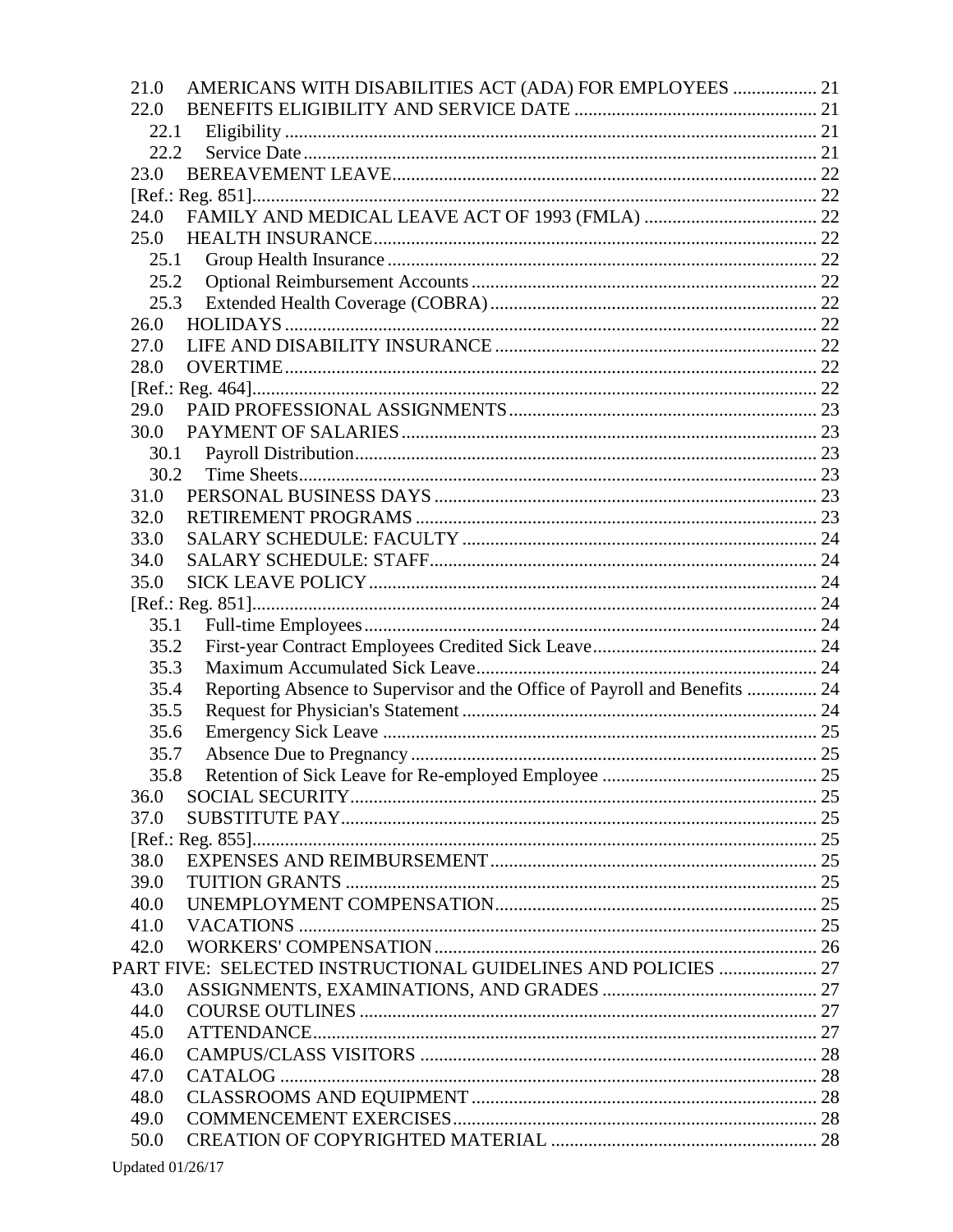| 50.1 | Publishing, Copyrighting, Inventing and Patenting Materials and Objects 28         |  |
|------|------------------------------------------------------------------------------------|--|
|      | Using Own Time and Without College Facilities, Equipment, and Support 28<br>50.1.1 |  |
|      | 50.1.2                                                                             |  |
|      | 50.1.3                                                                             |  |
|      | 50.1.4                                                                             |  |
| 50.2 |                                                                                    |  |
| 51.0 |                                                                                    |  |
|      |                                                                                    |  |
| 52.0 |                                                                                    |  |
| 53.0 |                                                                                    |  |
| 54.0 |                                                                                    |  |
| 55.0 |                                                                                    |  |
| 56.0 |                                                                                    |  |
| 57.0 |                                                                                    |  |
| 58.0 |                                                                                    |  |
|      |                                                                                    |  |
| 59.0 | TRAVEL TO OFF-CAMPUS LOCATIONS OR INTER-CAMPUS TRAVEL 31                           |  |
|      |                                                                                    |  |
| 60.0 |                                                                                    |  |
| 61.0 |                                                                                    |  |
|      |                                                                                    |  |
| 62.0 |                                                                                    |  |
| 63.0 |                                                                                    |  |
| 64.0 | ALCOHOLIC BEVERAGES AT COLLEGE-SPONSORED STUDENT                                   |  |
|      |                                                                                    |  |
| 65.0 |                                                                                    |  |
| 66.0 |                                                                                    |  |
|      |                                                                                    |  |
| 67.0 |                                                                                    |  |
| 68.0 |                                                                                    |  |
| 69.0 |                                                                                    |  |
| 70.0 |                                                                                    |  |
| 71.0 |                                                                                    |  |
| 71.1 |                                                                                    |  |
|      | 71.1.1                                                                             |  |
|      | 71.1.2                                                                             |  |
|      | 71.1.3                                                                             |  |
|      | 71.1.4                                                                             |  |
|      | 71.1.5                                                                             |  |
|      | 71.1.6                                                                             |  |
|      | 71.1.7                                                                             |  |
|      | 71.1.8                                                                             |  |
| 71.2 |                                                                                    |  |
| 72.0 |                                                                                    |  |
| 73.0 |                                                                                    |  |
| 74.0 |                                                                                    |  |
| 75.0 |                                                                                    |  |
| 76.0 |                                                                                    |  |
| 77.0 |                                                                                    |  |
| 78.0 |                                                                                    |  |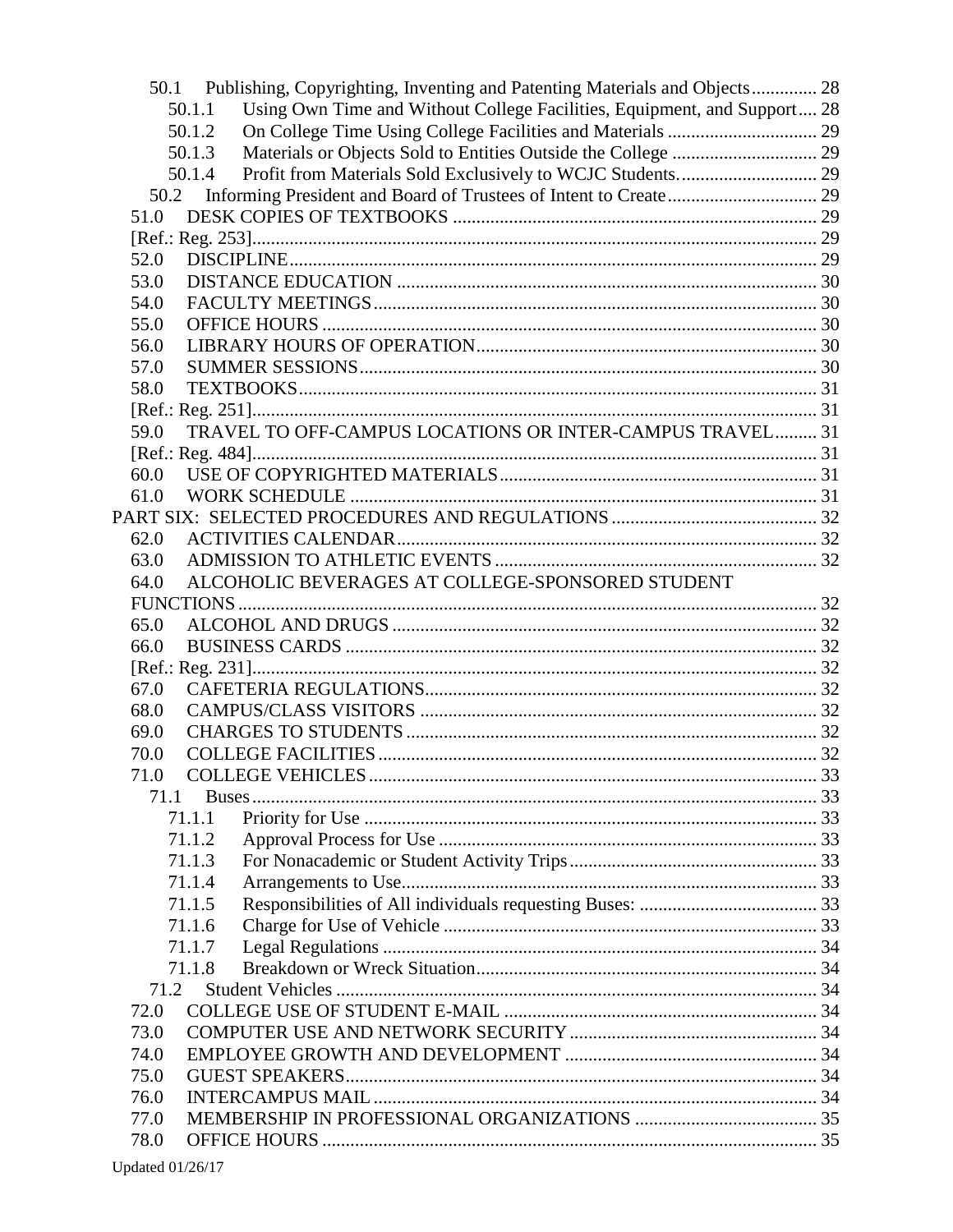| 79.0                                                                                  |  |
|---------------------------------------------------------------------------------------|--|
| 80.0                                                                                  |  |
|                                                                                       |  |
| 81.0                                                                                  |  |
| 82.0                                                                                  |  |
|                                                                                       |  |
| 83.0                                                                                  |  |
| [Ref.: Reg. 222 and the Purchasing Policy Manual (Employee Intranet Access Only)]  36 |  |
|                                                                                       |  |
| 83.1.1                                                                                |  |
| 83.1.2                                                                                |  |
| 83.1.3                                                                                |  |
| 83.2                                                                                  |  |
| 83.3                                                                                  |  |
| 83.4                                                                                  |  |
| 83.5                                                                                  |  |
| 83.6                                                                                  |  |
| 83.7                                                                                  |  |
| 83.7.1                                                                                |  |
| 83.7.2                                                                                |  |
| Purchase of Goods and/or Services without an Approved Purchase Order 36<br>83.7.3     |  |
| Review of Proper Interpretation and Compliance Purchase Order Procedures 37<br>83.7.4 |  |
| 83.7.5                                                                                |  |
|                                                                                       |  |
| 83.8.1                                                                                |  |
|                                                                                       |  |
| 83.9.1                                                                                |  |
| 83.9.2                                                                                |  |
| 83.10                                                                                 |  |
| 83.10.1                                                                               |  |
|                                                                                       |  |
| RESIGNATIONS, NONRENEWAL, TERMINATION, AND DISMISSAL 37<br>84.0                       |  |
|                                                                                       |  |
|                                                                                       |  |
| 85.0                                                                                  |  |
| 86.0                                                                                  |  |
| SELF-REPORTING OF EMPLOYEE SUBSEQUENT CONVICTIONS 38<br>87.0                          |  |
| 88.0                                                                                  |  |
|                                                                                       |  |
| SMOKING AND USE OF TOBACCO PRODUCTS ON CAMPUS  38<br>89.0                             |  |
|                                                                                       |  |
| 90.0                                                                                  |  |
| 91.0                                                                                  |  |
| 91.1                                                                                  |  |
| 91.2                                                                                  |  |
| 91.3                                                                                  |  |
| 91.4                                                                                  |  |
| 91.5                                                                                  |  |
| Calls to Wharton from the Sugar Land Campus and Richmond Campus  39<br>91.6           |  |
| 91.7                                                                                  |  |
|                                                                                       |  |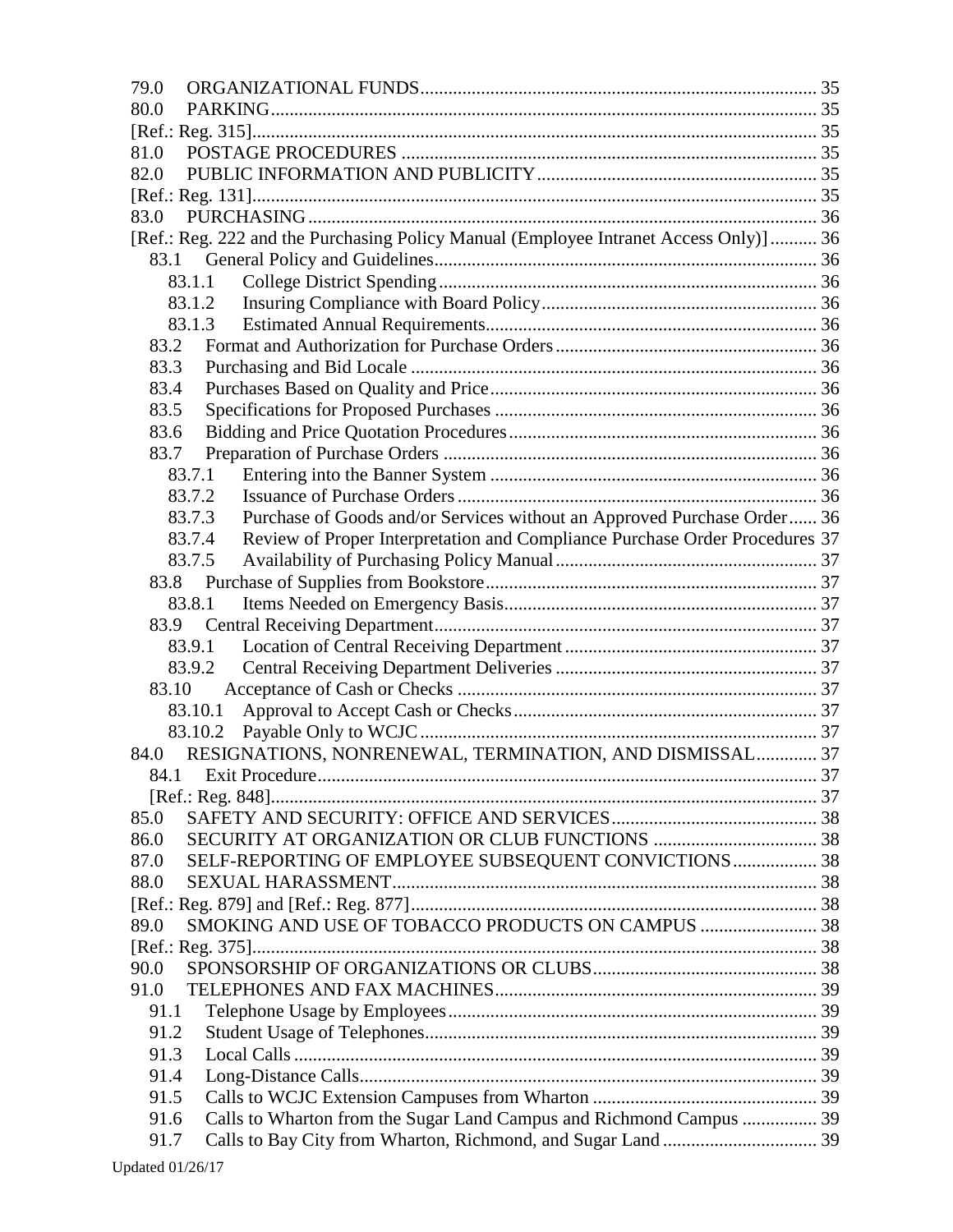| 91.8                                                           |  |
|----------------------------------------------------------------|--|
| 91.9                                                           |  |
| 91.10                                                          |  |
| 92.0                                                           |  |
|                                                                |  |
| 93.0                                                           |  |
| 93.1                                                           |  |
| 93.2                                                           |  |
| 93.3                                                           |  |
| 93.3.1                                                         |  |
| 93.3.2                                                         |  |
| 93.3.3                                                         |  |
| 93.4                                                           |  |
| 93.5                                                           |  |
| 93.6                                                           |  |
| 93.7                                                           |  |
| 93.8                                                           |  |
| 93.9                                                           |  |
| 93.10<br>93.11                                                 |  |
| 93.12                                                          |  |
| 93.13                                                          |  |
| 93.14                                                          |  |
| 93.15                                                          |  |
| 93.16                                                          |  |
| 93.17                                                          |  |
| 93.18                                                          |  |
| 94.0                                                           |  |
| 94.1                                                           |  |
| 94.2                                                           |  |
| 94.2.1                                                         |  |
| 94.2.2                                                         |  |
| 94.2.3                                                         |  |
| 94.2.4                                                         |  |
| 94.2.5                                                         |  |
| 94.3                                                           |  |
| 94.4                                                           |  |
| 94.4.1                                                         |  |
| 94.4.2                                                         |  |
| 94.4.3                                                         |  |
| 94.4.4                                                         |  |
| 94.4.5                                                         |  |
| 94.4.6                                                         |  |
| PART EIGHT: CURRICULAR PLANNING AND COURSE DEVELOPMENT  45     |  |
| 95.0                                                           |  |
| CURRICULUM DESIGN: OCCUPATIONAL PROGRAM ADVISORY<br>96.0       |  |
|                                                                |  |
| 97.0                                                           |  |
| RESPONSIBILITIES OF DEPARTMENTAL (PROGRAM) FACULTY  46<br>98.0 |  |
|                                                                |  |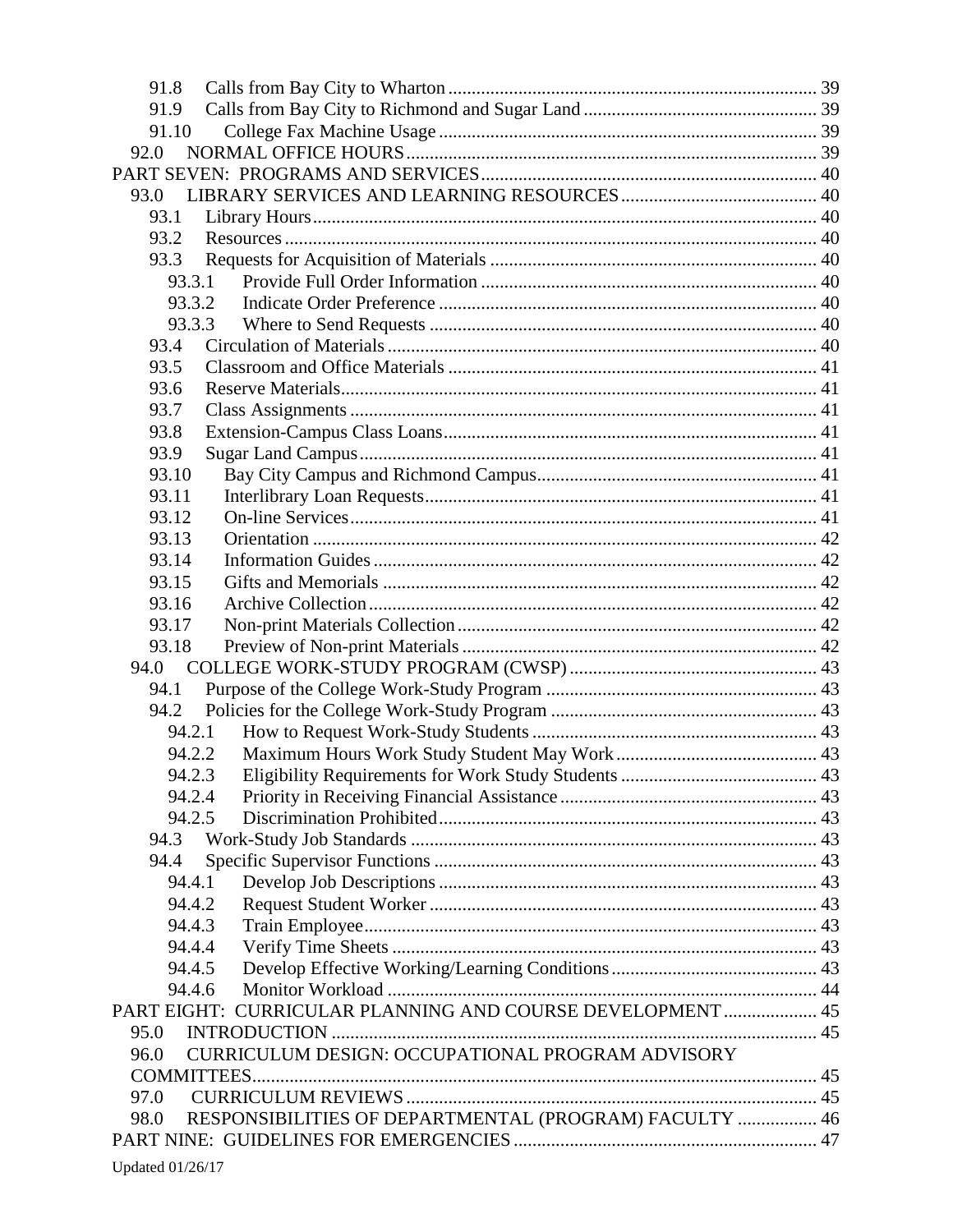| Figure 1.     |                                                                       |  |
|---------------|-----------------------------------------------------------------------|--|
| Figure 2.     |                                                                       |  |
| Figure 3.     |                                                                       |  |
| Figure 4.     |                                                                       |  |
| Figure 5.     |                                                                       |  |
| Figure 6.     |                                                                       |  |
| Figure 7.     | Technology and Institutional Research Organizational Chart 47         |  |
|               |                                                                       |  |
| Appendix I    |                                                                       |  |
| Appendix II   |                                                                       |  |
| Appendix III  |                                                                       |  |
| Appendix IV   |                                                                       |  |
| Appendix V    |                                                                       |  |
| Appendix VI   | Regulation 010 - Roles and Functions of the WCJC Board of Trustees 47 |  |
| Appendix VII  |                                                                       |  |
| Appendix VIII | Regulation 851 - Leaves and Absences, Vacations and Holidays 47       |  |
| Appendix IX   |                                                                       |  |
| Appendix X    |                                                                       |  |
| Appendix XI   | Institional Protocol for Responding to Death of a Student  47         |  |
| Appendix XII  |                                                                       |  |
| Appendix XIII |                                                                       |  |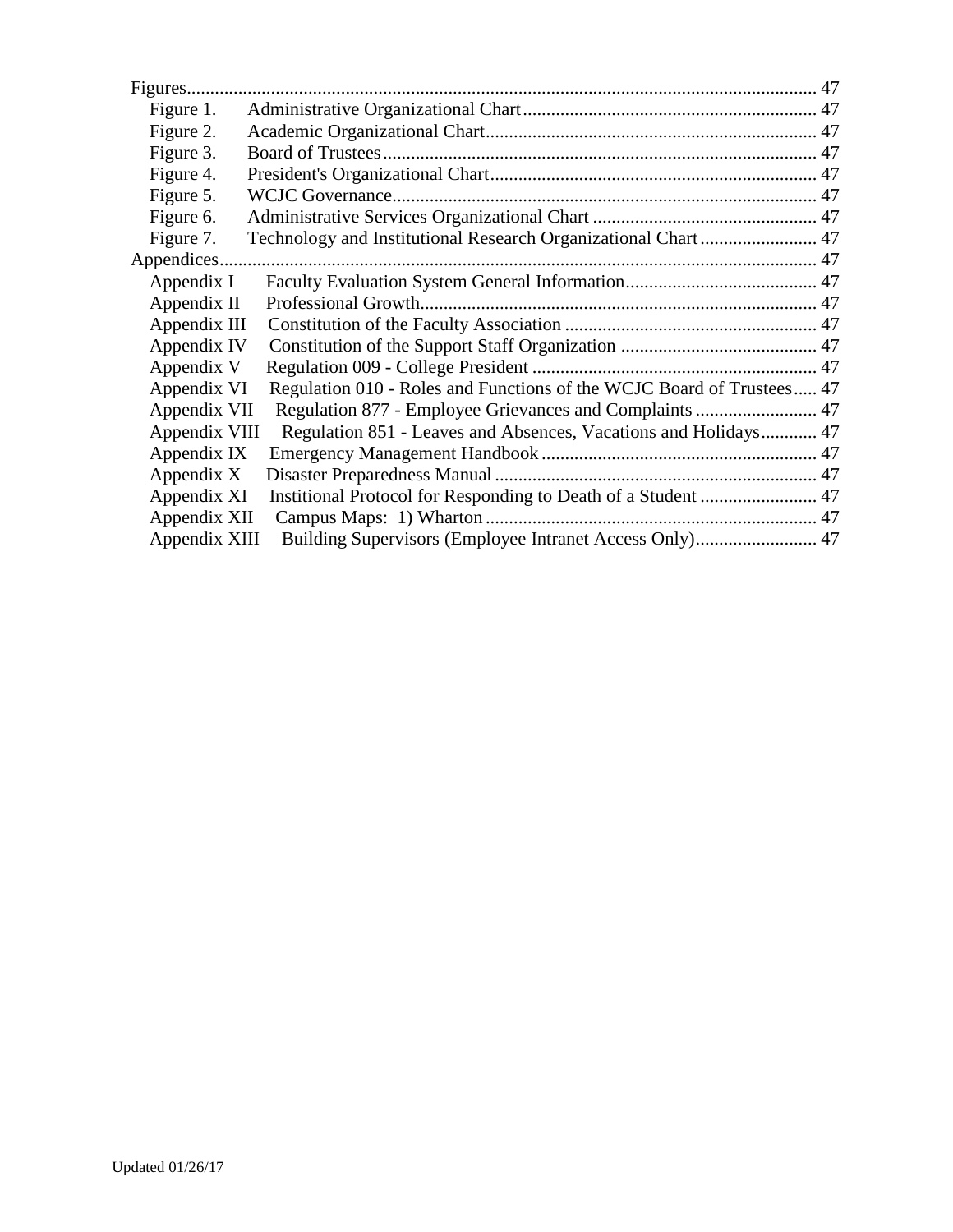#### **Affirmative Action with Respect to Employment**

Wharton County Junior College (WCJC) provides equal employment opportunities to all employees and applicants for employment without regard to race, color, religion, sexual orientation, gender identity or expression, national and ethnic origin, age, disability, genetic information, marital status, amnesty, political affiliation or belief, status as a beneficiary of programs financially assisted under Title I, WIOA on the basis of citizenship/status as a lawfully admitted immigrant authorized to work in the United States, status as a participant in any WIOA Title I financially assisted program or activity, or status as a covered veteran in accordance with applicable federal, state and local laws. WCJC complies with applicable state and local laws governing non-discrimination in employment in every location in which the College has facilities. These protections extend to all management practices and decisions, including recruitment and hiring practices, appraisal systems, and training. Any other protected status in the administration of its educational policies, admissions policies, employment policies, scholarship and loan programs, and other college administered programs and activities. This policy applies to all terms and conditions of employment, including, but not limited to, hiring, placement, termination, layoff, recall, leaves of absence, compensation, and training.

WCJC expressly prohibits any form of unlawful employee harassment based on race, color, religion, sexual orientation, gender identity or expression, national or ethnic origin, age, genetic information, disability, political affiliation or belief, status as a beneficiary of programs financially assisted under Title I, WIOA on the basis of citizenship/status as a lawfully admitted immigrant authorized to work in the United States, status as a participant in any WIOA Title I financially assisted program or activity, or veteran status. Improper interference with the ability of WCJC's employees to perform their expected job duties is absolutely not tolerated.

Inquiries and complaints concerning WCJC's policies, compliance with applicable laws, statues, and regulations (such as Title VI, Title IX, and Section 504, Affirmative Action, Equal Opportunity) may be directed to Judy J. Jones, Director of Human Resources, at Wharton County Junior College, 911 Boling Highway, A-206, Wharton, TX 77488. Telephone: (979) 532-6561. E-mail address: **[hr@wcjc.edu](mailto:hr@wcjc.edu)**. Equal opportunity employer/program. Auxiliary aids and services are available upon request to individuals with disabilities. Relay Texas Numbers: 1-800-735-2989 (TDD) 1-800-735-2988 (Voice) or 711.

#### *Quick Reference Guide*

<span id="page-9-0"></span>

| Toll Free (to Wharton Switchboard)<br><b>Wharton Campus</b><br><b>Sugar Land Campus</b><br><b>Richmond Campus</b><br><b>Bay City Campus</b> | $(800)$ 561-9252<br>$(979)$ 532-4560<br>$(281)$ 243-8447<br>$(281)$ 239-1500<br>(979) 244-4552 |
|---------------------------------------------------------------------------------------------------------------------------------------------|------------------------------------------------------------------------------------------------|
| Security, Wharton                                                                                                                           |                                                                                                |
| 8a.m.-5p.m., Mon-Fri                                                                                                                        | $(979) 532 - 6523$                                                                             |
| Security Cell Phone (all times)                                                                                                             | $(979)$ 282-1993                                                                               |
| <b>Security, Sugar Land</b>                                                                                                                 | (832) 842-2929                                                                                 |
| <b>Security, Richmond Campus</b>                                                                                                            | $(281)$ 239-1501                                                                               |
| <b>Fax Numbers</b>                                                                                                                          |                                                                                                |
| <b>Wharton Campus</b>                                                                                                                       |                                                                                                |
| Administration                                                                                                                              | $(979)$ 532-6526                                                                               |
| Admissions and Registration                                                                                                                 | $(979)$ 532-6494                                                                               |
| Athletics                                                                                                                                   | $(979)$ 532-6584                                                                               |
| <b>Business Office</b>                                                                                                                      | $(979) 532 - 6528$                                                                             |
| <b>Continuing Education</b>                                                                                                                 | $(281)$ 239-1628                                                                               |
| <b>Facilities Management</b>                                                                                                                | $(979) 532 - 6546$                                                                             |
| Faculty (located in the Mail Room/Service Center)                                                                                           | $(979) 532 - 6545$                                                                             |
| Fine Arts                                                                                                                                   | $(979)$ 532-6587                                                                               |
| Human Resources Department                                                                                                                  | $(979) 532 - 6928$                                                                             |
| <b>Information Technician</b>                                                                                                               | $(979) 532 - 6589$                                                                             |
| <b>ITV/Distance Learning</b>                                                                                                                | $(979) 532 - 6567$                                                                             |
| M.G. & Lillie A. Johnson Health Occupation Center                                                                                           | $(979) 532 - 6489$                                                                             |
| LaDieu Technology Center                                                                                                                    | $(979)$ 532-6585                                                                               |
| J.M. Hodges Learning Center (Library)                                                                                                       | $(979) 532 - 6527$                                                                             |
| Mail Room/Service Center                                                                                                                    | $(979) 532 - 6545$                                                                             |
| Marketing and Communications                                                                                                                | $(979)$ 532-6493                                                                               |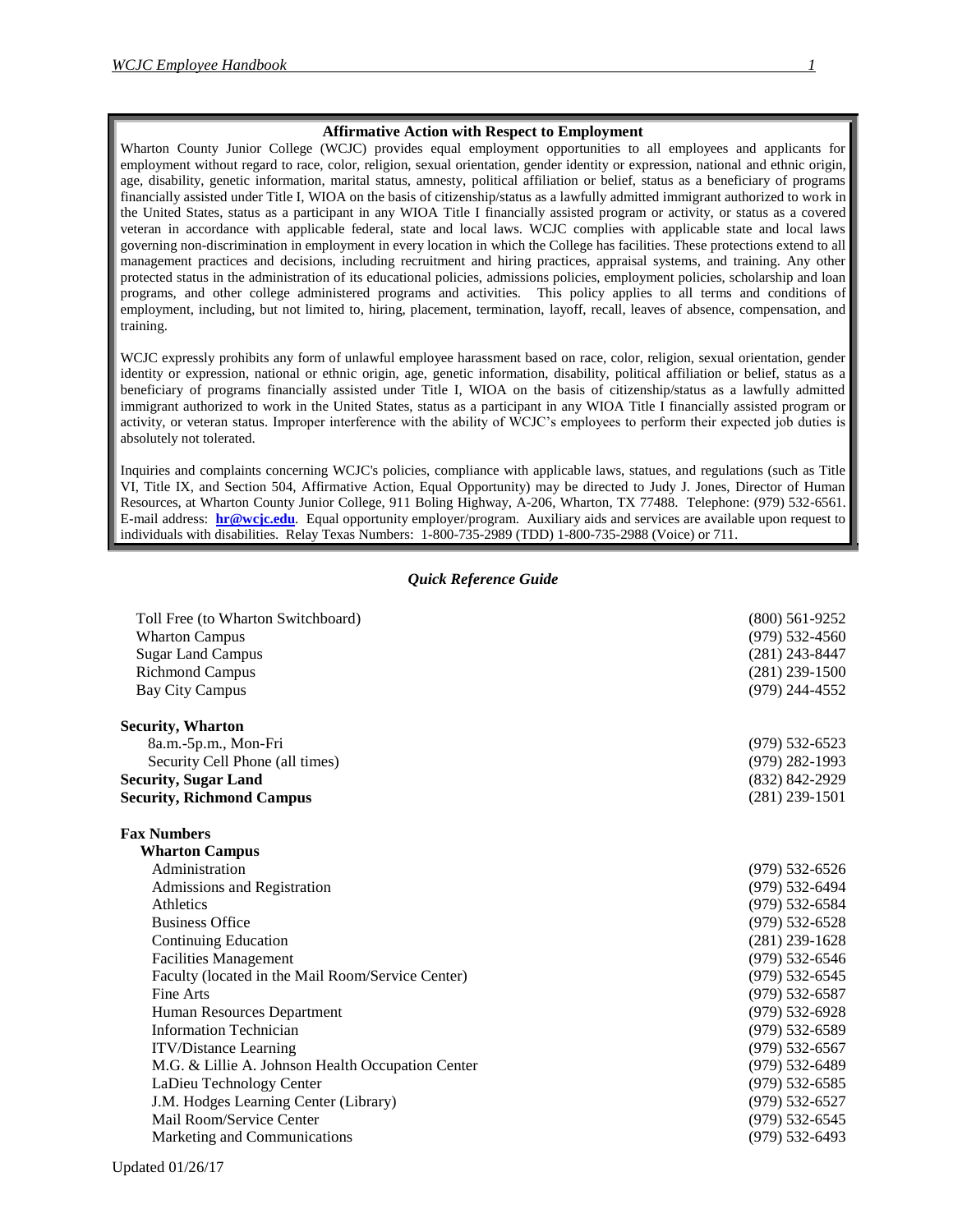| Payroll & Benefits                  | $(979) 532 - 6579$ |
|-------------------------------------|--------------------|
| J.R. Peace Building                 | $(979)$ 532-6564   |
| <b>Public Safety Training</b>       | $(979) 532 - 6541$ |
| F.J. L. Blasingame Science Building | $(979) 532 - 6582$ |
| <b>Student Services</b>             | $(979)$ 532-6466   |
| <b>Sugar Land Campus</b>            | $(281)$ 243-8583   |
|                                     | $(281)$ 243-8583   |
| <b>Richmond Campus</b>              |                    |
| Administration                      | $(281)$ 239-1604   |
| Admissions and Registration         | (281) 239-1611     |
| Mail Room                           | $(281)$ 253-1604   |
| <b>Bay City Campus</b>              | (979) 244-4377     |
|                                     |                    |

**College Website Addresses: [http://www.wcjc.edu](http://www.wcjc.edu/) [http://www3.wcjc.edu](http://www3.wcjc.edu/)** (internal-WCJC specific)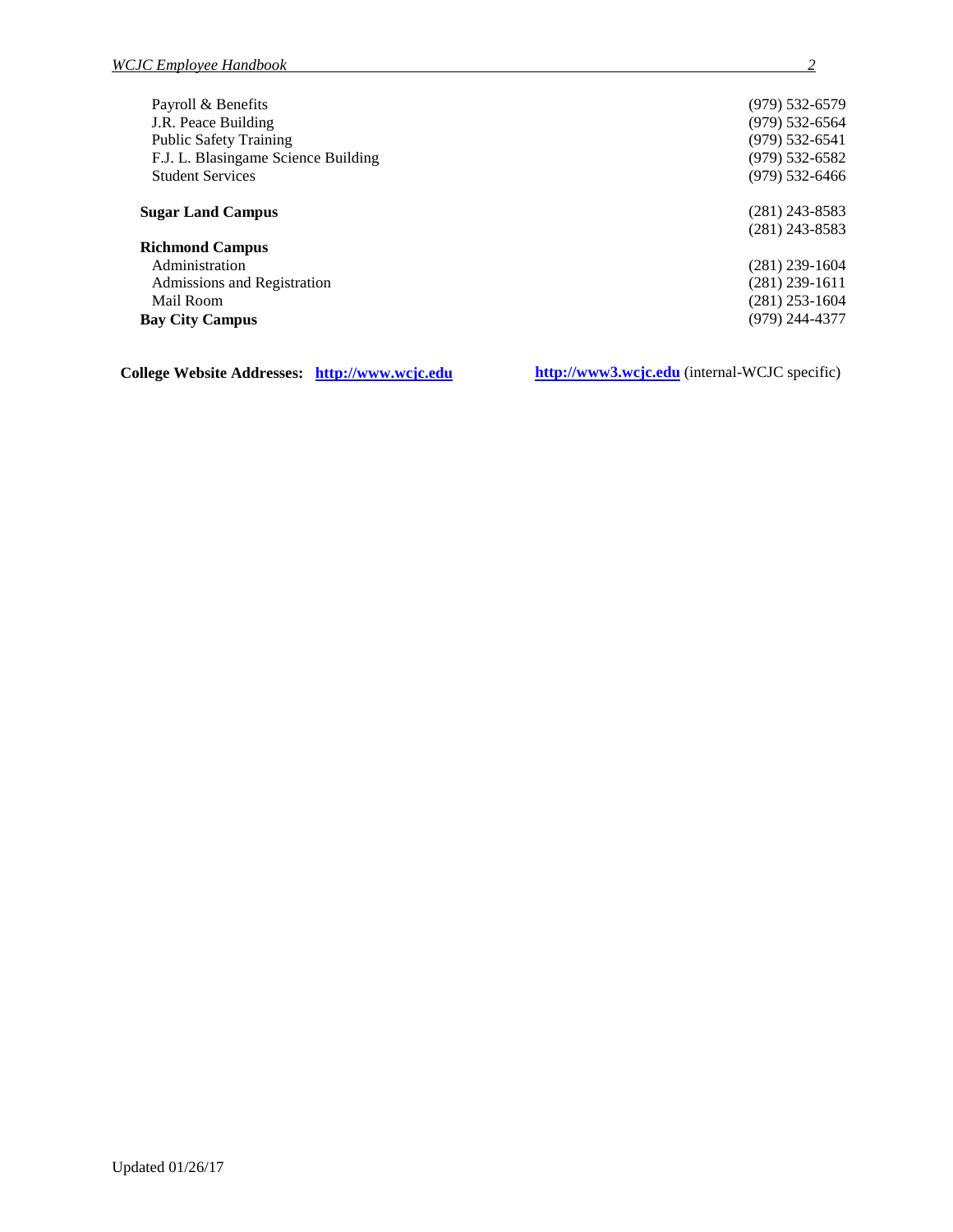## <span id="page-11-0"></span> *PART ONE: OVERVIEW*

#### <span id="page-11-1"></span>**1.0 AUTHORIZATION**

The contents of this *Employee Handbook* replace and supersede all previous versions of such handbooks for faculty and staff at WCJC. The *Employee Handbook* of Wharton County Junior College (also referenced as "WCJC" or "College") further provides employees with current information to aid them in their jobs. Similarly, this *Handbook,*  in combination with the College regulations manual, constitutes a codification of policy, practices, procedures, and guidelines that replaces and supersedes all previous codifications of policies and procedures.

The policies and procedures set forth in this handbook are not a binding employment contract. This handbook provides general guidelines only and none of its provisions are binding or contractual in nature. This handbook is not a contract guaranteeing employment for any specific employment for any specific period of time. The policies, procedures, benefits, and working conditions outlined in this handbook will be applied at the discretion of WCJC. The College reserves the right to deviate from, change, or withdraw those policies, procedures, benefits, and working conditions at any time, for any reason, and without prior notice. The College will make every effort to notify employees when an official change in policy or procedure has been made, including but not limited to notification through internal communication channels. Employees are, however, responsible for knowing and understanding College policies and for staying informed about changes.

#### <span id="page-11-2"></span>**2.0 WCJC STATEMENT OF MISSION**

<span id="page-11-3"></span>**[\[Ref: Reg. 001\]](http://www.wcjc.edu/About-Us/documents/regs/REG001-WCJC-Mission-final-approved.pdf)**

WCJC Mission Statement is included in its entirety College Regulation 001.

#### <span id="page-11-4"></span>**3.0 PURPOSE OF HANDBOOK**

This handbook summarizes policies and procedures concerning the operations of the College, performance expectations for and evaluation of employees, and the rights and responsibilities of the members of the faculty and the staff of the College.

#### <span id="page-11-6"></span><span id="page-11-5"></span>**4.0 EMPLOYEE CLASSIFICATIONS [\[Ref: Reg. 911\]](http://www.wcjc.edu/About-Us/documents/regs/REG911.pdf)**

The classification system for full-time employees recognizes two major divisions: *faculty* and *staff.* The latter grouping is divided into two categories: *administrative staff* and *support staff*.

#### <span id="page-11-7"></span>**5.0 COLLEGE ORGANIZATION**

(See **[Figs. 1](http://www.wcjc.edu/About-Us/documents/org-chart/Administrative.pdf)** for organizational chart)

#### <span id="page-11-8"></span>**5.1 Board of Trustees** [\(Fig. 3\)](http://www.wcjc.edu/About-Us/administration/board-of-trustees/index.aspx)

The College is governed by a nine-member Board of Trustees elected in district-wide elections on an atlarge basis for staggered six-year terms. The WCJC District consists of Wharton County in its entirety and Needville Independent School District in Fort Bend County. The district constitutes the area in which the College is authorized to levy taxes (on an ad-valorem property basis). The College's service area, which does not provide tax support to the College, is a much larger region in Fort Bend County and other surrounding counties (see *Texas Education Code*, Section 130.210). More detailed information regarding the College Board is found in the *WCJC Regulations Manual* under the following:

- 002 Board's Legal Status **[\[Ref: Reg. 002\]](http://www.wcjc.edu/About-Us/documents/regs/REG002.pdf)**
- 003 Board Members **[\[Ref: Reg. 003\]](http://www.wcjc.edu/About-Us/documents/regs/REG003.pdf)**
- 004 Internal Organization: Officers, Officials, & Committees **[\[Ref: Reg. 004\]](http://www.wcjc.edu/About-Us/documents/regs/REG004.pdf)**
- 005 Board Members' Statement of Ethics **[\[Ref: Reg. 005\]](http://www.wcjc.edu/About-Us/documents/regs/Reg005.pdf)**
- 006 Board Policies and Bylaw Development **[\[Ref: Reg. 006\]](http://www.wcjc.edu/About-Us/documents/regs/REG006.pdf)**
- 007 Board Meetings **[\[Ref: Reg. 007\]](http://www.wcjc.edu/About-Us/documents/regs/REG007.pdf)**
- 008 Nepotism **[\[Ref: Reg. 008\]](http://www.wcjc.edu/About-Us/documents/regs/REG008.pdf)**
- 009 President of the College **[\[Ref: Reg. 009\]](http://www.wcjc.edu/About-Us/documents/regs/REG009-College-President-5-30-86-3-22-95.pdf)**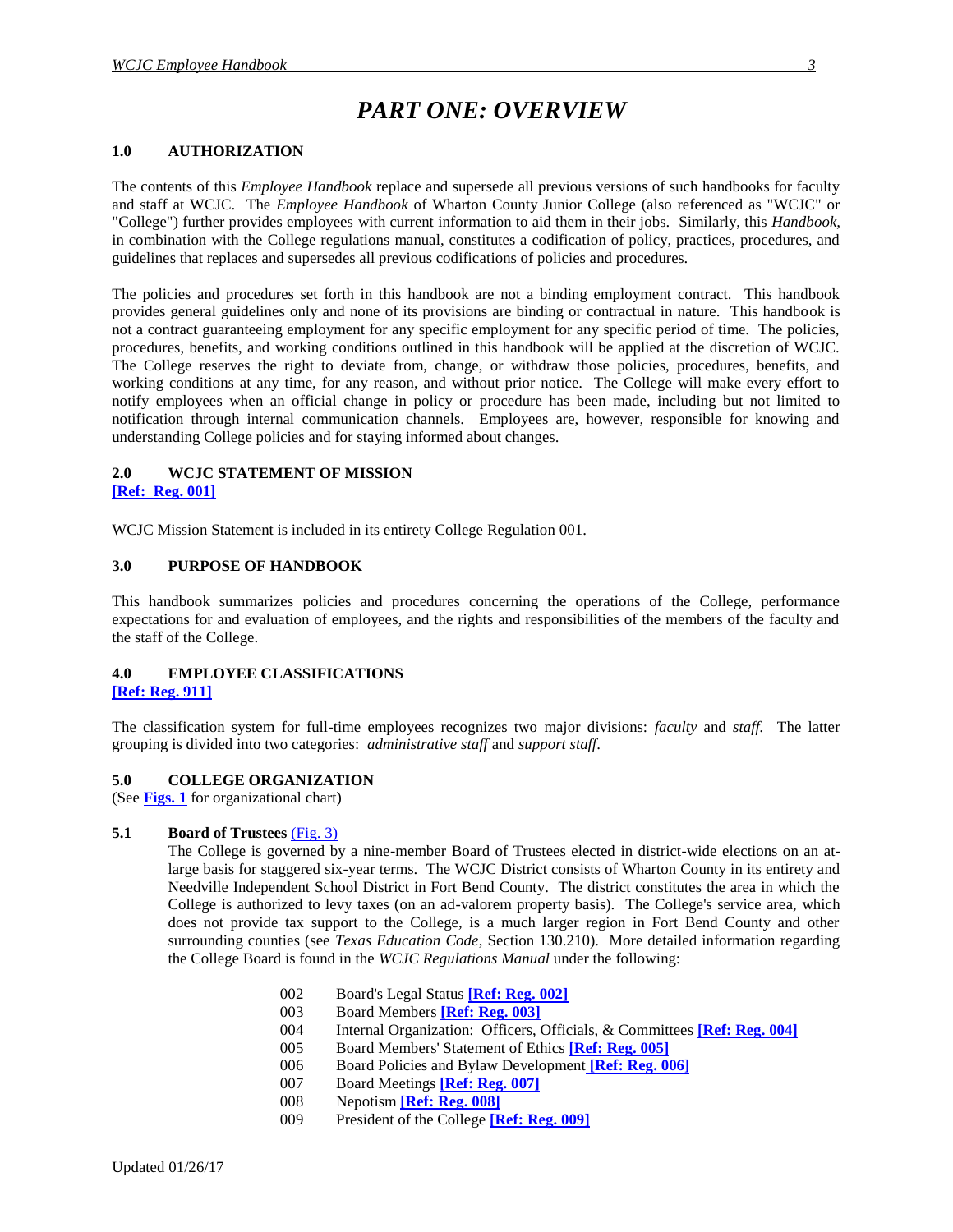#### 5.1.1 Policies

Policie*s* are the directives of the Board of Trustees. Only the Board may establish, modify, change, grant exceptions to, abrogate, suspend, or negate a policy; and the board may do so at any time in its capacity as the institutions lawfully elected governing body. Therefore, all employees of the College, *with no exception*, are required to comply with College policy.

#### <span id="page-12-1"></span><span id="page-12-0"></span>**5.2 President**

(See **[Figs. 1](http://www.wcjc.edu/About-Us/documents/org-chart/Administrative.pdf)** and **[4](http://www.wcjc.edu/About-Us/documents/org-chart/Presidents.pdf)** for organizational charts)

<span id="page-12-2"></span>The President of the College is the chief executive officer of the organization and reports directly to the Board of Trustees.

5.2.1 Procedures

Procedures are the directives of the President of the College. Only the President may establish, modify, change, grant exceptions to, abrogate, suspend, or negate a procedure; and the President may do so at any time in his/her capacity as the institution's lawfully appointed chief executive officer. Therefore, all employees of the College, *with the exception of the President*, are required to comply with College procedures.

*Note:* Appendix VIII contains Board's Policy 010, entitled Roles and Functions of the WCJC Board of Trustees, which provides a detailed description not only of board responsibilities and duties but of the President's responsibilities and duties as well.

#### <span id="page-12-3"></span>**5.3 Senior Administrative Officers**

(See **[Figs. 1](http://www.wcjc.edu/About-Us/documents/org-chart/Administrative.pdf)** and **[2](http://www.wcjc.edu/About-Us/administration/administrative-staff.aspx)** for organizational charts)

Official position descriptions for all administrative officers, as well as for all full-time employees, are maintained in the Human Resources Department and are available for review.

#### <span id="page-12-4"></span>**6.0 GOVERNANCE**

#### <span id="page-12-5"></span>**6.1 Faculty Constitution**

In the spring of 1995, WCJC officially adopted a Constitution of the Faculty Association, which is included in its entirety in **[Appendix III](http://www.wcjc.edu/About-Us/administration/offices/human-resourses/documents/Appendix-III-Constitution-of-the-Faculty-Association.pdf)** of this handbook.

#### <span id="page-12-6"></span>**6.2 Support Staff Constitution**

In the spring of 1995, WCJC officially adopted a Constitution of the Support Staff Association, which is included in its entirety in **[Appendix VI](http://www.wcjc.edu/About-Us/administration/offices/human-resourses/documents/Appendix-VI-Support-Staff-Constitution.pdf)** of this handbook.

*Note:* These two constitutions describe governance procedures within the faculty and support staff as separate constituencies at the College. Participation in college-wide governance for faculty and support staff (as well as administrative staff, who participates through their respective administrative units, rather than according to a separate constitutional structure) is described below.

#### <span id="page-12-7"></span>**6.3 Participatory Governance at WCJC**

(See **[Fig. 4](http://www.wcjc.edu/About-Us/documents/org-chart/Presidents.pdf)**)

Faculty and staff governance is part of a larger system of participatory governance. This section outlines this broader internal governance system for WCJC, the purpose of which is to encourage the active involvement of *all* constituent groups (faculty, staff, and students) in conducting the affairs of the institution. The single most important principle in forming the construction and operation of governance at WCJC is the following:

*All those affected by a decision are consulted or are provided ample opportunity to offer input, and their input is seriously considered by those who bear responsibility for the decision*.

More specifically, the ends toward which the joint-governance system is aimed are increased communications among all constituents (so that they talk to each other, as well as with administrative super ordinates, to gain better appreciation of alternative perspectives); increased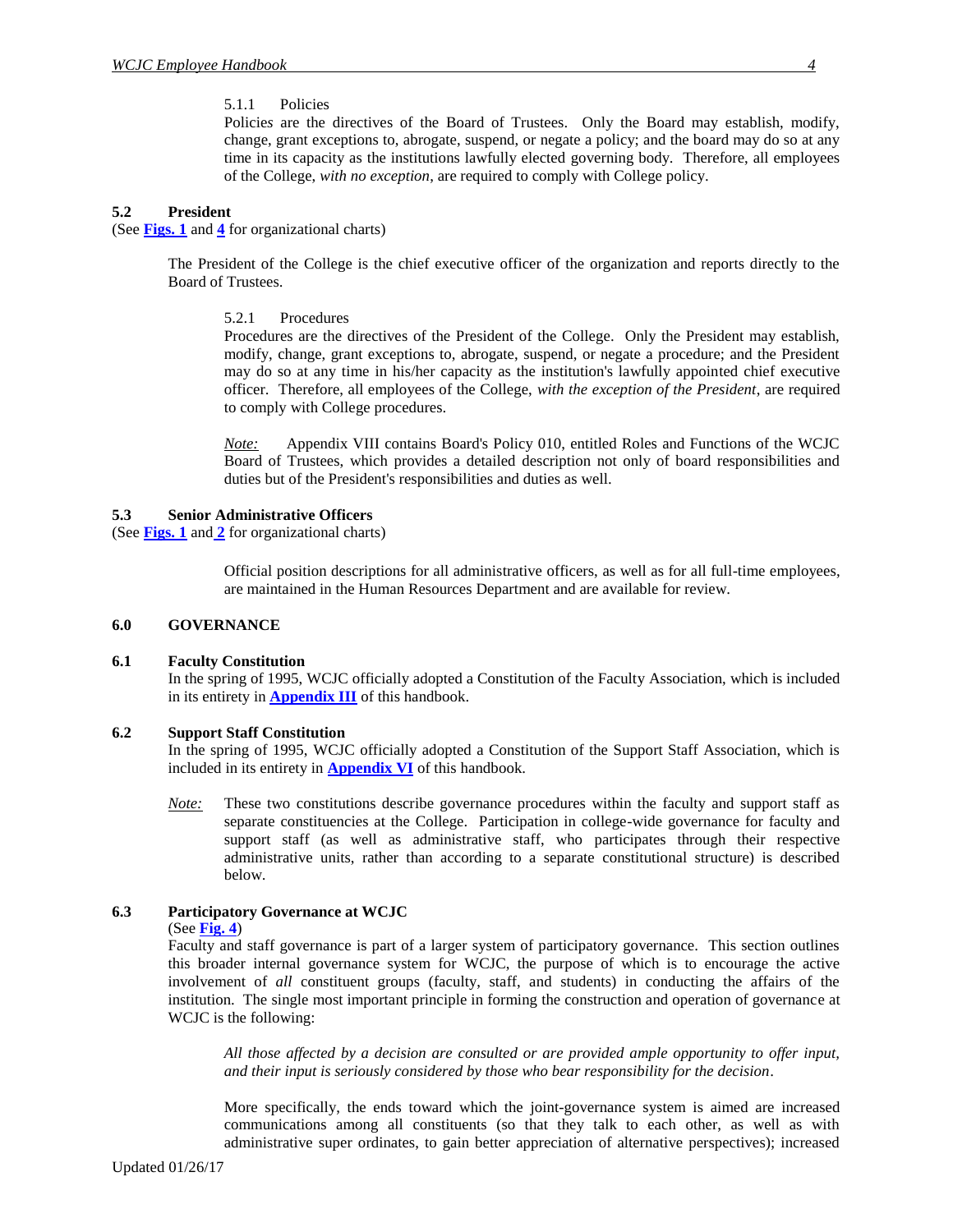participation in decision making, goal setting, and determining institutional directions and emphasis; and, consequently, wiser policies, more efficient and customer-oriented procedures, further improvements in quality of instruction and services, a shared vision with common goals and aspirations, a stronger sense of community and an atmosphere of openness in which all may be assured of having a voice, and, most important, enhanced awareness and understanding.

<span id="page-13-0"></span>6.3.1 Structure and Process

WCJC's internal governance structure has the following components:

President's Extended Cabinet President's Cabinet Administrative ("vertical") Councils: President's Executive Council Academic Affairs Council Administrative Services Council Student Services Council Technology and Institutional Research Council

Categorical ("horizontal") Councils: Faculty Council (drawn from the Faculty Association) Student Government Association Support Staff Council (drawn from the Support Staff Association)

#### <span id="page-13-1"></span>6.3.2 Councils and Associations

Three associations' cross-cut the College; that is, they are formed from categories or classifications of persons rather than along functional lines: the Faculty Association, the Support Staff Association, and the Student Government Association. These three associations may be thought of as "horizontal organizations."

The members of these respective associations *as categories* have a number of concerns and issues in common, faculty *as faculty* and support staff *as support staff* share many concerns regardless of which department or office of the College they happen to work in; and students *as students* share many concerns regardless of their programs or majors or particular educational goals.

Each association elects a set of officers (president, vice president, secretary) and others who form a *council*, a representative group that serves as the coordinating or steering committee for the larger association.

Readers may review the structure and functions of these associations by perusing their respective constitutions. These organizations were suggested by the president; but they were defined and designed, along with the constitutions on which they are based, by their respective memberships. Only two requirements were placed on the architects of these associations when establishing their organizations: (a) that they truly represent their constituents; that is, they "speak with their voice"; and (b) that they are efficient; that they are responsive and timely.

The remaining five councils, which may be conceptualized as "vertical organizations," are designed to coincide with administrative/managerial functions; and each is chaired by a cabinetlevel officer. The President's Executive Council is chaired by the President, the Academic Affairs Council is chaired by the Vice President of Instruction, the Administrative Services Council is chaired by the Vice President of Administrative Services, the Student Services Council is chaired by the Vice President of Student Services, and the Technology and Institutional Research Council is chaired by the Vice President of Technology and Institutional Research.

The membership of these four councils varies, but primarily the members are drawn from those persons with administrative assignments who report directly to the cabinet officer.

Their function is to represent the administrative staff and the perspectives and interests of their respective units.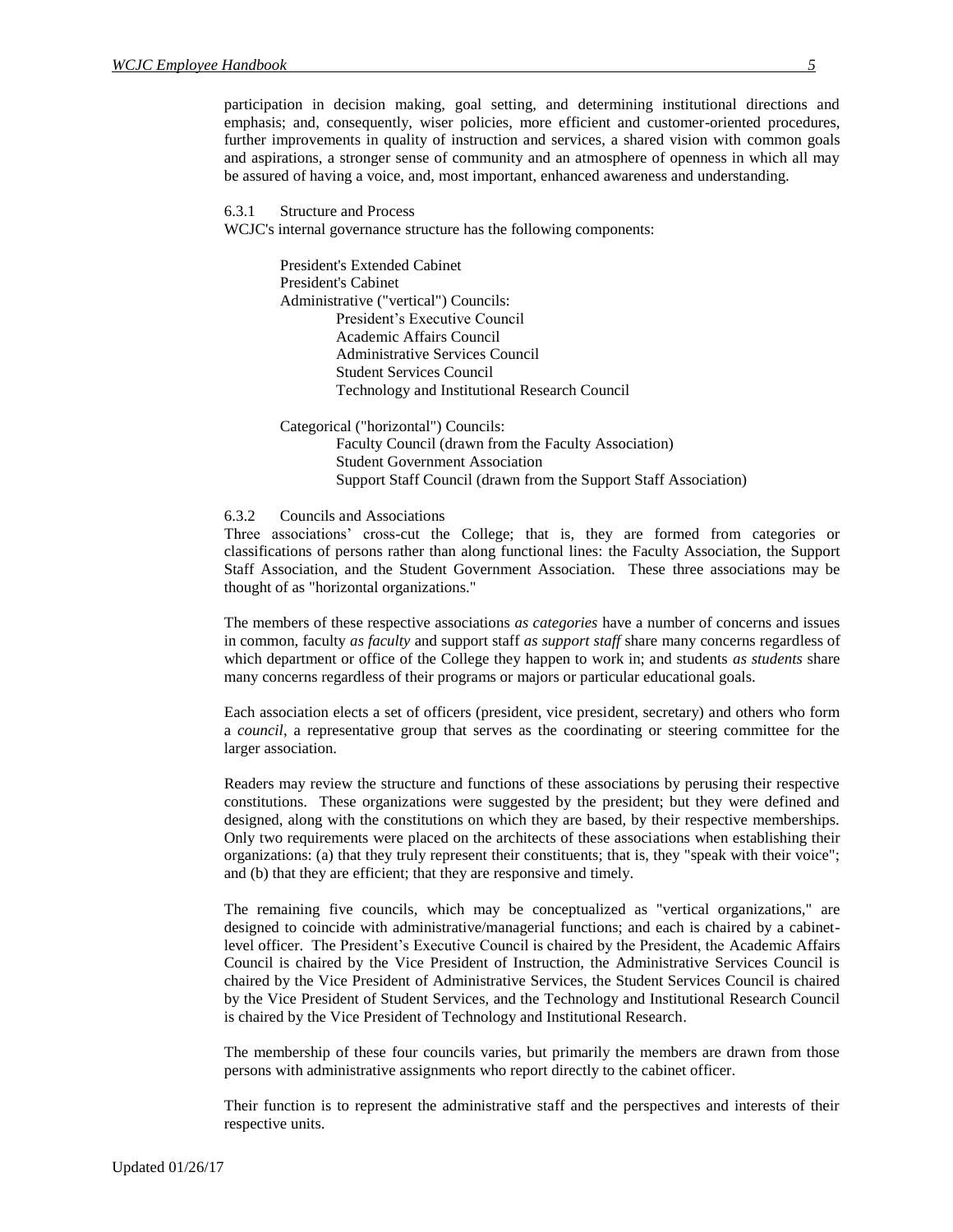<span id="page-14-0"></span>6.3.3 President's Executive Cabinet

The President's Executive Cabinet consists of all vice presidents: President Vice President of Administrative Services Vice President of Instruction Vice President of Technology and Institutional Research Vice President of Student Services

> This group serves as the chief executive body of the College and an advisory committee to the President. It meets bi-weekly, and virtually all matters of importance to the institution come through this group.

<span id="page-14-1"></span>6.3.4 President's Cabinet

The President's Cabinet consists primarily of all persons who report directly to the President, the senior executive staff (vice presidents and deans), and certain directors:

President (See **[Figs. 1](http://www.wcjc.edu/About-Us/documents/org-chart/Administrative.pdf)** and **[4](http://www.wcjc.edu/About-Us/documents/org-chart/Presidents.pdf)** for organizational charts)

Vice President of Instruction (See **[Figs. 1](http://www.wcjc.edu/About-Us/documents/org-chart/Administrative.pdf)** and **[2](http://www.wcjc.edu/About-Us/documents/org-chart/Instruction.pdf)** for organizational charts)

Vice President of Administrative Services (See **[Figs. 1](http://www.wcjc.edu/About-Us/documents/org-chart/Administrative.pdf)** and **[6](http://www.wcjc.edu/About-Us/documents/org-chart/Administrative-Services.pdf)** for organizational charts)

Vice President of Student Services (See **[Figs. 1](http://www.wcjc.edu/About-Us/documents/org-chart/Administrative.pdf)** and **[8](http://www.wcjc.edu/About-Us/documents/org-chart/Student-Services.pdf)** for organizational charts)

Vice President of Technology and Institutional Research (See **[Figs. 1](http://www.wcjc.edu/About-Us/documents/org-chart/Administrative.pdf)** and **[7](http://www.wcjc.edu/About-Us/documents/org-chart/Technology-and-Institutional-Research.pdf)** for organizational charts)

Dean of Vocational Instruction Dean of Academic Instruction Dean of Financial and Business Services Dean of Planning and Institutional Effectiveness Director of Security Bay City Campus Specialist Director of Fort Bend Campus Director of Sugar Land Campuses Director of Human Resources Director of Communications and Marketing Athletic Director Director of Grants Management Director of College Transition

This group serves as the chief administrative body of the College and an advisory committee to the President. It meets bi-weekly to discuss matter of importance to the institution.

#### <span id="page-14-2"></span>6.3.5 President's Extended Cabinet

This group, which meets monthly and consists of the President's Cabinet plus the five chief officers (i.e., president and vice president) of the other councils (faculty, support, students), is the final clearinghouse for major College decisions. It assures that at least once a month all constituent groups of the College faculty, staff, and students are represented at a meeting with the President and, significantly, *with each other.*

An example of how the extended cabinet system works is outlined below using Regulation 111, *Establishing College Regulations*. **[\[Ref: Reg. 111\]](http://www.wcjc.edu/About-Us/documents/regs/REG111.pdf)**

A *regulation* states a College policy (*what* we do) as well as outlining the procedures and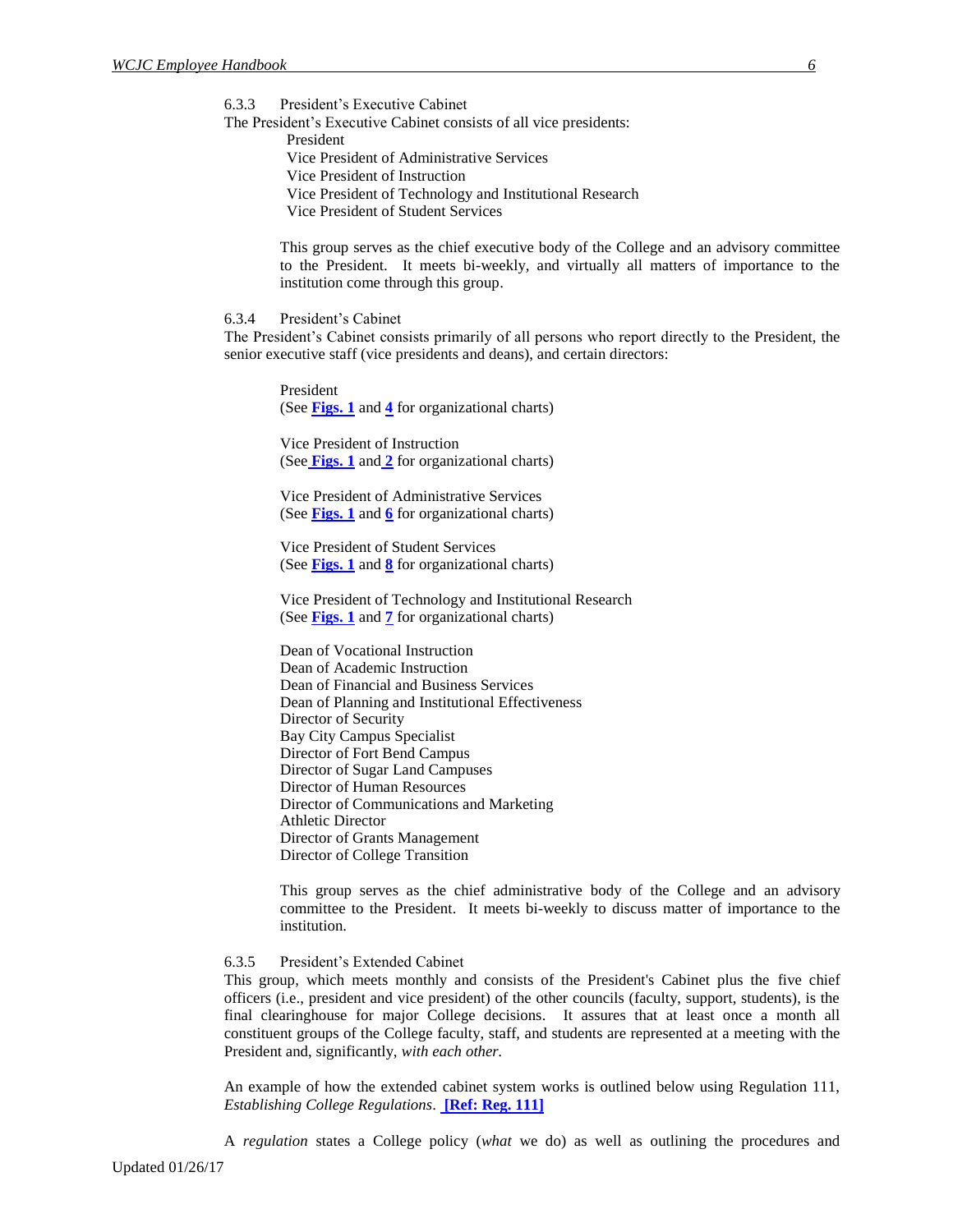guidelines for implementing the policy (*how* we do it, *who* does it, and *when*).Anyone (Board member, faculty, staff, or student) may request or initiate the development of a regulation. The draft of the regulation is submitted to the President, who reviews them and discusses them in President's Cabinet prior to distribution. In some cases, the draft may be returned to the originator for revision before distribution. In rare instances, the President may decide that the proposed regulation is inappropriate or ill advised and will return it to the originator without further action.

The President's Cabinet reviews the regulation and advises the President on its need, utility, correctness, workability, etc. The President then sends a draft of the regulation to College faculty and staff.

How the draft regulation is handled, at this point, is left to each council; but the purpose is to solicit reactions, suggestions, and comments, etc.; from the constituents the councils represent. Each council then brings a written recommendation on behalf of its constituents to a meeting of the Extended Cabinet. The recommendations of all College groups are shared at the meeting. Through discussion, compromise, and debate, etc., at the meeting the draft regulation is revised as needed, with the President making the final decision on the regulation.

The regulation is placed on the agenda of the Board of Trustees. If the Board approves the policy, the regulation is promulgated and incorporated in the College's official regulations manual.

The case of regulation development serves as an illustration that incorporates both the intent of the proposed governance structure and how it works.

Figure 3 contains a diagram illustrating the governance structure.

#### <span id="page-15-0"></span>**6.4 Institutional Governing Documents**

The official regulations are located in the President's Office. Each regulation includes:

| <b>Type of Material</b>                                                                                            | <b>Repository</b>                                                                                                  |
|--------------------------------------------------------------------------------------------------------------------|--------------------------------------------------------------------------------------------------------------------|
| "Legal" policies (i.e., externally generated<br>policies to which the College is subject)                          | The <i>Policy Reference Manual</i> , compiled and<br>updated for WCJC by the Texas Association<br>of School Boards |
| "Local" policies (i.e., policies approved by<br>the Board of Trustees that govern the<br>operation of the College) | The WCJC Board Policy and Operating<br>Manual, compiled and maintained by the<br>Office of the President           |
| polices plus the administrative<br>"Local"<br>procedures and guidelines for implementing<br>these policies         | The WCJC Regulations Manual compiled and<br>maintained by the Office of the President                              |

Local policies, contained in the *WCJC Board Policy and Operating Manual* are distinguished from state policies (known as "legal" policies) and do not affect in any way the "legal" policies to which the College is subject and which are compiled and updated for the College by the Texas Association of Community Colleges (with the cooperation of the Texas Association of School Boards or TASB).

The *WCJC Regulations Manual* (or Regulations Manual, for short), contains the set of institutional governing documents. The Regulations Manual is an administrative tool. That is, the *WCJC Board Policy and Operating Manual* normally contain only policy statements; but the Regulations Manual contains board-approved College policies and the procedures and guidelines for implementing those policies since implementation of board policy is an administrative responsibility. The numbers assigned to

College regulations are the same as those assigned to the corresponding board policies (for example, Board Policy 276 is the authorizing policy for Regulation 276 on copyright privileges).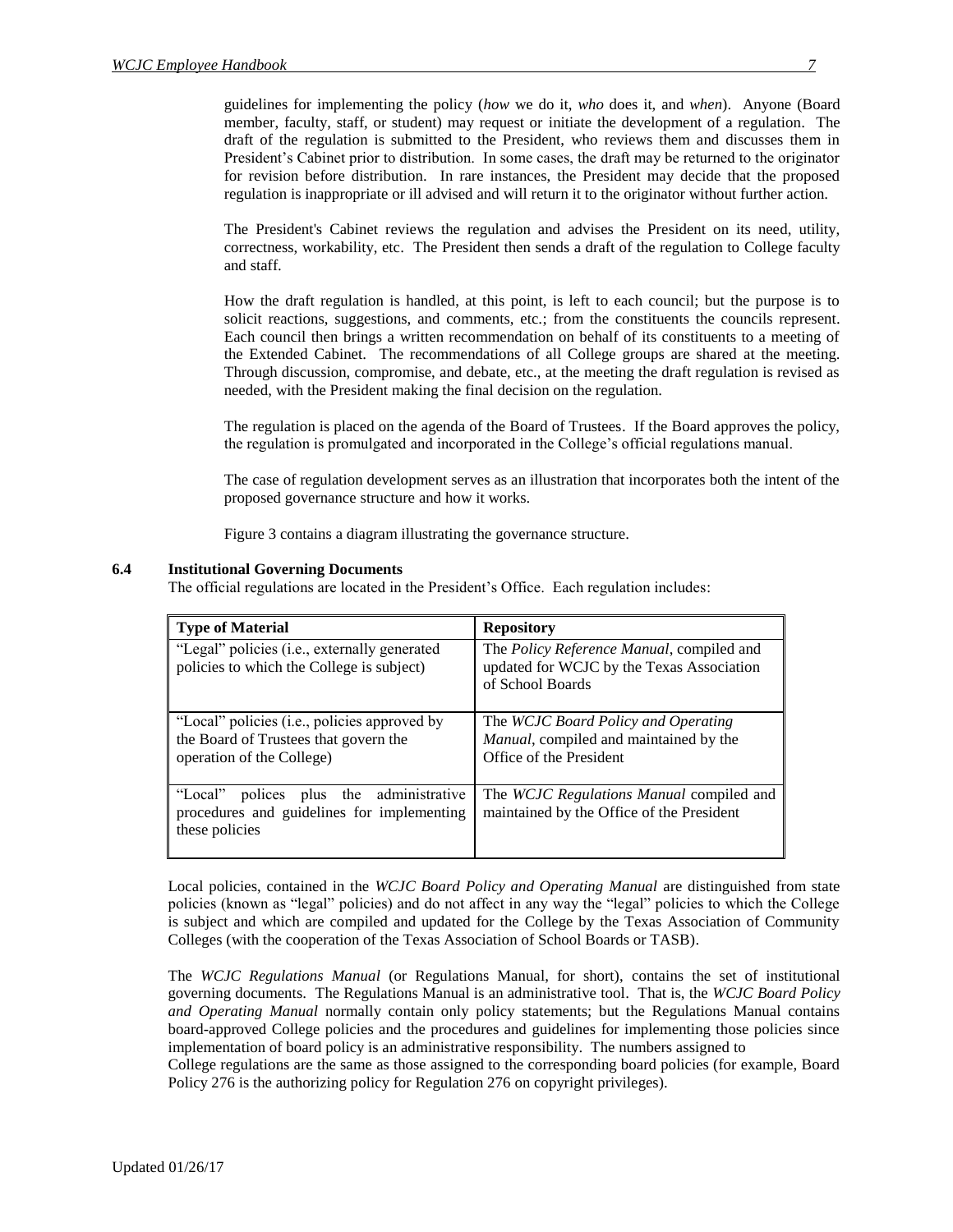#### <span id="page-16-0"></span>**7.0 DESCRIPTION OF COMMITTEES AND RESPONSIBILITIES**

Members of the College are organized into standing committees for the purpose of researching and hearing problems, recommending policies, and engaging in educational planning. Three classes of committees are distinguished according to committee membership:

College-Wide Committees: committees whose membership consists of representatives of all constituencies of the College (faculty, administrators, support staff, and students).

Joint Committees: committees whose membership consists of representatives from at least two of the constituent groups of the College.

Academic Affairs Committees: committees established by the Vice President of Instruction and whose membership consists of faculty and administrators in the academic affairs area.

Members of the faculty serve on all these committees. Copies of minutes of all committee meetings must be sent to the Web Review Group for posting on the Employee Intranet.

#### <span id="page-16-1"></span>**8.0 COMMITTEE COMPOSITION**

Committee Assignments are distributed at the beginning of each academic school year. This information is available through this hyperlink to the WCJC Intranet: **[Committee Composition](http://www3/intranet/Meetings/Committee%20List/documents/Committee%20List.pdf)** (Employee Intranet Access Only)**.**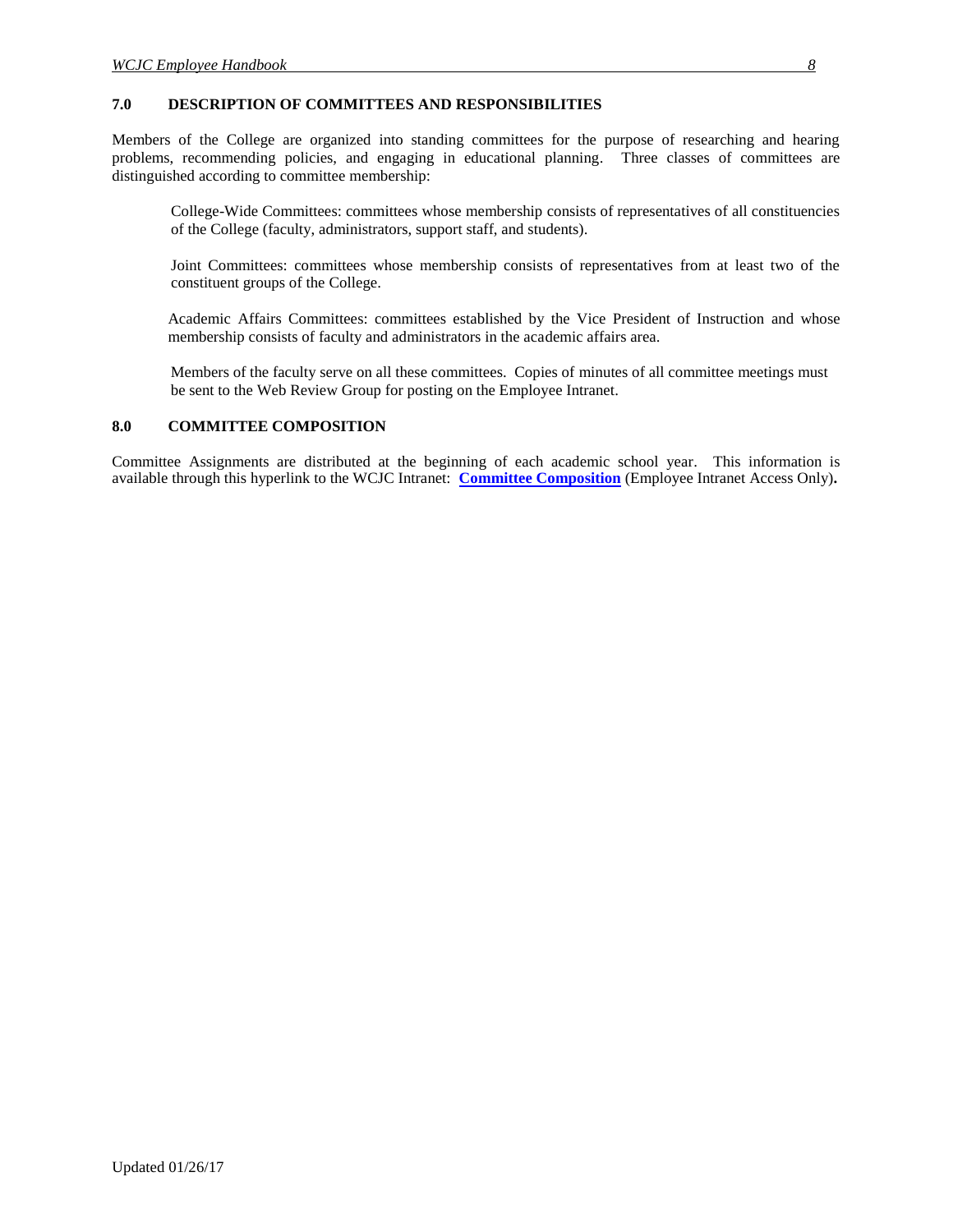## <span id="page-17-0"></span>*PART TWO: FACULTY RESPONSIBILITIES, RECRUITMENT, AND ETHICS*

#### <span id="page-17-2"></span><span id="page-17-1"></span>**9.0 STATEMENT ON ACADEMIC FREEDOM [\[Ref.: Reg. 131\]](http://www.wcjc.edu/About-Us/documents/regs/Reg131.pdf)**

WCJC's Statement on Academic Freedom is found in its entirety in College Regulation 131. To emphasize its commitment to academic freedom, WCJC adopted the following statement:

#### **Academic Freedom and Responsibilities**

American institutions of higher education have long been considered as bastions of freedom. As such, these institutions have been conducted under the premise that it is essential to promote the free search for truth and the concomitant free expression.

It is essential to this philosophy that a faculty member of WCJC is free to pursue scholarly inquiry without undue restriction and to voice and publish his or her conclusions concerning the significance of evidence he or she considers relevant. He or she must be free from the corrosive fear that the community may do irreparable damage to his or her professional career because his or her scholarly conclusions differ from the standard view.

Each faculty member of the WCJC District is entitled to full freedom in the classroom in discussing the subject which he or she teaches. Each faculty member is also a citizen of his or her nation, state, and community, and when he or she speaks, writes, or acts as such, must be free from institutional censorship or discipline.

The concept of academic freedom in the WCJC District is accompanied by an equally demanding concept of faculty responsibility as follows:

- The fundamental responsibility of a faculty member as an instructor and a scholar includes maintenance and exhibition of competence in his or her field of specialization.
- The exercise of professional integrity by the faculty member includes the realization that the community will judge his or her profession and the WCJC District by his or her statements. Therefore, he or she should strive to be accurate in all statements, to exercise appropriate restraint, to show respect for the opinions of others, and to avoid creating the impression that he or she speaks or acts for the WCJC District when he or she acts as a private citizen.
- A faculty member should be judicious in the use of controversial material in the classroom and should introduce such material only as it has relationship to the subject he or she has been assigned to teach. It is an instructor's mastery of his or her subject and his or her own scholarship which entitle him or her to a classroom and to freedom in the presentation of his or her subject. It is improper for an instructor persistently to use material in the classroom which has no relationship to the subject.
- The faculty member should be free to participate in professional organizations.
- The faculty member should not, during the contractual period, undertake for pay extensive activities outside his or her instructional assignments that would interfere with the fulfillment of the tasks assigned him or her by the institution. He or she should not exploit his or her position with the institution to secure outside income or favor in competition with non-academic colleagues.
- Because academic freedom has traditionally included the instructor's full freedom as a citizen, most faculty members face no insoluble conflicts between the claims of politics, social action, and conscience, on the one hand, and the claims and expectations of their students, colleagues, and institution on the other. If such conflicts become acute, and the instructor's attention to his or her obligations as a citizen and moral agent precludes the fulfillment of substantial academic obligations, he or she cannot escape the responsibility of that choice, but should either request a leave of absence or resign his or her academic position.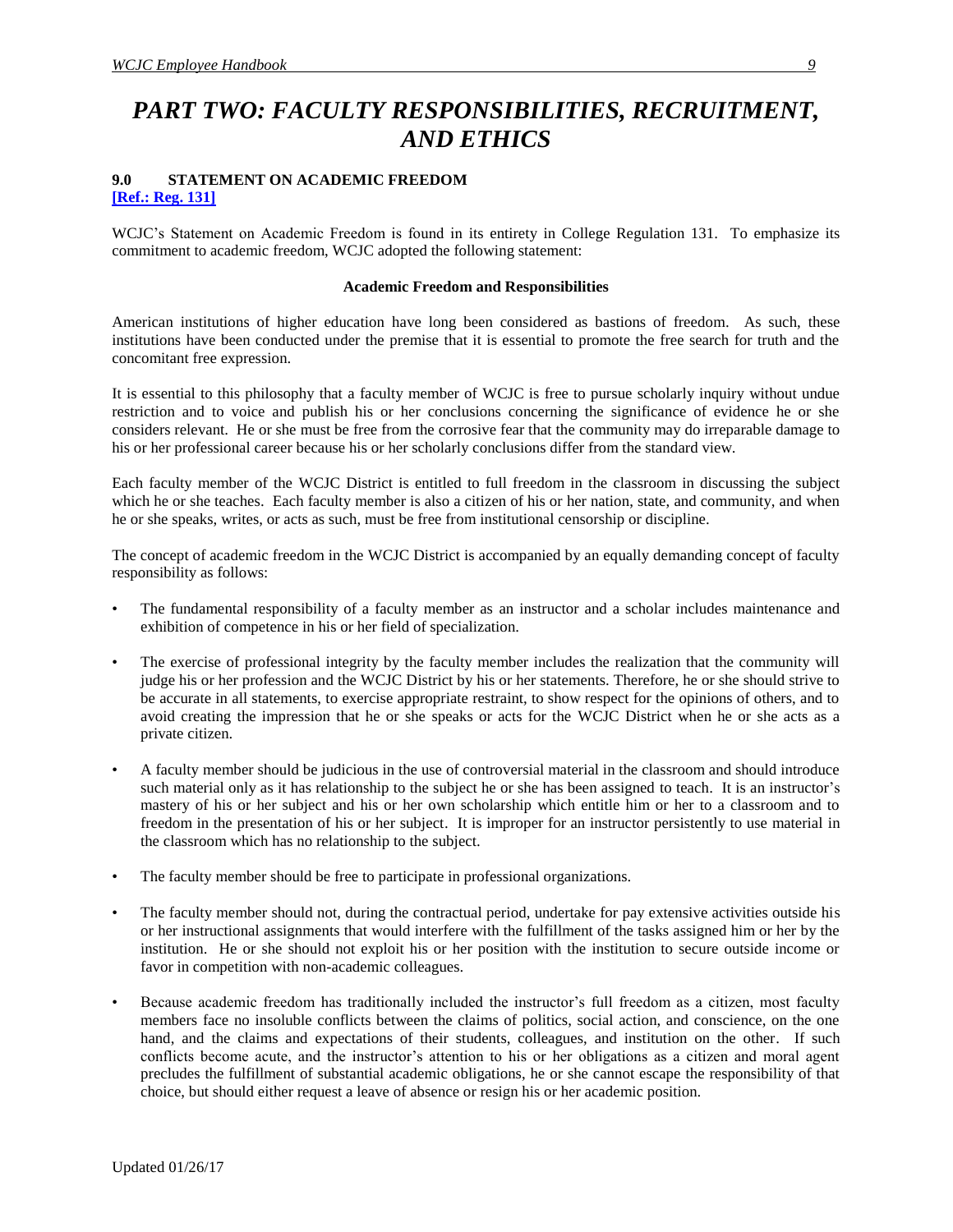#### <span id="page-18-0"></span>**10.0 ROLES OF THE FACULTY**

In general, faculty are responsible for designing the curriculum; developing academic programs; implementing and monitoring the curriculum policies and programs approved by the Board; defining the conduct of students; reviewing and making recommendations for the academic calendar; certifying the eligibility of students for degrees; recommending probation, suspension, or dismissal of students from the College for academic reasons; evaluating library and other support materials in their respective disciplines; developing procedures to assess and improve their respective disciplines; and performing other assigned tasks.

The faculty have primary responsibility for such areas as subject matter and methods of instruction, evaluation of student performance, requirements for degrees offered, determination that degree requirements have been met, and those aspects of student life that relate to the educational process. On these matters, the power of review or final decision is lodged in the Board of Trustees or delegated by it to the President of the College.

Faculty judgment is central to general educational policy regarding responsibilities and status of faculty. Scholars in a particular field are most competent to judge the work of their colleagues. Final determinations in faculty personnel matters, however, are made by the Board of Trustees upon the recommendation of the Vice President of Instruction and the President of the College.

#### <span id="page-18-1"></span>**11.0 OVERVIEW OF DUTIES AND RESPONSIBILITIES**

#### <span id="page-18-2"></span>**11.1 General Responsibilities**

The faculty member is responsible for providing the most effective instruction possible in his or her discipline. Guidance is received from the department head, who reports to the division chair, who in turn reports to the dean (as appropriate) and the Vice President of Instruction. Each faculty member insures that his or her instruction is meeting the educational needs of students.

*Administrative Duties:* Keep accurate records of student attendance and evaluations.

Supervise assigned student employees.

Assist assigned student groups in the planning and managing of student activities.

Make arrangements, approved in writing by the appropriate supervisor, for covering classes when scheduling an absence.

Maintain current knowledge of careers related to teaching field and of transfer issues (both in one's field and in general).

Assume responsibility for the physical condition of assigned office and classrooms and report needs to the building supervisor.

Provide grade reports to the Director of Admissions and Registration/Registrar.

#### *Faculty Development Obligations:*

Maintain oneself as a competent scholar in the teaching field/fields.

Design and implement a plan for professional development to improve instructional abilities.

Participate in professional activities related to discipline.

Comply with professional development and instructional assessment policies.

Maintain currency in pedagogy.

#### *Instructional Responsibilities:*

Instruct students in courses assigned, following the official master syllabi and using approved textbooks.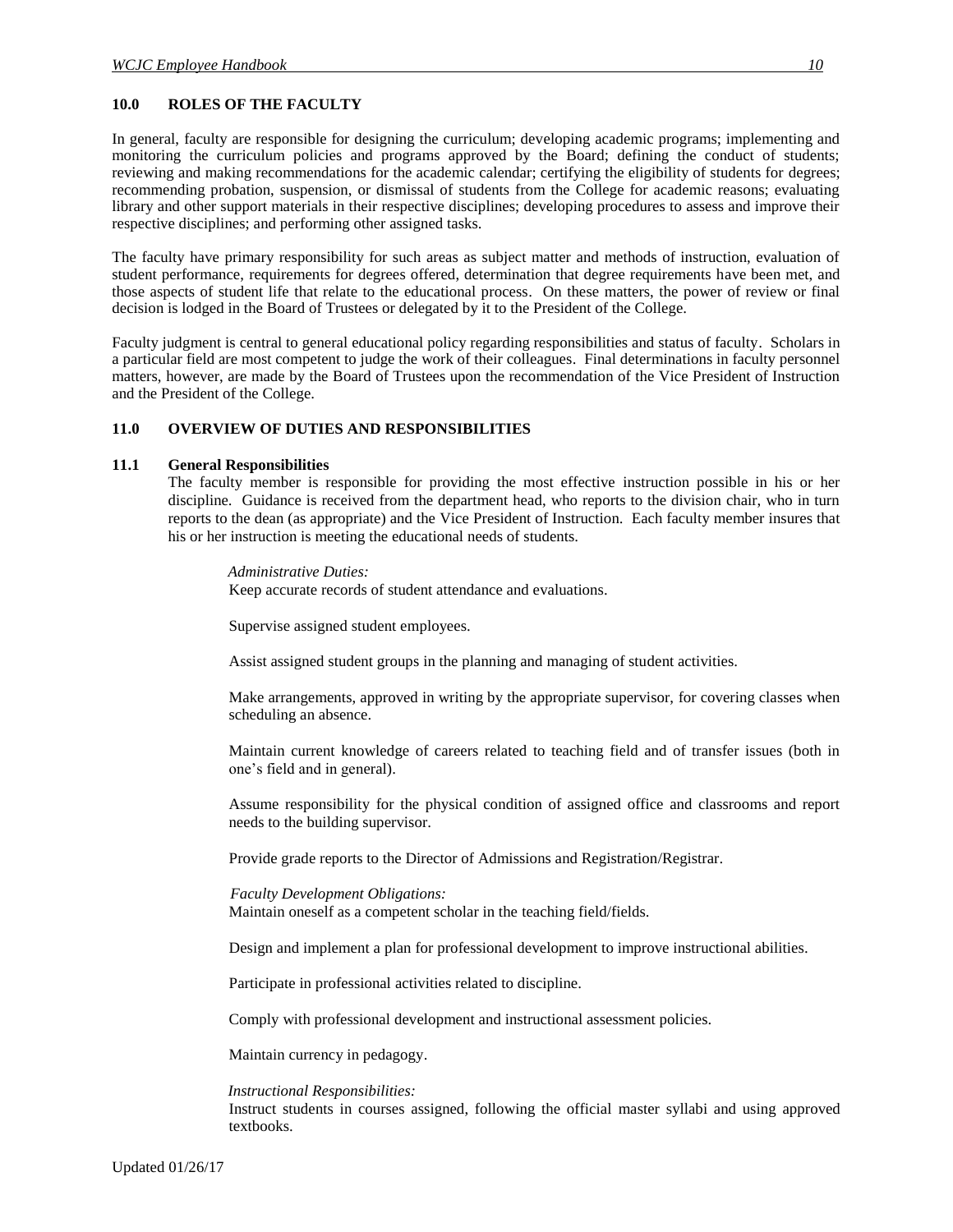Meet all classes regularly and promptly as scheduled and for the full duration of each class period.

Participate in the department's three year review of all course offerings.

Upgrade the educational program by evaluating course content, student needs, and instructional methods and making recommendations for improvement.

Assist in the preparation of course syllabi.

Evaluate support materials available to students in the WCJC libraries and make recommendations for improving collections.

Teach assigned courses at time, locations, and in classrooms as assigned.

Prepare, organize, and deliver course material in an effective manner.

Provide course outlines (hard copy or electronic version) to students and to appropriate supervisor.

Teach online courses as assigned.

*Other Professional Duties:* Adhere to policies published in the *Regulations Manual*.

Follow college policies regarding work schedule, office hours, etc., published in the *Instructor Procedure Manual, Regulations Manual, Employment Agreement*, and other official college documents.

Participate in assigned committee work.

Attend faculty meetings and commencement exercises as appropriate.

Perform assigned advising, registration, and recruiting duties.

Review and make recommendations for the improvement of the educational program, the college's learning environment, and related services.

Familiarize oneself with the purpose of the college and with college policies and procedures.

Assume special responsibilities or assignments from supervisors.

Review the *Student Handbook* and become familiar with its contents.

Report absences to the appropriate supervisor.

Demonstrate commitment to the profession and students.

Provide professional and/or nonprofessional services (national, regional, local) as appropriate.

#### <span id="page-19-1"></span><span id="page-19-0"></span>**11.2 Relationship of Performance Review and Employment**

11.2.1 Faculty members are employed by the College on term contracts.

At the sole discretion of the College, faculty members may be offered a new employment contract before their current contracts expire (known as contract "extension") or at the end of the current contracts (known as contract "renewal"); and both options constitute *actions*; that is, they must be explicitly acted upon by the President of the College and the Board of Trustees.

<span id="page-19-2"></span>11.2.2 Contract Renewal

Also at the sole discretion of the College, faculty members' contracts may be allowed to expire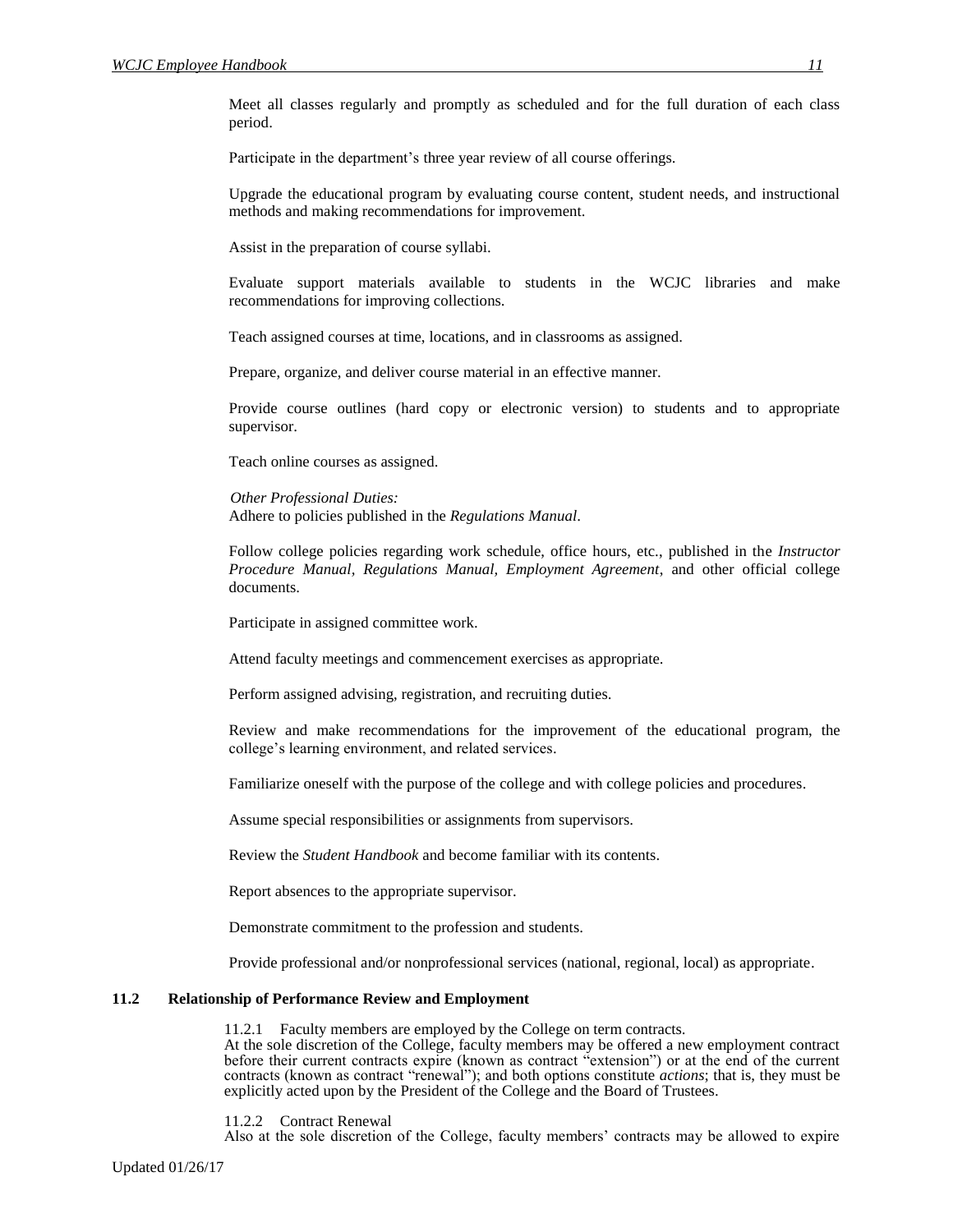without a new contract or additional employment being offered; and the College makes no promise or guarantee of employment to any contractual employee beyond the expiration date of the employee's current contract. Contract "renewals" or "extensions" (as defined above) are actually offers of *new* employment under a *new* contract, not a continuation of current employment; and the College is under no obligation to re-employ anyone. Accordingly, no employee should develop an expectation for employment beyond the expiration date of the current contract. "Non-extension" of an employment contract and "nonrenewal" of employment occur automatically *unless* the College, in its sole discretion, decides to intervene and offer an employee a new employment contract. Therefore, unlike "extension" and "renewal," which are action items, "non-extension" and "nonrenewal" require no action on the College's part except that, in the case of "nonrenewal," the College must notify the employee of its intent not to renew employment by April 1 of the year in which the employee's contract expires **[\[Regulation 887](http://www.wcjc.edu/About-Us/documents/regs/Reg-887-Nonrenewal-Termination-and-Dismissal-FINAL-PER-BOARD-APPROVAL-11-16-10.pdf)**].

<span id="page-20-0"></span>11.2.2.1 The College's Standard Term Contract

The College's standard term contract, signed by all full-time faculty, contains the following statements:

The Board has not adopted any policy, rule, regulation, law, or practice providing for tenure. No right of tenure or any other contractual obligation or other expectancy of continued employment or claim on entitlement is created beyond the Contract term.

I have read this Contract and agree to abide by its terms and conditions. I understand that the duration of this Contract is only for the time specified above, and this agreement does not create any expectation of employment beyond the time specified above.

#### 11.2.3 Non-extension or Nonrenewal

<span id="page-20-1"></span>Since the College may choose not to act to renew an employment contract for no reason or for any reason, so long as the reason is not illegal or unconstitutional (Regulation 886, Section III.G; Regulation 887, Section II.A; Regulation 892, Section III.B.1.a), the decision not to offer further employment need not be related to the results of a faculty member's performance review; that is, though an unsatisfactory performance review may result in "non-extension" or "nonrenewal," a satisfactory performance review does not automatically guarantee that an employee will be extended or renewed though, typically, re-employment normally follows a satisfactory evaluation if other factors (such as program discontinuance and financial exigency, as described in the College's governing documents) are not present. (In other words, no *necessary* connection exists between performance reviews and future employment. While satisfactory reviews are a *necessary condition* for additional employment, they are not a *sufficient condition* for additional employment.)

#### <span id="page-20-2"></span>**12.0 RECRUITMENT AND SELECTION OF FULL-TIME FACULTY**

The following regulations contain personnel policies and procedures relevant to faculty:

**[Regulation 821,](http://www.wcjc.edu/About-Us/documents/regs/REG821.pdf)** *Recruitment and Appointment of Full-Time Personnel,* describes responsibilities and procedures for recruiting, selecting, and appointing full-time personnel (faculty, administrative staff, and support staff).

**[Regulation 827](http://www.wcjc.edu/About-Us/documents/regs/REG827.pdf)**, *Recruitment Advertising and Posting of Vacancies,* establishes procedures for advertising and posting position vacancies.

**[Regulation 838,](http://www.wcjc.edu/About-Us/documents/regs/Reg838.pdf)** *Equation of Experience for Faculty and Administrative Staff,* provides procedures for evaluating past related experience of faculty and administrative staff and equating that experience with comparable years of experience at WCJC in order to place employees at appropriate locations on the College's approved salary schedules.

**[Regulation 872](http://www.wcjc.edu/About-Us/documents/regs/REG872.pdf)**, *Evaluation of Faculty,* contains information on assessment of faculty performance (which is also reproduced in Appendix I). Please note that, during 1996-97, the following credentials were recommended by the Faculty Association and approved by the President and the Board of Trustees as qualifying for salary increments: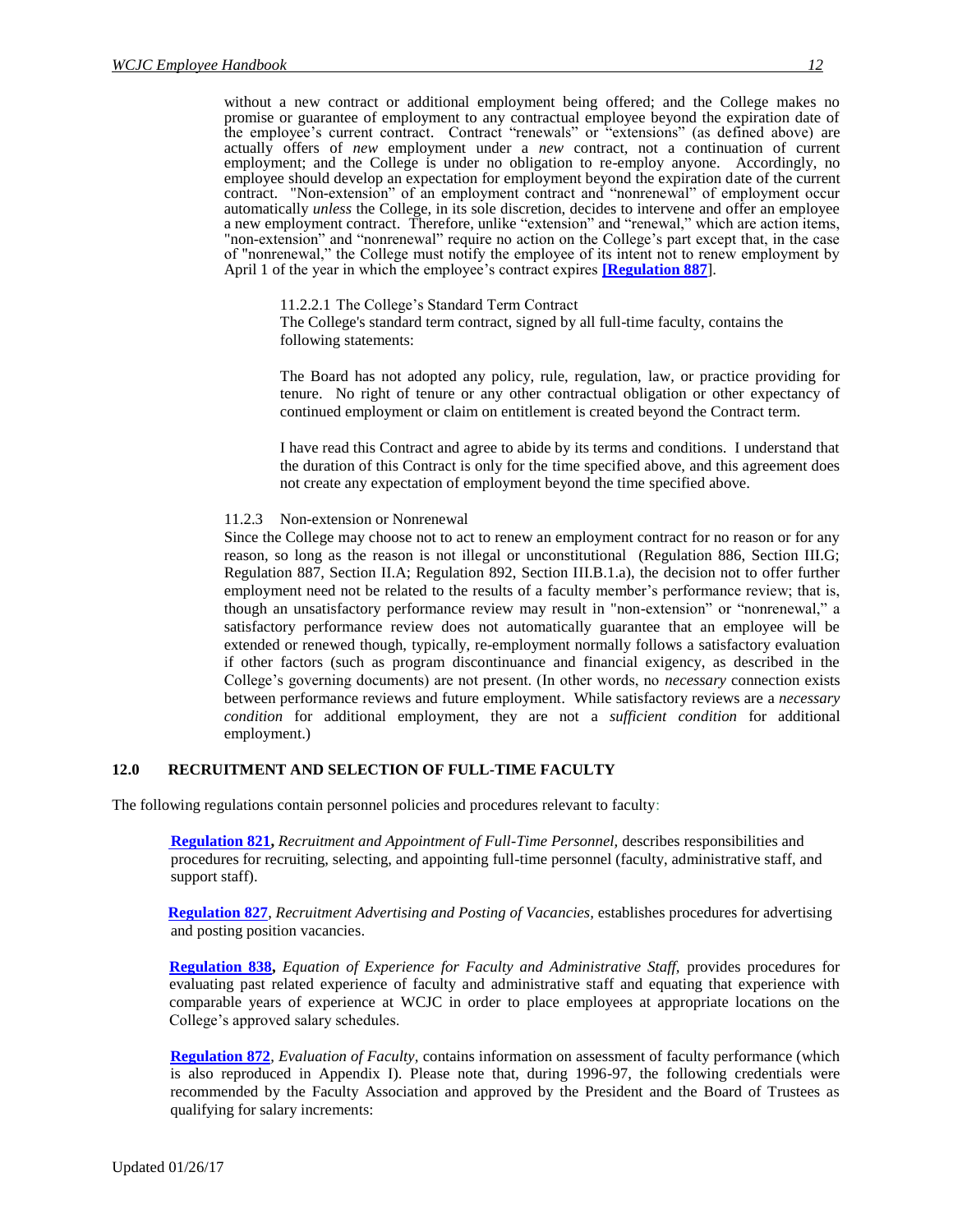Master's Degree in Special Education Special Education Counselor English as a Second Language Certification Developmental/Remedial Education Specialist Advanced Developmental/Remedial Education Specialist Certified Novell Engineer Certified Novell Instructor Certified Public Accountant Certified Professional Secretary Certified Records Manager Professional Licensure in Psychology Automotive Service Excellence (ASE) Master Certification Technologist Master of Fine Arts (terminal degree) Master of Dental Hygiene (terminal degree) Certified Wildlife Biologist

[*Note:* The Juris Doctor (J.D.) degree is not a terminal degree in law and, therefore, is not recognized by WCJC as constituting a terminal degree for purpose of salary placement. Those faculty members who were hired prior to 1998 with the understanding that their J.D. degrees would be treated as terminal degrees will have such agreements honored by the College.]

**[Regulation 875](http://www.wcjc.edu/About-Us/documents/regs/Reg-875-Remediation-of-Performance-Contract-Employees-FINAL-PER-BOARD-APPROVAL-3-23-10.pdf)**, *Remediation of Performance,* provides a process for investigating suspected major weaknesses in the performance of contract employees and outlines procedures for remediation.

**[Regulation 877,](http://www.wcjc.edu/About-Us/documents/regs/Reg-877-Employee-Grievances-and-Complaints-FINAL-PER-BOARD-APPROVAL-1-18-11.pdf)** *Employee Grievances and Complaints*, explains the availability of procedures for College employees to remedy grievances and address complaints.

**[Regulation 886,](http://www.wcjc.edu/About-Us/documents/regs/REG886.pdf)** *Reprimand, Suspension, and Dismissal of Contract Employees,* describes policy and procedures for disciplinary action of contract employees.

#### **[Regulation 887](http://www.wcjc.edu/About-Us/documents/regs/Reg-887-Nonrenewal-Termination-and-Dismissal-FINAL-PER-BOARD-APPROVAL-11-16-10.pdf)**, *Nonrenewal, Termination, and Dismissal.*

For the first three years of service, faculty, if renewed, are employed on one-year term contracts. After three years of service, faculty are eligible for two-year contracts. The administration reviews contracts annually for renewal or extension and notifies of intent to recommend action concerning renewal of contracts by April 1 of the final year of the contract. Regulation 887 also contains information concerning dismissal of faculty for financial exigency and for discontinuance of educational programs.

#### <span id="page-21-1"></span><span id="page-21-0"></span>**13.0 FACULTY WORKLOADS AND COMPENSATION [\[Ref. Reg. 465\]](http://www.wcjc.edu/About-Us/documents/regs/Reg465.pdf)**

All full-time faculty are expected to work a minimum of 40 hours per week. Faculty workloads and compensation can be found in its entirety in College Regulation 465.

#### <span id="page-21-2"></span>**14.0 CODE OF ETHICS**

We, the administration and faculty of WCJC, acknowledge in the following professional code, that we have ethical obligations:

#### *To the institution we represent:*

It is our obligation at all times to give every consideration to the stated objectives and policies of WCJC.

#### *To the student:*

Realizing that the college exists primarily for the development of the student, we assume the obligation to contribute to the educational development of each one with whom we are in contact. In carrying out this moral obligation to the student, we should treat each one with respect, courtesy, and fairness, whether dealing with him/her directly or commenting about him/her to others.

Should the occasion arise within the community to discuss the college, a student, or several students, we are bound by the same ethical and legal obligations that apply when we are working within the college.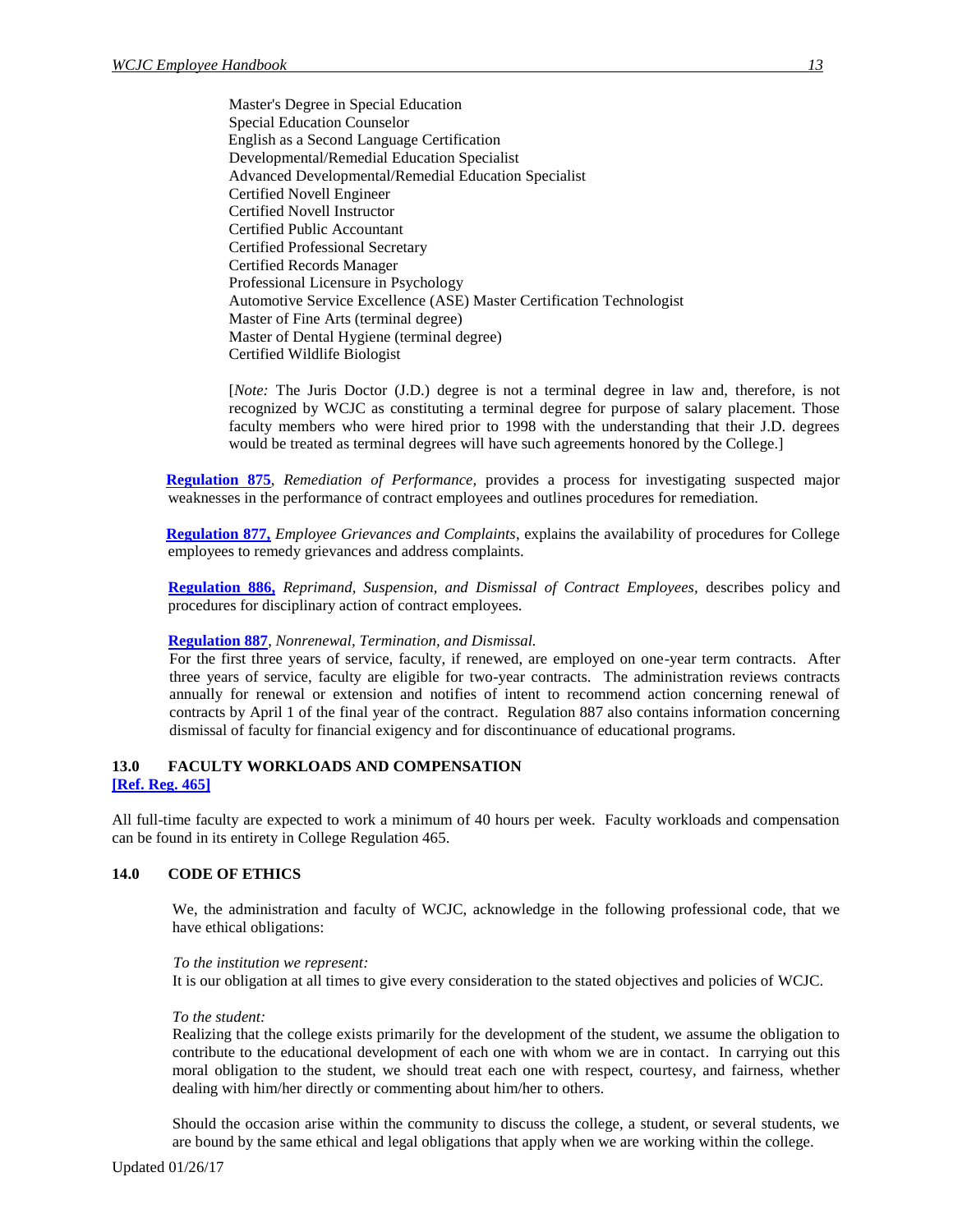#### *To the faculty and administration:*

When differences of opinion arise, whether these differences arise between faculty members or between faculty members and administrative officials, the individuals concerned should discuss them with straightforward courtesy. The details of such discussion should be confidential, unless everyone concerned agrees they need not be. Any agreements reached should be binding.

#### *To the community:*

Within reason, we should give of our time and talents to activities of our choice which aim at the betterment of the community.

We should give respectful consideration to the views of people in the community concerning educational matters.

In return for the freedom to discharge the obligations of citizenship in the community, we should carry out these duties as citizens.

#### *To the teaching profession:*

We should recognize that teaching is a profession worthy of respect.

We should keep in mind at all times that sound professional relationships are built upon personal integrity, dignity, mutual respect, and loyalty to one another.

We should participate in professional organizations and keep abreast of new developments both in our own fields and in the field of education in general.

We should strive continually to improve our teaching.

#### <span id="page-22-0"></span>**15.0 PART-TIME FACULTY**

Each of the seven division chairs maintains an informal file of qualified part-time faculty members whose credentials have been reviewed by the appropriate department head. (Official applicant and employment files are kept in the Human Resources Department.) The division chair or department head (with approval from the division chair) assigns classes to these part-time instructors as the need arises.

Part-time instructors are required to have the same minimum professional and scholarly qualifications demanded of their full-time counterparts. They also must submit to the same type of supervisory and student evaluations.

To keep the pool of part-time faculty current, the College advertises in area media as well as on electronic sites from time to time. The credentials of applicants are reviewed by the appropriate department head and division chair, and the division chairs are responsible for insuring that all paperwork is complete and on file in the Human Resources Department. The criteria applied to their credentials are the same as those applied to those of an applicant for a fulltime position. Those who are qualified are added to the part-time faculty pool.

[*Note: See [Regulation 823](http://www.wcjc.edu/About-Us/documents/regs/REG823.pdf)*, Recruitment and Appointment of Part-Time Faculty.]

#### <span id="page-22-1"></span>**15.1 Compensation**

The compensation for part-time semester-credit hour faculty may be found in **[Regulation 461](http://www.wcjc.edu/About-Us/documents/regs/REG461.pdf)**.

#### <span id="page-22-2"></span>**15.2 Orientation and Supervision**

Division chairs and department heads are responsible for the orientation and supervision of part-time faculty. They insure that each part-time faculty member in their division/department has appropriate course syllabi, and appropriate textbooks.

#### <span id="page-22-3"></span>**15.3 Workload of Part-Time Faculty**

Typically, part-time faculty will teach no more than three sections per full semester; however, at the discretion of the Vice President of Instruction, part-time faculty may be allowed to teach up to four sections. Likewise, part-time faculty compensated on an hourly basis will work no more than 19 contact hours per week unless otherwise approved by the Vice President of Instruction.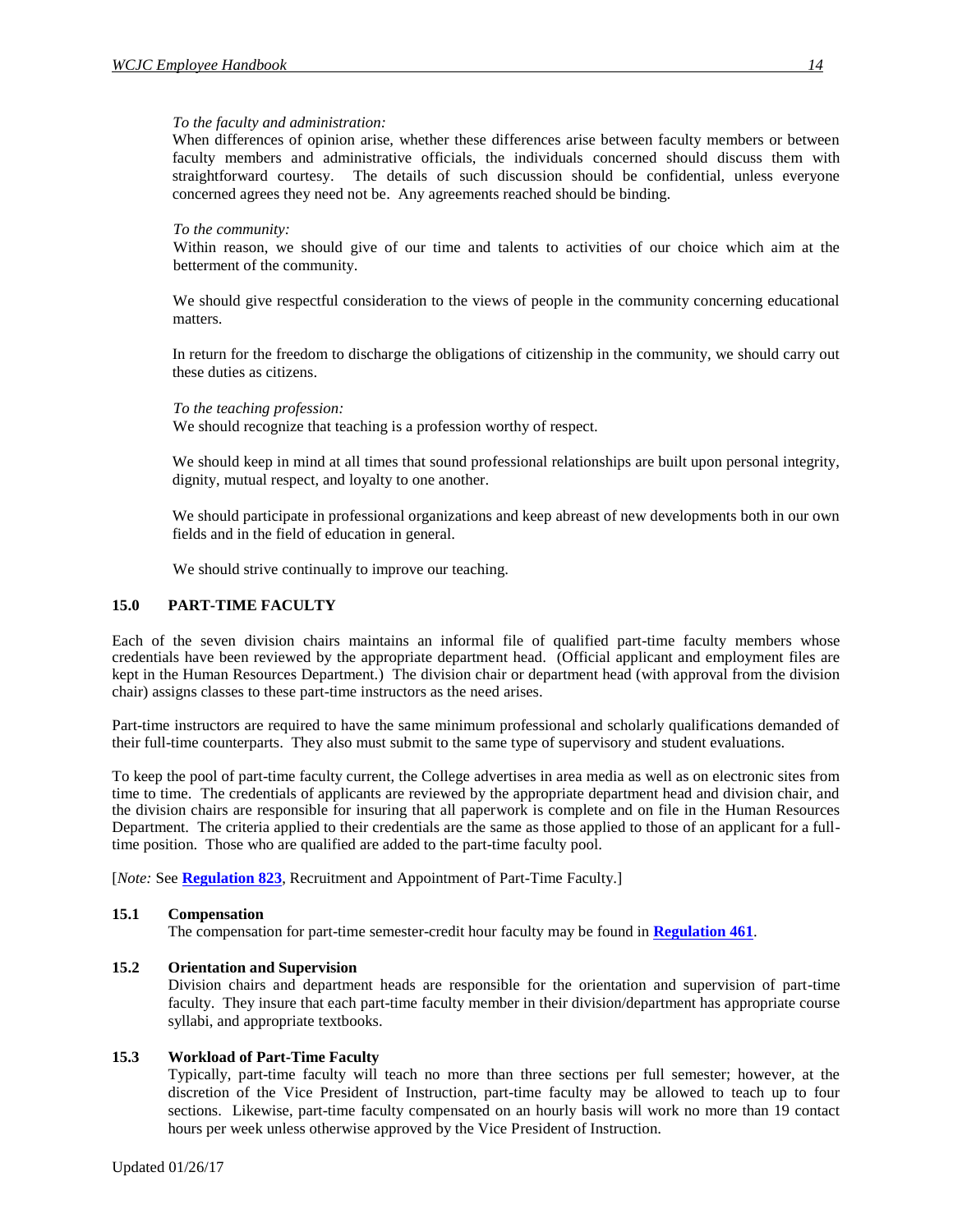## <span id="page-23-0"></span>*PART THREE: STAFF RESPONSIBILITIES, RECRUITMENT, AND ETHICS*

#### <span id="page-23-1"></span>**16.0 ROLES OF SUPPORT STAFF AND ADMINISTRATIVE STAFF**

Under the direction and guidance of the President of the College as chief administrator, administrative and support staff help define the college's mission and assist in its fulfillment while satisfying standards and guidelines set by the Texas Higher Education Coordinating Board and national, state, local, and discipline-specific coordinating agencies. In the absence of instructions from the President of the College to the contrary, administrative and support personnel execute board-approved policy and procedures contained in College regulations and pertinent handbooks and manuals. Position-specific duties and responsibilities are found in job descriptions on file in the Human Resources Department.

#### <span id="page-23-2"></span>**17.0 OVERVIEW OF OFFICE/DEPARTMENTAL RESPONSIBILITIES**

#### <span id="page-23-4"></span><span id="page-23-3"></span>**17.1 College Offices**

All Departments and Offices are accountable to the President of the College.

#### 17.1.1 Office of the President

The Office of the President is directly responsible for:

- Human Resources
- Marketing and Communications
- Planning and Institutional Effectiveness/Grants Management
- <span id="page-23-5"></span>**Intercollegiate Athletics**

#### 17.1.1.1 Human Resources

The Human Resources Department, working in close cooperation with all departments, oversees procedures for the recruitment and retention of faculty and staff and monitors employment practices within the College regarding federal, state, and local civil rights and employment laws.

The Human Resources Department is responsible for the following:

- Employee recruitment, including advertising
- Job descriptions
- Employee relations
- Employment contracts
- Personnel records
- Employee handbook
- Compensation review
- New employee orientation
- New supervisor's training
- Specialized training

#### <span id="page-23-6"></span>17.1.1.2 Marketing and Communications

The Office of Marketing and Communications develops and implements the College's public relations, marketing, and employee communications plans. Specific areas of responsibility include:

- Producing the College's class schedules and catalogs
- Advertisements, and campus-wide collateral materials
- Producing the College's employee newsletter and other internal communication materials
- Creating and distributing press releases
- Taking photographs of College events
- Planning and coordinating special events, dedications, open houses, and other promotional activities
- Serving as the primary contact for media inquiries and response
- Overseeing the College's Alumni Association and Booster Club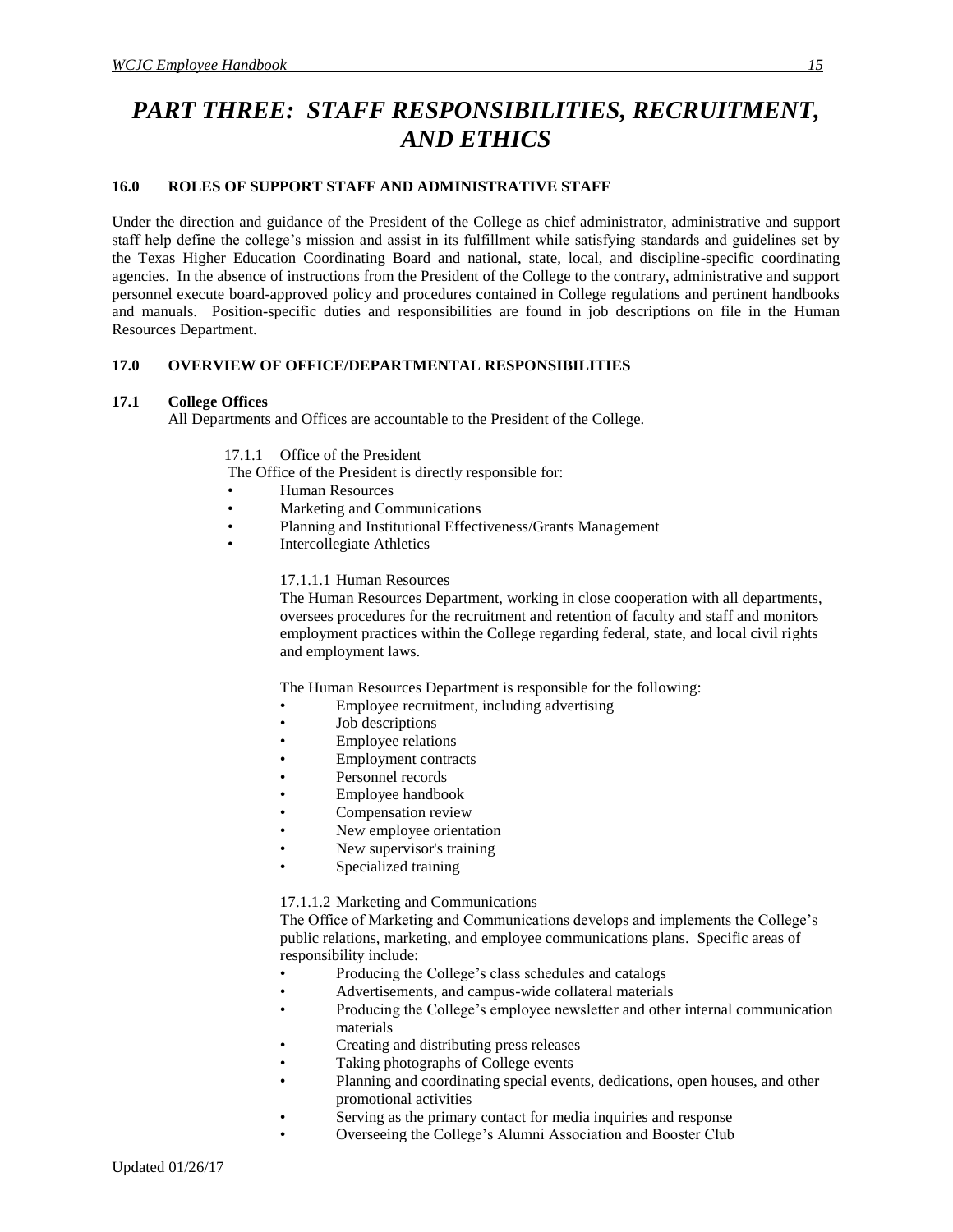• Overseeing the design of the College's website

<span id="page-24-0"></span>17.1.1.3 Planning and Institutional Effectiveness/Grants Management The purpose of the Office of Planning and Institutional Effectiveness is to support the individuals and groups who make policies and decisions affecting WCJC by supplying data, conducting analyses, supporting campus assessment/evaluation activities, and facilitating other planning efforts. These activities provide senior administrators and trustees with information needed to guide the College's progress towards achieving its basic teaching and public service missions. The focus of the Grants Management Office is to provide technical assistance to support research, scholarly activities, and creative engagement of administrators, faculty, and staff in seeking funding to meet College goals.

#### 17.1.1.4 Intercollegiate Athletics

#### <span id="page-24-2"></span><span id="page-24-1"></span>17.1.2 Office of Vice President of Instruction

The Office of Vice President of Instruction is responsible for all instruction at the College and the elements needed to deliver instruction. Final approval of programs and courses rests with this office. The full range of faculty affairs, evaluation, professional growth, academic decisions, to name a few, is another responsibility of this office. Support services for the delivery of instruction, such as library resources, are also under the purview of this office.

<span id="page-24-3"></span>The Vice President of Instruction also chairs the Academic Affairs Council. (Reference 6.3.2)

17.1.2.1 The Director of Library Services

The Director of Library Services establishes procedures for the operation of the WCJC libraries and coordinates all activities therein.

WCJC libraries are academic libraries and, as such, provide books and other research materials primarily for use by college students. Faculty members and staff are welcome to use the libraries' facilities and resources.

<span id="page-24-4"></span>17.1.2.2 Coordinator of Dual-Credit Enrollment

- <span id="page-24-5"></span>17.1.2.3 The Instructional Assessment Office
- <span id="page-24-6"></span>17.1.2.4 The Dean of Vocational Instruction

<span id="page-24-7"></span>17.1.2.5 The Dean of Academic Instruction

<span id="page-24-8"></span>17.1.2.6 Distance Education

17.1.2.7 Adult Learning and Literacy

- 17.1.2.8 Senior Citizen
- 17.1.2.9 Continuing Education

<span id="page-24-12"></span><span id="page-24-11"></span><span id="page-24-10"></span><span id="page-24-9"></span>17.1.3 Vice President of Administrative Services

The Vice President of Administrative Services has responsibility for the management of the College's finances, the payroll and benefits office, auxiliary services, facilities management, and extension campuses.

The following service areas constitute the administrative services of the College: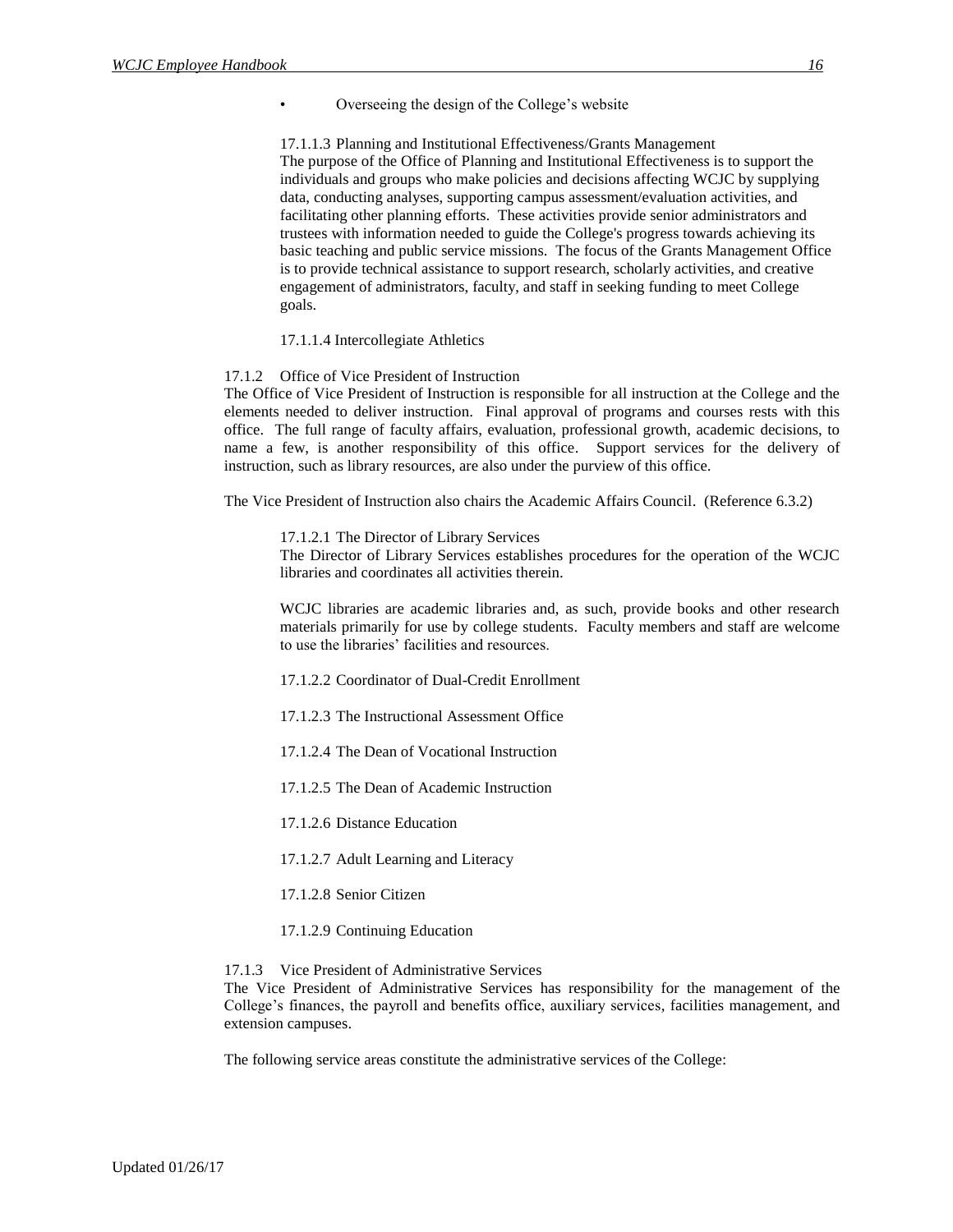- Facilities Management
- Financial and Business Services
- Security and Public Safety
- Richmond Campus Operation
- Sugar Land Campus Operation
- <span id="page-25-0"></span>• Bay City Campus Operation

17.1.3.1 Dean of Financial and Business Services

The Dean of Financial and Business Services is responsible for operations of the Business Office, Payroll, and records management and serves as chief financial officer.

The following programs and offices are under the supervision of the Dean of Financial and Business Services:

- Bookstore
- Business Office
- Fitness Center
- Payroll and Benefits
- Purchasing
- Campus Dining Services

#### Bookstore

The WCJC Bookstore is operated on a contract basis with a private company to serve students, faculty, and staff. The bookstore provides students with both required and recommended learning materials and offers, in addition, various goods and services for the convenience of students and employees.

#### Business Office

The Business Office prepares financial reports for internal and external use, records all accounting transactions in keeping with established accounting practices and applicable state and federal laws, provides budgetary control, and makes timely payment of all financial obligations incurred by the College. The Business Office, in addition, manages mail and copy service, the college switchboard, and the PBX operation.

#### Payroll and Benefits

The Office of Payroll and Benefits pays the salaries and related taxes of College employees and remits contributions to carriers of employee benefits.

The Office of Payroll and Benefits is responsible for the following:

- Payroll documentation/liaison
- State and federal reports
- Employee benefits

#### Fitness Center

The College has a well-equipped fitness center. Membership is open to employees and the public. Free membership is available for full-time employees of the College.

#### Purchasing

Purchasing, which procures goods and services in keeping with Board of Trustee policies and federal and state laws requiring competitive bidding, also falls within the domain of the Business Office.

#### Campus Dining Services

The WCJC Campus Dining Services is operated on a contract basis with a private company to serve students, faculty, and staff.

#### <span id="page-25-1"></span>17.1.3.2 Facilities Management

The Facilities Management Department maintains buildings and grounds; provides security and custodial services; monitors shipping, maintenance program for all College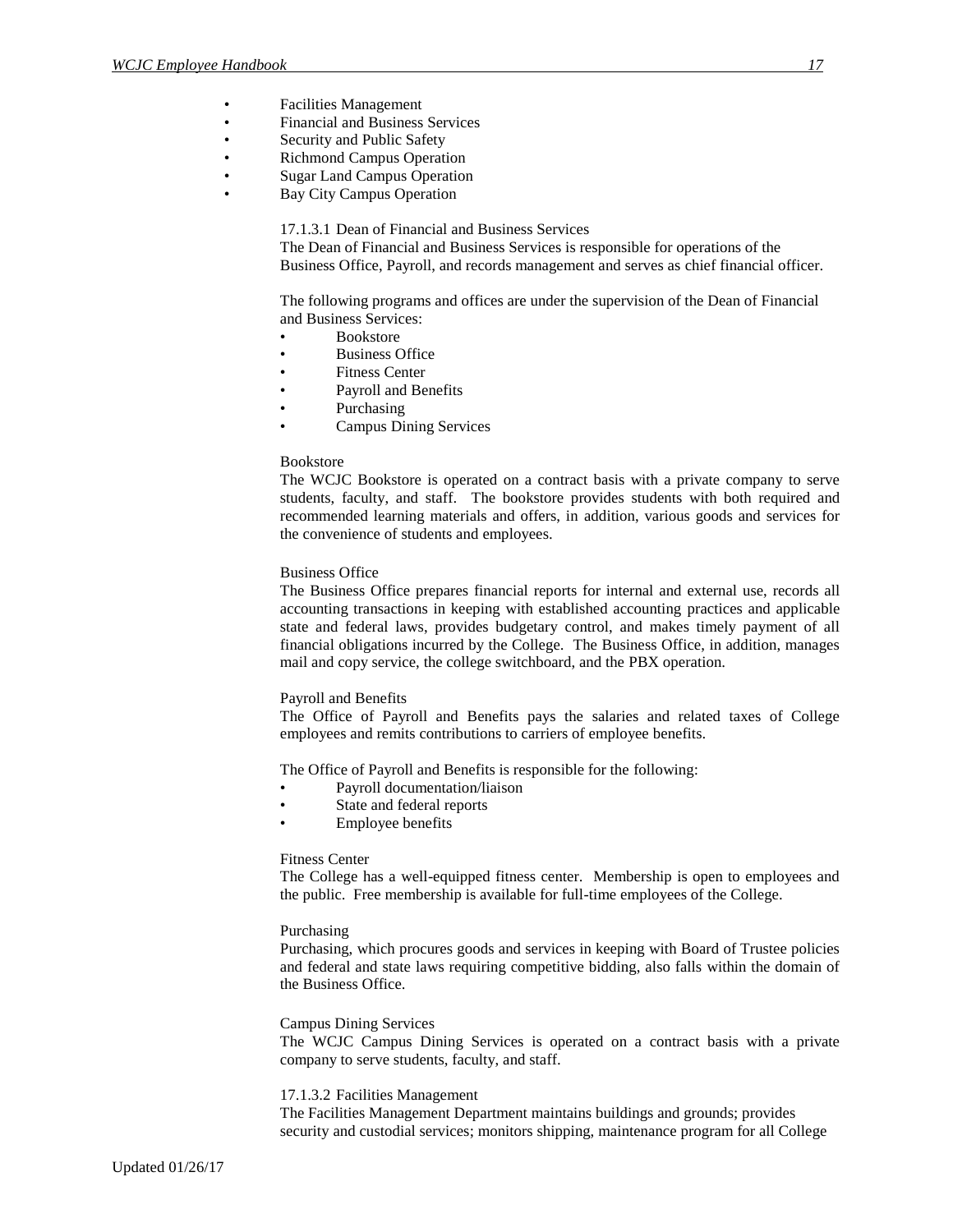transportation and property. The department strives to provide the College community with a clean, safe, and comfortable campus environment.

17.1.3.3 Campus Operation

Extension campus operations include oversight of the instructional facility, business functions, security functions, and facilitation of instruction.

17.1.3.4 Security and Public Safety

The Security and Public Safety Department is charged with assuring the safety of persons, assuring the safety, security, and protection of college property, and responding to emergency situations.

#### <span id="page-26-0"></span>17.1.4 Office of Vice President of Student Services

The Office of Vice President of Student Service supervises the functional areas within the Office of Student Services. These areas include Advising, Student Discipline (52.0), Counseling, Recruiting, Career Services, Testing, Housing, and Student Activities, Financial Aid, and Admissions and Registration. The Vice President of Student Services is also charged with the approval of Student Organizations (77.0 and 87.0).

The following service areas and offices are under the supervision of the Vice President of Student Services:

- Office of Admissions and Registration
- Office of Student Financial Aid (including the College Work-Study Program 91.0)
- Student Recruitment
- New Student Orientation
- **Testing Services**
- Services for Students with Disabilities
- Residential Housing
- Academic Advising
- Personal and Career Counseling
- Student Handbook
- Commencement Ceremonies

#### <span id="page-26-1"></span>17.1.5 Vice President of Technology and Institutional Research

The Vice President of Technology and Institutional Research is the College's chief technology officer. Among the duties of the Vice President of Technology and Institutional Research are management of the technology infrastructure, management information system (MIS), college records and reporting, and operation of the college websites.

The following service areas and offices are under the supervision of the Vice President of Technology and Institutional Research:

- Database and Applications Services
- Technical Services
- Information Systems Services
- Web Services
- Helpdesk and Training Services
- **Institutional Research**

#### Database and Application Services

The Database and Application Services Office maintains and enhances the administrative management information system by coordinating upgrades, implementing new administrative systems, and enforcing security measures for protecting data.

#### Technical Services

The Technical Services Office plans, installs, and maintains the College's network, telephone system, and internet connections. In addition, the office installs and maintains the college's inventory of computers, laptops, printers, and data projectors within all classrooms and offices.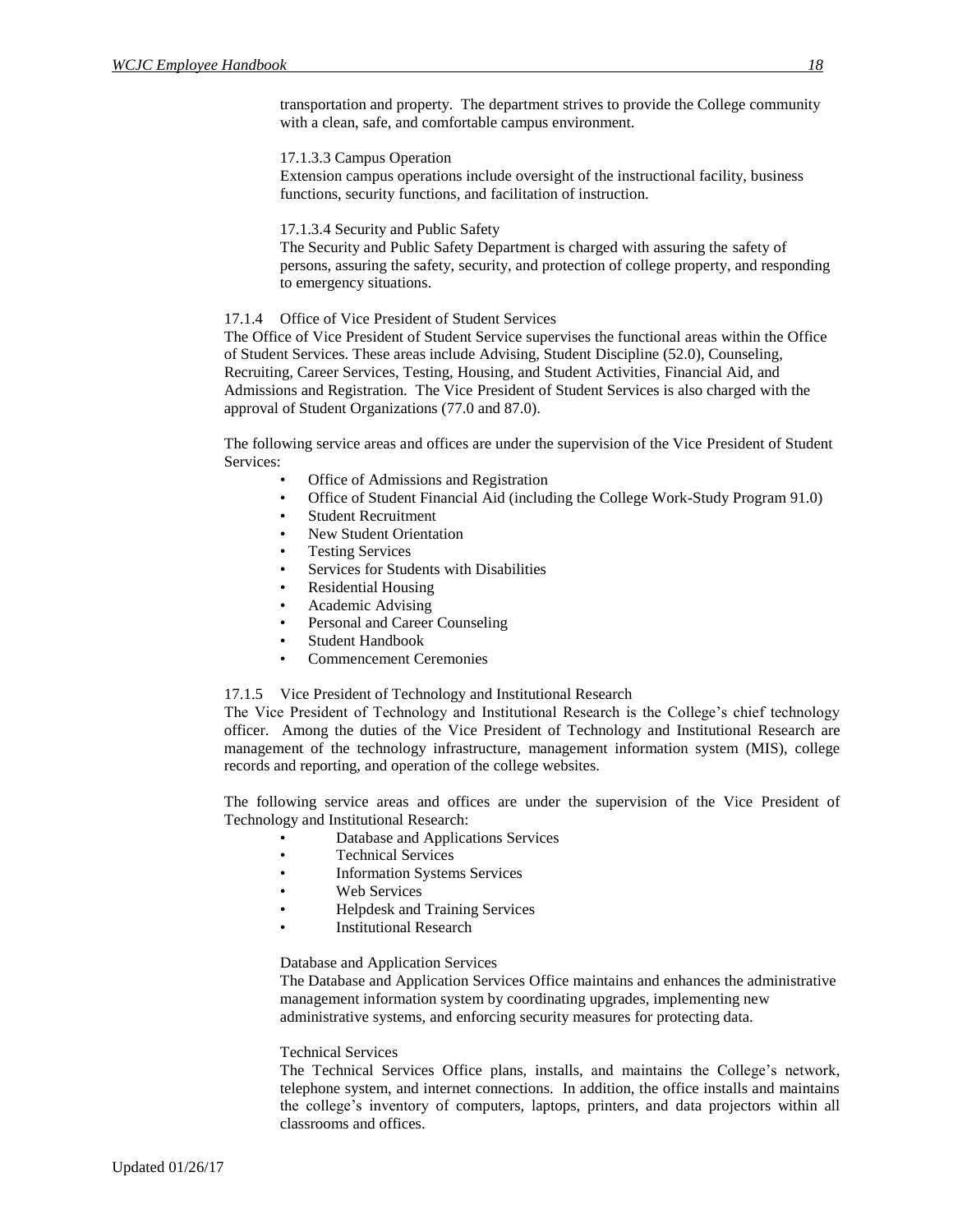Information System Services

The Information System Services Office supplies technical support to the users, resolves technical issues, and directs the functional capabilities of the management information system.

Web Services

The Web Services Office develops and maintains the college's internet, intranet, on-line services, and faculty web pages.

Helpdesk and Training Services

The Helpdesk and Training Services Office perform a variety of technology problem analysis and monitors tasks for the department of Information Technology. The office also designs, develops, and conducts training focused on general technology and specialized for the management information system.

#### <span id="page-27-0"></span>**18.0 RECRUITMENT AND SELECTION OF STAFF**

The following regulations contain personnel policies and procedures relevant to administrative and support staff:

**[Regulation 821](http://www.wcjc.edu/About-Us/documents/regs/REG821.pdf)**, *Recruitment and Appointment of Full-time Personnel,* describes responsibilities and procedures for recruiting, selecting, and appointing full-time personnel (faculty, administrative staff, and support staff).

**[Regulation 827](http://www.wcjc.edu/About-Us/documents/regs/REG827.pdf)**, *Recruitment Advertising and Posting of Vacancies,* establishes procedures for advertising and posting position vacancies.

**[Regulation 838](http://www.wcjc.edu/About-Us/documents/regs/Reg838.pdf)**, *Equation of Experience for Faculty and Administrative Staff*, provides procedures for evaluating past related experience of faculty and administrative staff and equating that experience with comparable years of experience at WCJC in order to place employees at appropriate locations on the College's approved salary schedules.

#### <span id="page-27-2"></span><span id="page-27-1"></span>**18.1 Pre-employment File**

#### **[\[Ref.: Reg. 841\]](http://www.wcjc.edu/About-Us/documents/regs/REG841.pdf)**

WCJC Human Resources Department maintains the pre-employment file for all employees. Preemployment file requirements can be found in its entirety in College Regulation 841.

#### <span id="page-27-4"></span><span id="page-27-3"></span>**18.2 Official Personnel File**

#### **[\[Ref.: Reg. 841\]](http://www.wcjc.edu/About-Us/documents/regs/REG841.pdf)**

An employee's personnel files are maintained in the Human Resources Department and the Payroll and Benefits Office. Refer to College Regulation 841 for additional information for documents maintained in these files.

#### <span id="page-27-6"></span><span id="page-27-5"></span>**18.3 Probationary Period**

#### **[\[Ref.: Reg. 821a](http://www.wcjc.edu/About-Us/documents/regs/REG821.pdf)nd [Reg. 874\]](http://www.wcjc.edu/About-Us/documents/regs/REG874.pdf)**

No formal probationary period exists for employees. There is an Orientation Period for employees. Supervisors are responsible for providing training and completing an evaluation during the first six months.

Contract employees serve on one-year contracts during the first three years of employment, after which they are eligible to be considered for two-year contracts. This is not a probationary period.

No formal probationary period exists for non-contract at-will employees.

#### <span id="page-27-8"></span><span id="page-27-7"></span>**18.4 Hiring**

#### **[\[Ref.: Reg. 821\]](http://www.wcjc.edu/About-Us/documents/regs/REG821.pdf)**

Upon completion of the selection process, Human Resources prepare an intent-to-employ confirmation letter informing the selected candidate of the College's intent-to-employ as well as the salary and start date of the position. It should be made clear to the selected candidate that the intent-to-employ and the proposed terms do not constitute a commitment until approval is obtained from the President of the College. The letter of intent also makes clear that the President will make a recommendation to employ the applicant to the Board of Trustees but that board action is required for contract appointments to be finalized.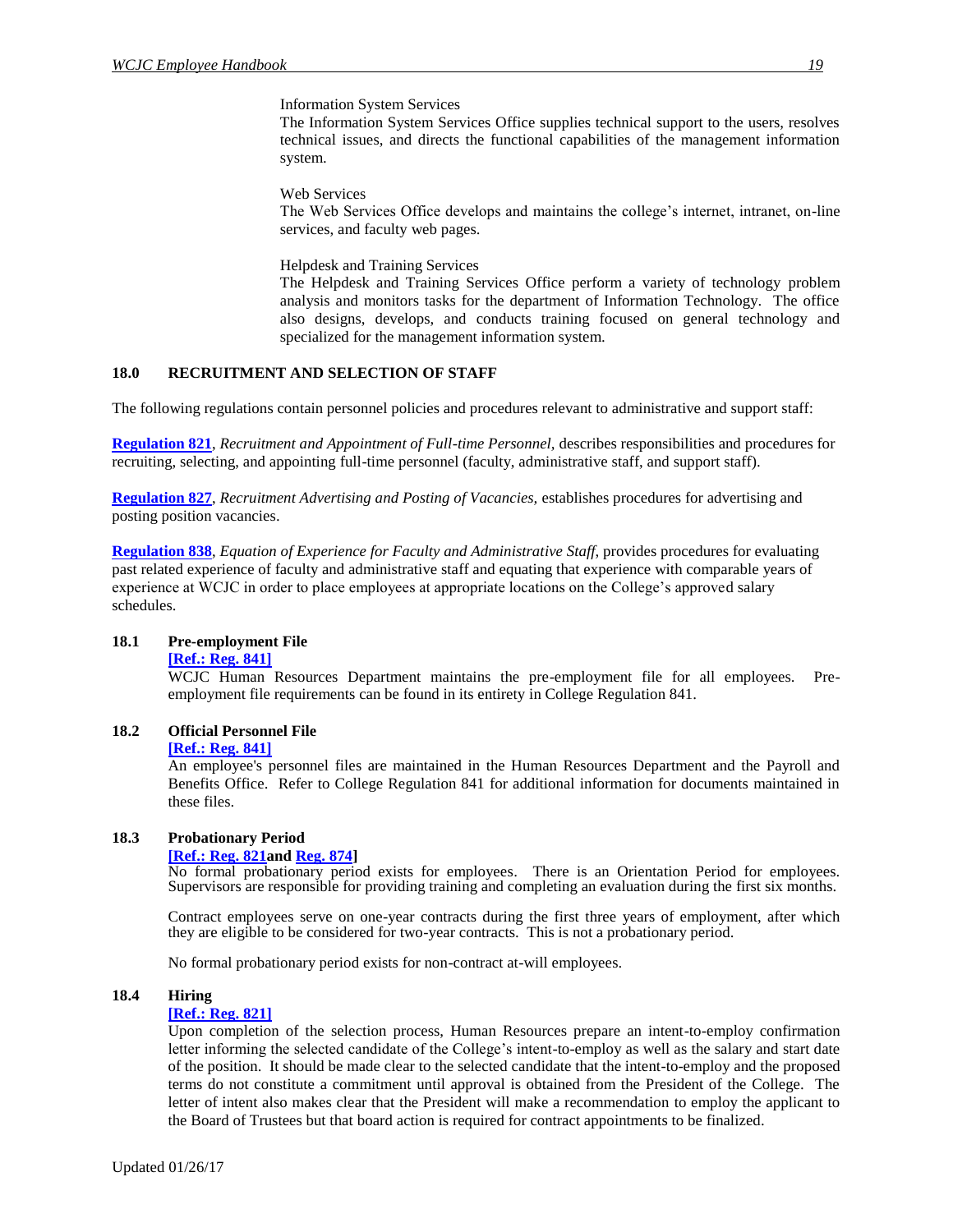During the first two days of employment, the new full-time employee meets with the Human Resources Department, the Office of Payroll and Benefits, and a member of the Technology Department for New Employee Orientation. During the orientation WCJC policies and regulations are reviewed, benefits are discussed, new hire forms are completed, and the employee is introduced to the WCJC Management Information System Banner. The Human Resources Department provides the new employee with a binder containing handbooks, brochures, and other informative materials.

The department supervisor provides the new full-time and part-time employee with a formal orientation to his/her job and all pertinent departmental College policies and procedures. The department supervisor insures that the new employee has obtained all necessary keys, and other informative materials about the College.

#### <span id="page-28-0"></span>**19.0 STAFF WORKLOADS AND COMPENSATION**

#### <span id="page-28-2"></span><span id="page-28-1"></span>**19.1 Classification/Definitions**

19.1.1 Full-time employee

One who is classified as full-time by oral or written agreement with the College and who normally works a minimum of 2080 hours per year or 40 hours per week. All full-time employees are expected to work a minimum of 40 hours per week.

<span id="page-28-3"></span>19.1.2 Part-time employee One who works less than 2080 hours per year.

<span id="page-28-4"></span>19.1.3 Regular employee An employee who works either part-time or full-time on a continuing basis.

19.1.4 Temporary employee

<span id="page-28-5"></span>One who is hired expressly as a non-regular worker for a specified, short duration.

#### <span id="page-28-6"></span>19.1.5 Exempt employee

Workers in a *bona fide* executive, administrative, or professional capacity who are not subject to the Fair Labor Standard Act's minimum wage and overtime provisions. All full-time contract personnel are exempt.

<span id="page-28-7"></span>19.1.6 Non-exempt employee

Workers who are protected under the Fair Labor Standard Act's minimum wage and overtime provisions. All full-time non-contract staff are non-exempt.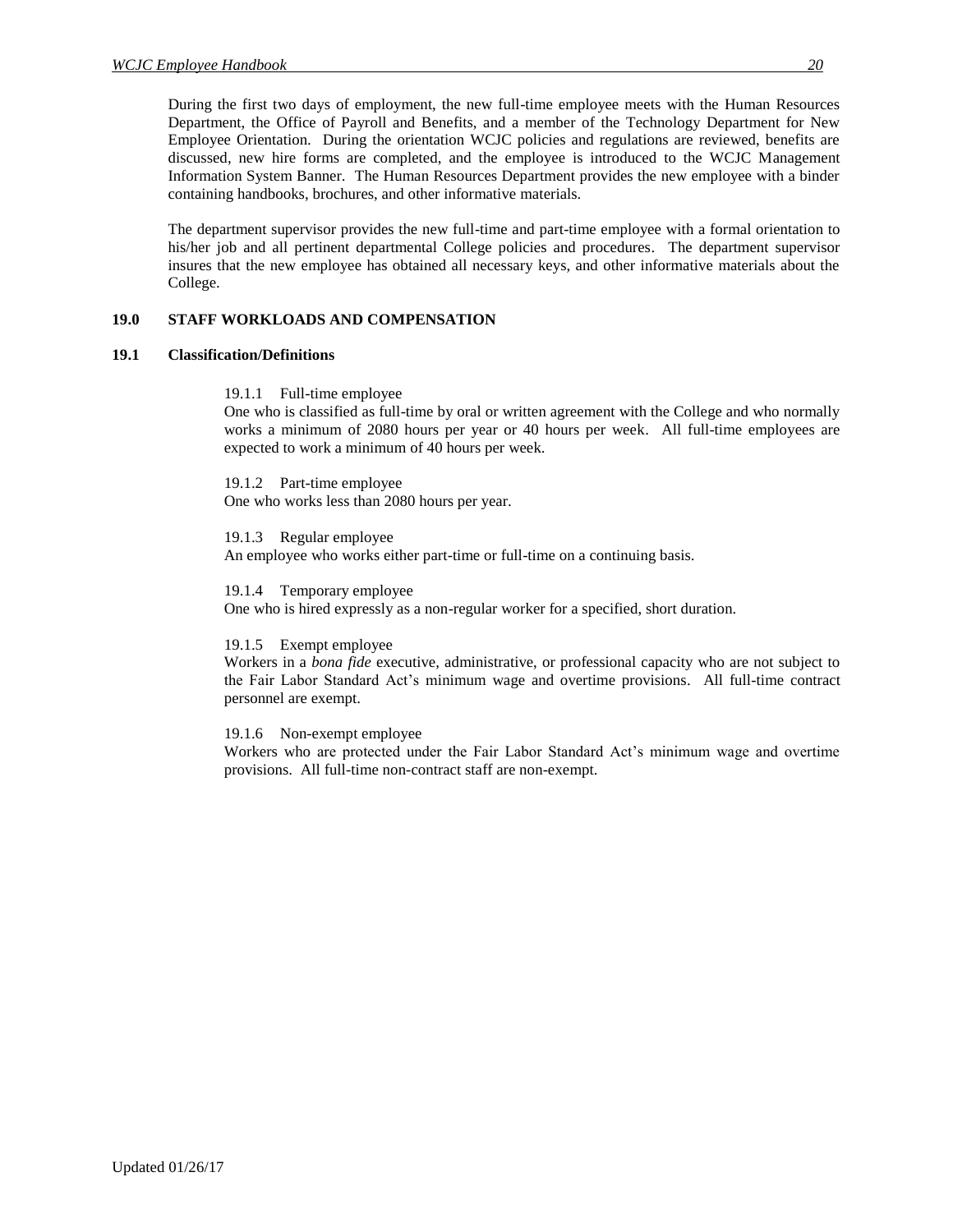## <span id="page-29-0"></span>*PART FOUR: ADMINISTRATION OF COMPENSATION AND BENEFITS*

#### <span id="page-29-1"></span>**20.0 ABSENCE POLICY**

<span id="page-29-3"></span><span id="page-29-2"></span>**20.1 Leaves and Absences, Vacations, and Holidays**

#### **[\[Ref.: Reg. 851\]](http://www.wcjc.edu/About-Us/documents/regs/REG851.pdf)**

Regulation 851, *Leaves and Absences, Vacations, and Holidays* lists the procedures and policies relating to leaves, absences, etc.

#### <span id="page-29-4"></span>**20.2 Approved Absence from the Campus Without Loss of Pay**

Approved absence from the campus without loss of pay is permitted as outlined in College Regulation 851.

#### <span id="page-29-5"></span>**20.3 Request for Absence Form**

All employees, including faculty, must complete a Request for Absence Form for all planned absences.

#### <span id="page-29-6"></span>**20.4 Approved Planned Absences**

In all cases of approved planned absences, the instructor must make arrangements for classes and must have such arrangements approved in writing by the division chair.

#### <span id="page-29-7"></span>**20.5 Emergency or Unplanned Absences**

Emergency or unplanned absences (e.g., due to illness) are to be reported as soon as the employee is aware that he or she will be absent. The employee is responsible for notifying the supervisor. (In the case of faculty, the faculty member is responsible for notifying the department head and the division chair, and the latter is responsible for notifying the Vice President of Instruction.)

#### <span id="page-29-8"></span>**20.6 Unauthorized Absence from Duty**

Unauthorized absence from duty results in loss of pay and constitutes a breach of employment agreement that may lead to dismissal or, for contract personnel, non-renewal of employment.

#### <span id="page-29-9"></span>**20.7 Discharging Job Responsibilities**

Regardless of calendar date, faculty members' job responsibilities do not end until all responsibilities have been discharged (e.g., processing changes in grades of "incomplete".)

#### <span id="page-29-10"></span>**20.8 Documentation for Absences Charged to Sick Leave**

The College may at any time require an employee to provide documentation (e.g., a written statement of explanation from a medical doctor or other healthcare practitioner) for absences charged to sick leave.

#### <span id="page-29-11"></span>**21.0 AMERICANS WITH DISABILITIES ACT (ADA) FOR EMPLOYEES [\[Ref.: Reg. 882\]](http://www.wcjc.edu/About-Us/documents/regs/Reg882-ADA-7-13-04.pdf)**

#### <span id="page-29-12"></span>**22.0 BENEFITS ELIGIBILITY AND SERVICE DATE**

#### <span id="page-29-13"></span>**22.1 Eligibility**

All full-time employees and employees who work 1040 hours or more per year on a continuing basis for the College are eligible to enroll for benefits.

#### <span id="page-29-14"></span>**22.2 Service Date**

Service date is the first day of continuous, full-time employment, in a benefits-eligible position with the College. The service date is used in calculating, among others, the commencement of certain benefits, accrual of vacations, and the awarding of two-year contracts and service awards. Questions about eligibility or service date should be addressed to the Director of Payroll and Benefits.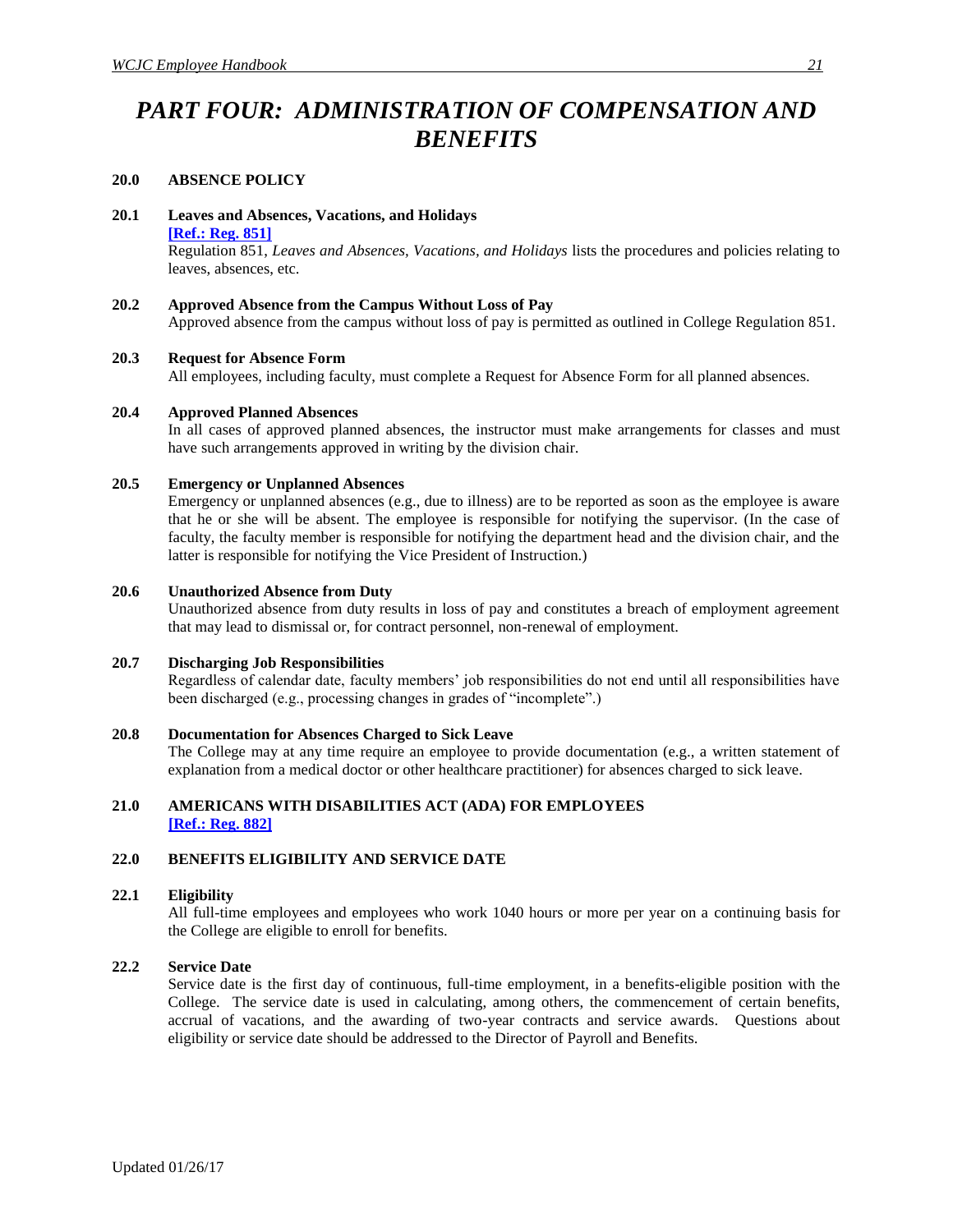#### <span id="page-30-1"></span><span id="page-30-0"></span>**23.0 BEREAVEMENT LEAVE [\[Ref.: Reg. 851\]](http://www.wcjc.edu/About-Us/documents/regs/REG851.pdf)**

Employees are allowed bereavement days with pay as a result of a death in the immediate family of the employee or of the employee's spouse, including grandparent, grandchild, parent, child, spouse, brother, or sister. Additional days of bereavement leave may be charged against accumulated sick leave days if approved by the appropriate dean or vice president. Refer to College Regulation 851 for additional details.

### <span id="page-30-2"></span>**24.0 FAMILY AND MEDICAL LEAVE ACT OF 1993 (FMLA)**

**[\[Ref.: Reg. 851\]](http://www.wcjc.edu/About-Us/documents/regs/REG851.pdf)**

#### <span id="page-30-3"></span>**25.0 HEALTH INSURANCE**

#### <span id="page-30-4"></span>**25.1 Group Health Insurance**

The College pays group health insurance premiums for full-time employees and a portion of the premiums for the employee's spouse and unmarried dependent children who are younger than 26 years old.

#### <span id="page-30-5"></span>**25.2 Optional Reimbursement Accounts**

Employees may opt to pay for voluntary coverage with pre-tax money that reduces taxable income by the premium contribution. Premiums may be paid for dependent medical insurance, dependent dental insurance, and supplemental accidental death and dismemberment. Detailed information may be obtained from the Director of Payroll and Benefits.

#### <span id="page-30-6"></span>**25.3 Extended Health Coverage (COBRA)**

Upon termination of eligible employment, employees and their families may be eligible for a temporary extension of certain health benefits. Affected employees should contact the Director of Payroll and Benefits for more information.

#### <span id="page-30-7"></span>**26.0 HOLIDAYS**

WCJC observes holidays whose actual dates are published each year in the master calendar and the College catalog.

All full time, twelve-month employees, who work 2080 hours per year, are entitled to 27 paid holidays per year as follows:

| One day     |
|-------------|
| One day     |
| Three days  |
| Twelve days |
| One day     |
| Five days   |
| Two days    |
| One day     |
| One day     |

#### <span id="page-30-8"></span>**27.0 LIFE AND DISABILITY INSURANCE**

WCJC carries \$5,000 life insurance on each employee and also provides for all full-time employees long-term disability insurance that has a 90-day elimination period and pays up to 60% of the insured employee's salary. The Office of Payroll and Benefits may be contacted for further information.

#### <span id="page-30-9"></span>**28.0 OVERTIME**

<span id="page-30-10"></span>**[\[Ref.: Reg. 464\]](http://www.wcjc.edu/About-Us/documents/regs/REG464.pdf)**

The overtime provisions of the Fair Labor Standards Act apply to all non-contract workers. Overtime may be assigned for all non-contract positions at WCJC subject to approval by the administrative head or designated representative and the cabinet-level supervisor.

Permission or notice to work overtime must be obtained in advance when possible, and under no conditions should the employee authorize or certify his/her own overtime work. The Office of Payroll and Benefits may not process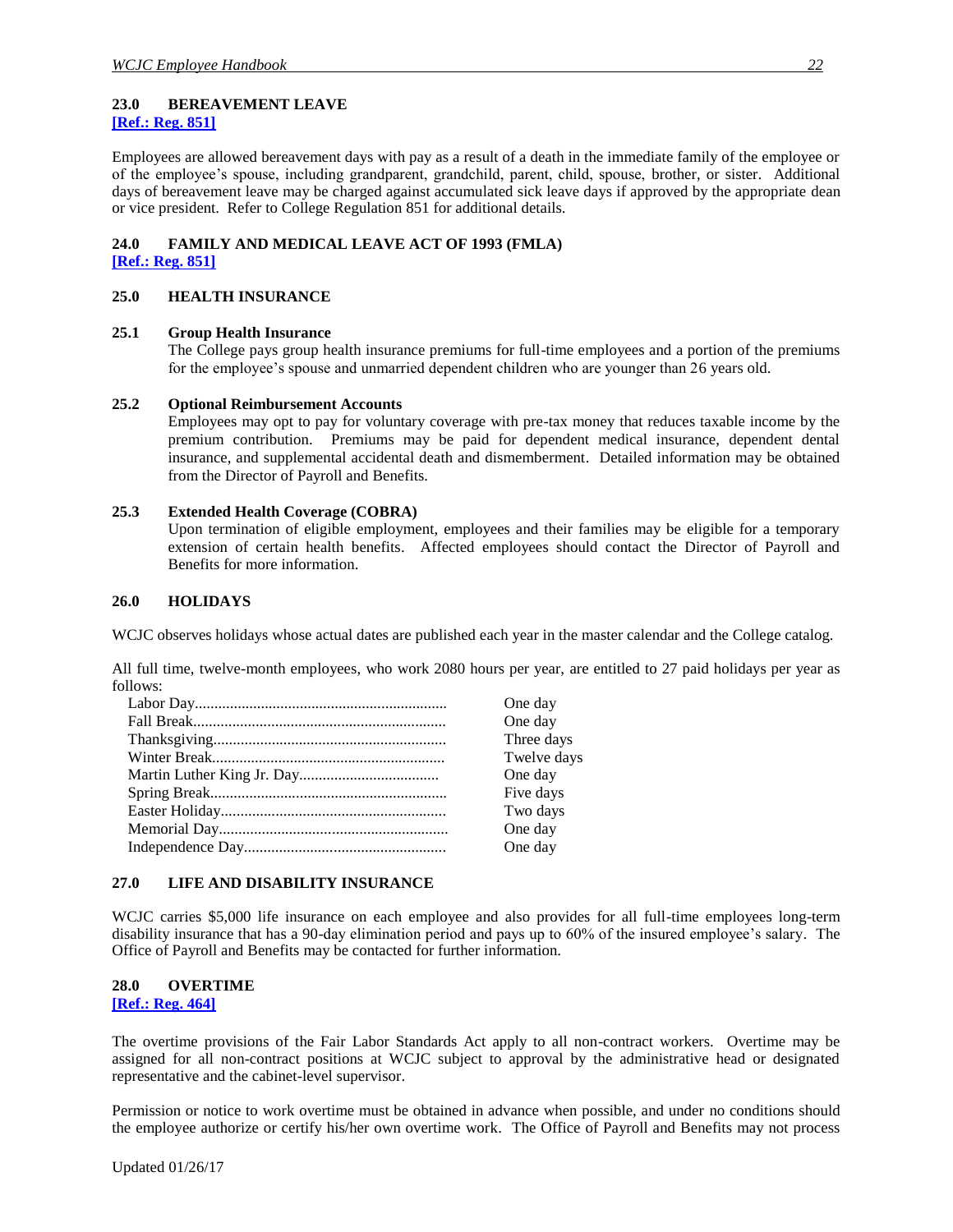overtime pay without documentation of proper authorization, as stipulated in Regulation 464. All authorized overtime is paid at the rate of at least 1.5 times the regular hourly pay.

#### <span id="page-31-0"></span>**29.0 PAID PROFESSIONAL ASSIGNMENTS [\[Ref.: Reg. 469\]](http://www.wcjc.edu/About-Us/documents/regs/REG469.pdf)**

Paid professional assignments (PPA) are made to faculty and staff full-time employees to perform functions or engage in activities in lieu of or in addition to contractual obligations. PPA costs are computed as (1) a percentage of contractual load or (2) as an overload, depending on the specific situation.

#### <span id="page-31-1"></span>**30.0 PAYMENT OF SALARIES**

Annual salary of all full-time regular positions is paid over a 12-month period and paychecks for all full-time salaried faculty, administrative, and support employees are distributed on the last working day of the month. Fulltime maintenance, custodial, and grounds personnel are paid bi-weekly. Checks are issued to hourly part-time employees the 15th of the month.

Employees paid on a twelve-month basis but with a work schedule spanning only the fall and spring semesters should make arrangements with the Payroll and Benefits office for handling summer salary checks. Compensation for faculty for summer school teaching is made at the end of each term. If an employee resigns or is dismissed during the year, he or she is paid on a-pro-rata basis.

#### <span id="page-31-2"></span>**30.1 Payroll Distribution**

All payroll disbursements are distributed through the Office of Payroll and Benefits according to prior arrangement.

#### <span id="page-31-3"></span>**30.2 Time Sheets**

Full-time support staff shall complete and submit monthly time sheets to the Office of Payroll and Benefits. Maintenance, custodial, and grounds personnel are required to punch a time card to record actual time worked. The Secretary to Facilities Management reviews these time cards and submits an electronic time card that is submitted to the Office of Payroll and Benefits after approval of the Director of Facilities Management. Part-time support staff and college-work study employees shall submit electronic time sheets and have supervisor approval before being routed to the Office of Payroll and Benefits for processing.

#### <span id="page-31-4"></span>**31.0 PERSONAL BUSINESS DAYS**

Requests for absence from the campus for personal business must be submitted in advance to the employee's supervisor. Approval may be contingent upon the ability of the employee to arrange for colleagues to assume his or her responsibilities during the time of the absence requested.

#### <span id="page-31-5"></span>**32.0 RETIREMENT PROGRAMS**

Texas law requires that all full-time employees of WCJC become members of either the Texas Teacher Retirement System (TRS) or a college-approved optional retirement program (ORP).

Administrative, faculty, and professional staff have the option to choose membership in TRS or an approved ORP. Support staff participates only in TRS.

A state-approved percentage of the salary is deducted from each employee's earnings for either the Texas Teacher Retirement System or an approved ORP. Employee contribution is 7.7% of gross pay to the TRS or 6.65% of gross pay to ORP.

The Texas Teacher Retirement System provides a retirement plan, disability, death and survivor benefits, and allows for options to be taken at the time of retirement. Additional information may be obtained in the Office of Payroll and Benefits.

*Optional retirement plans are available during the first 90 days of employment in an eligible position with an institution of higher education; after that time, the option is no longer available. The decision to enter optional retirement is irrevocable.*

Updated 01/26/17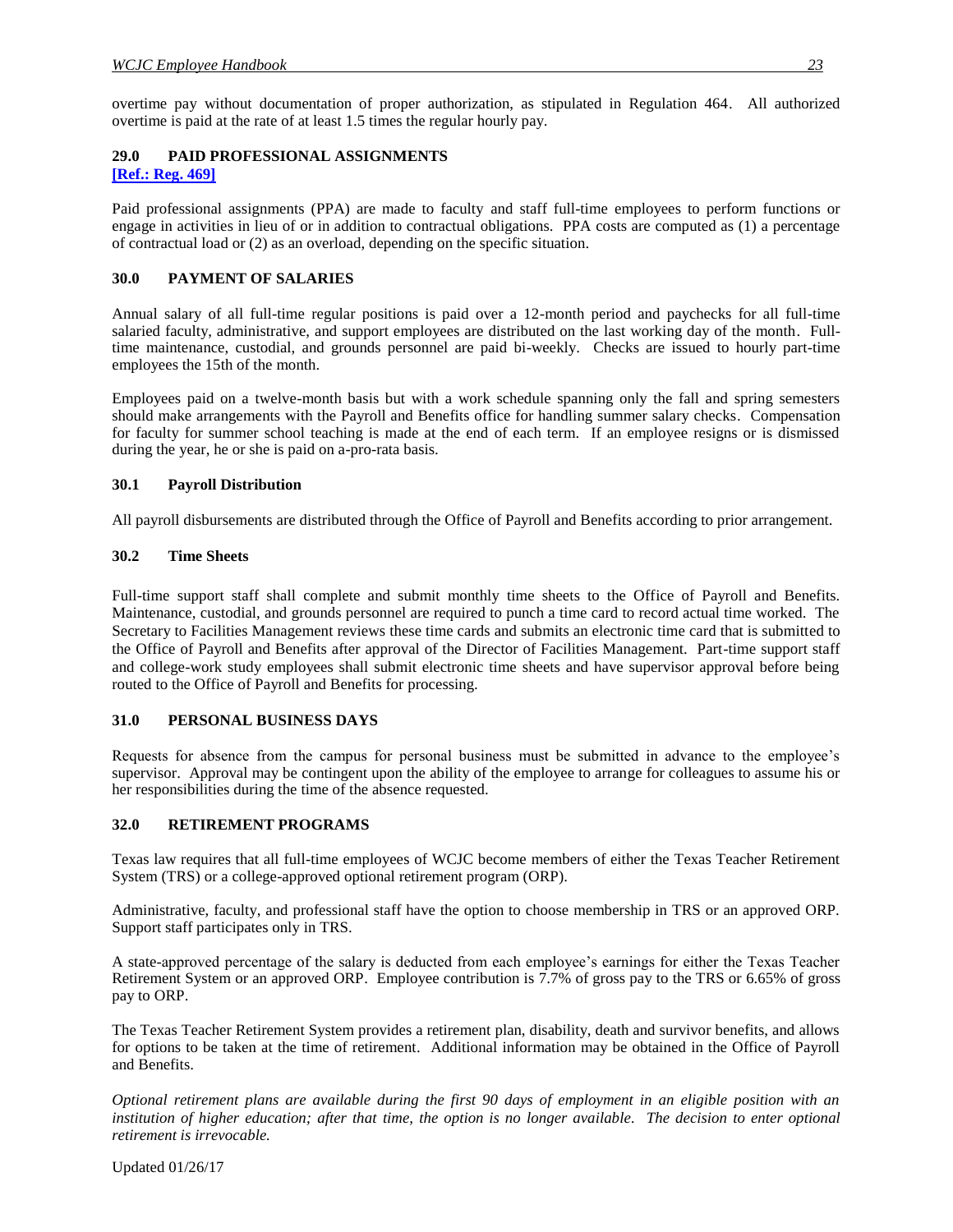#### <span id="page-32-0"></span>**33.0 SALARY SCHEDULE: FACULTY**

The current salary schedule for faculty (Schedule FAC) is maintained by the Office of Payroll and Benefits and is available to anyone desiring a copy. This information is also available on the WCJC website at **<http://www.wcjc.edu/About-Us/administration/offices/human-resourses/salary-schedules.aspx>**

#### <span id="page-32-1"></span>**34.0 SALARY SCHEDULE: STAFF**

WCJC personnel are paid according to a salary schedule adopted by the Board of Trustees upon the recommendation of the President of the College. An employee's placement on the schedule is determined by the employee's position, responsibilities, experience, education, and years of service.

The current salary schedule for WCJC staff is maintained by the Office of Payroll and Benefits and is available to anyone desiring a copy. This information is also available on the WCJC website at **[http://www.wcjc.edu/About-](http://www.wcjc.edu/About-Us/administration/offices/human-resourses/salary-schedules.aspx)[Us/administration/offices/human-resourses/salary-schedules.aspx](http://www.wcjc.edu/About-Us/administration/offices/human-resourses/salary-schedules.aspx)**

The Board of Trustees reserves the right, upon the recommendation of the President of the College, to award increases beyond the step and level categories of the official WCJC Salary Schedule. The Board of Trustees has the prerogative, upon recommendation of the President of the College, to make "performance awards" to faculty and staff. These awards may vary in amounts and are not to be considered in computation.

#### <span id="page-32-2"></span>**35.0 SICK LEAVE POLICY**

<span id="page-32-3"></span>**[\[Ref.: Reg. 851\]](http://www.wcjc.edu/About-Us/documents/regs/REG851.pdf)**

#### <span id="page-32-4"></span>**35.1 Full-time Employees**

Full-time employees on contract accrue twelve (12) hours of sick leave per contract month upon assuming their duties. Full-time support personnel earn twelve (12) hours of sick leave per calendar month of service and may not use sick leave days before they are accrued.

#### <span id="page-32-5"></span>**35.2 First-year Contract Employees Credited Sick Leave**

First-year contract employees are credited with five (5) days of sick leave upon the assumption of their duties. These five (5) days are part of the maximum total of thirteen and one-half (13 1/2) sick leave days for a nine-month employee and eighteen (18) sick leave days for a twelve-month employee that can be accumulated in the first nine- or twelve-month employment period.

#### <span id="page-32-6"></span>**35.3 Maximum Accumulated Sick Leave**

For all full-time employees, the maximum sick leave that can be accumulated is sixty (60) workdays. Consecutive days of sick leave taken may not exceed ninety (90) days (sixty consecutive workdays plus holidays, weekends, and vacations). If the employee will exceed the ninety calendar days allowed, he/she may request to be placed on long-term disability. The request must be made as early as possible before the ninety-day period has lapsed.

#### <span id="page-32-7"></span>**35.4 Reporting Absence to Supervisor and the Office of Payroll and Benefits**

Employees must report absence due to illness to the supervisor, who relays the information to the Office of Payroll and Benefits. (Faculty members must report absence due to illness to the department head and division chair, which relays the information to the office of the Vice President of Instruction and to the Office of Payroll and Benefits.)

#### <span id="page-32-8"></span>**35.5 Request for Physician's Statement**

Normally, a doctor's statement is not required unless the employee is absent for more than five (5) consecutive workdays, but the College reserves the right to request a physician's statement at any time. When an employee does not present a physician's statement if requested, the absence is considered an unapproved absence and the employee's salary is adjusted. Sick leave is not granted after the last day of employment.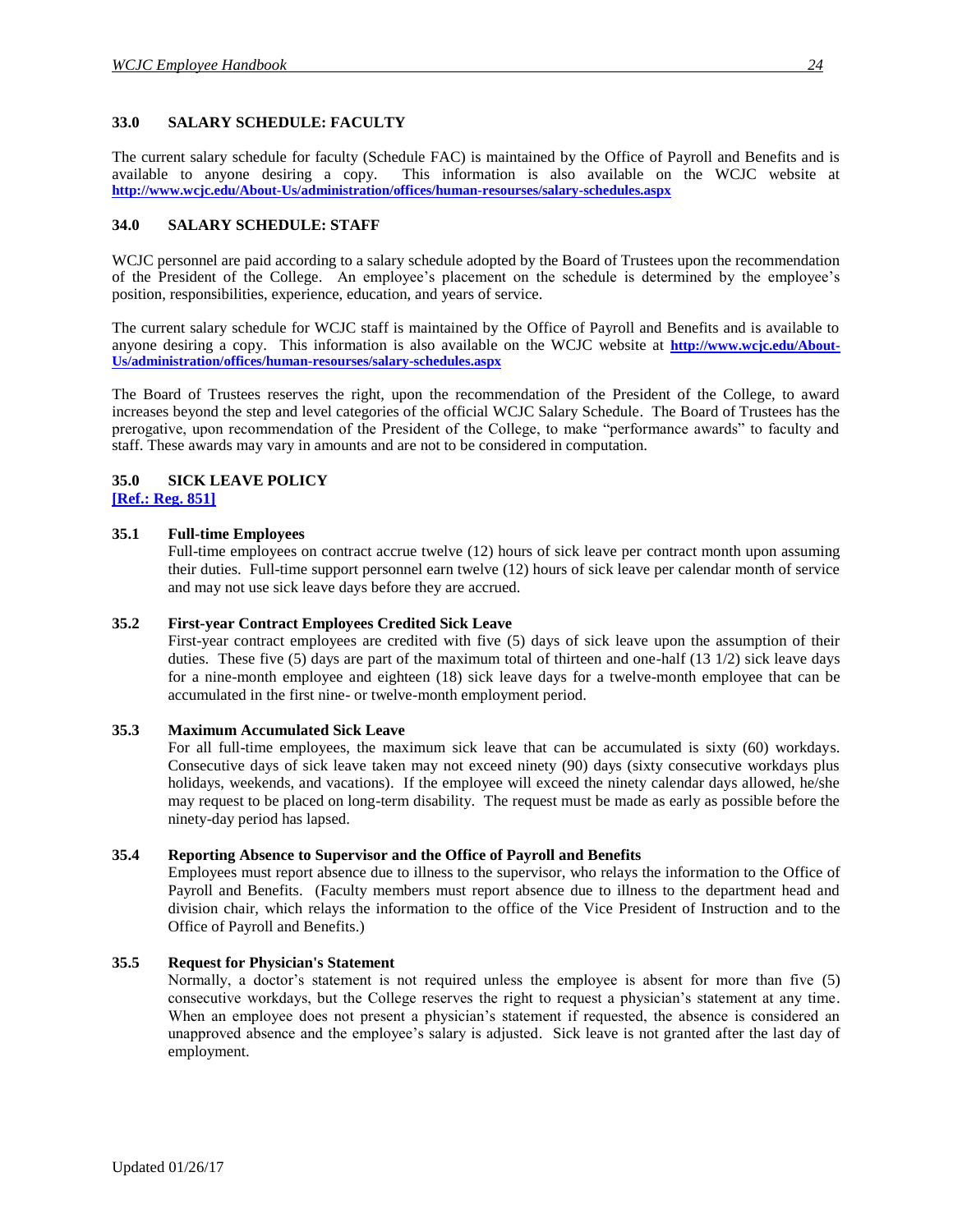#### <span id="page-33-0"></span>**35.6 Emergency Sick Leave**

Sick leave may be used for emergencies in the immediate family of the employee or of the employee's spouse, i.e., spouse, child, parent, brother, or sister. One day of sick leave is charged for each day of absence.

#### <span id="page-33-1"></span>**35.7 Absence Due to Pregnancy**

Absence due to one's pregnancy is treated in the same manner as absence due to sickness. Sick leave continues only as long as a medical doctor certifies that the physical disability exists.

#### <span id="page-33-2"></span>**35.8 Retention of Sick Leave for Re-employed Employee**

If a contract employee resigns and is re-employed by the College within two years, he/she retains the sick leave days accumulated prior to his or her resignation.

#### <span id="page-33-3"></span>**36.0 SOCIAL SECURITY**

Social Security coverage is mandatory for all full-time employees of the College. Salary deductions are made each pay period in accordance with Social Security law, and an equal amount is provided from College funds. Employee contribution amounting to 7.65% of gross pay is allocated between Social Security (6.20% of gross pay) and Medicare (1.45% of gross pay).

#### <span id="page-33-4"></span>**37.0 SUBSTITUTE PAY**

<span id="page-33-5"></span>**[\[Ref.: Reg. 855\]](http://www.wcjc.edu/About-Us/documents/regs/REG855.pdf)**

When a full-time instructor must be absent for a period of time not exceeding a week, his or her colleagues substitute without compensation. When a colleague substitutes in a given class in excess of a week, the substituting colleague is compensated for the extra class meetings at the prorated part time faculty compensation.

#### <span id="page-33-6"></span>**38.0 EXPENSES AND REIMBURSEMENT**

**[\[Ref.: Reg. 482\]](http://www.wcjc.edu/About-Us/documents/regs/REG482.pdf)** and **[\[Ref.: Reg. 484\]](http://www.wcjc.edu/About-Us/documents/regs/REG484.pdf)**

#### <span id="page-33-7"></span>**39.0 TUITION GRANTS**

Tuition grants are available for unmarried dependent children and spouses of full-time employees. These awards are for enrollments in WCJC courses on the undergraduate level but do not include Continuing Education classes. Application forms should be completed and returned to the Financial Aid Office prior to registration. (*Dependent children* refer to those children who receive more than half of their support from the employee and live in the employee's household.)

#### <span id="page-33-8"></span>**40.0 UNEMPLOYMENT COMPENSATION**

The College pays into an unemployment fund with the Texas Workforce Commission on a reimbursement basis in compliance with a Texas law that provides, under certain conditions, that weekly payments be made to individuals who become unemployed through no fault of their own. These payments are made for a stipulated period while the individual is looking for work.

#### <span id="page-33-9"></span>**41.0 VACATIONS**

Only full-time employees working 40-hour work weeks during a twelve-month period shall be entitled to paid vacation. Only one day of vacation (i.e., 8 hours) is accrued per month, but vacation privileges for the current year are available as of September 1 or on date of hire. Vacations may be taken only upon the advanced approval of the employee's supervisor and must be completed by August 31 of each year. After this date, any unused vacation time for the current year will be forfeited.

Accrued vacation time shall be paid if the employee resigns or is terminated. If an employee uses vacation time before it is accrued, and then resigns or is terminated, an adjustment will be made to his/her paycheck to recover any wages paid for unearned vacation time. The President of the College shall have the discretion, on a case-by-case basis, to extend the time during which vacation can be carried forward and used, or to authorize payment for unused accrued vacation.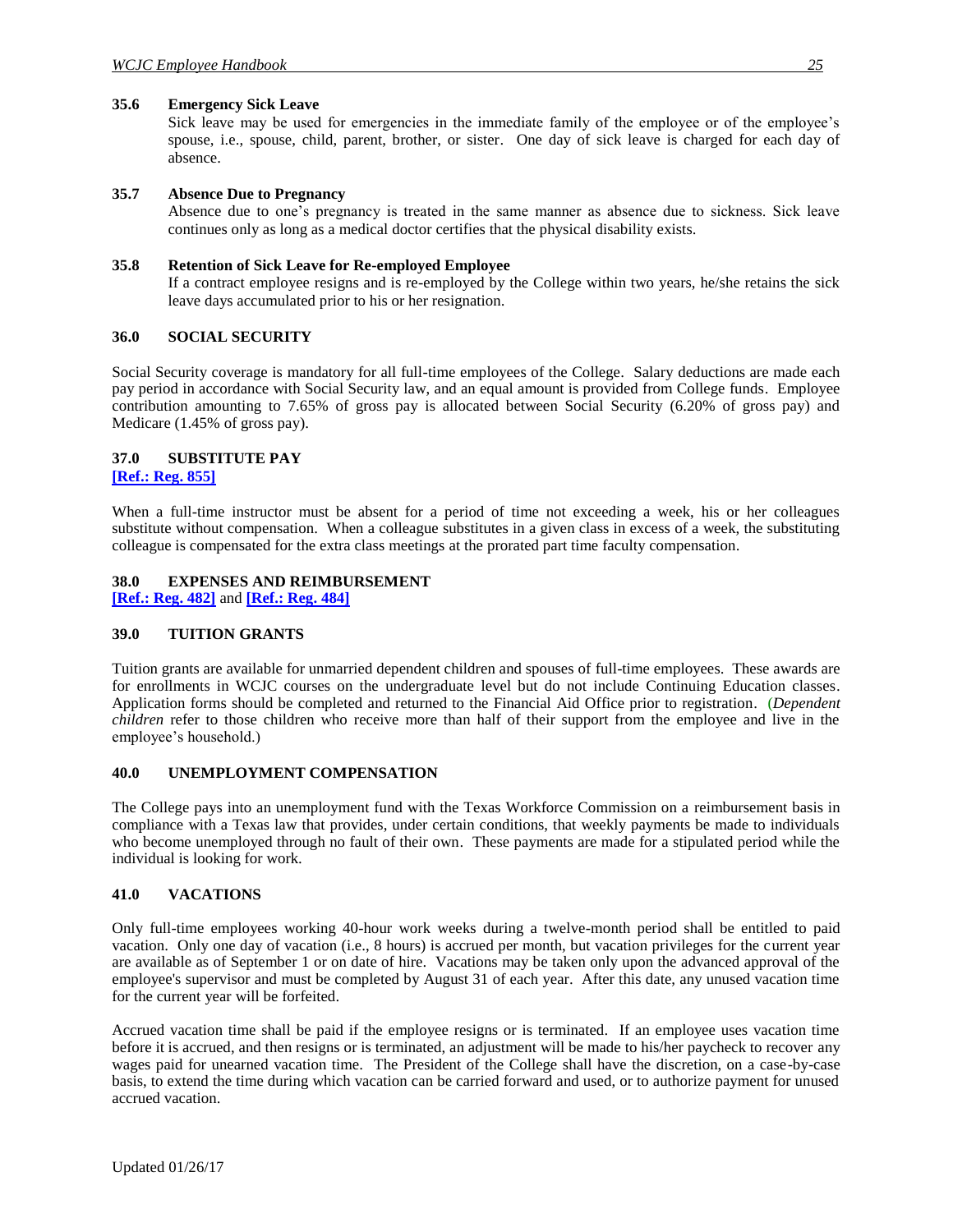#### <span id="page-34-0"></span>**42.0 WORKERS' COMPENSATION**

The College pays the entire cost of workers' compensation insurance premiums for all employees. This insurance covers medical treatment expenses and provides compensation for lost earnings when an employee is injured in a job-related accident.

All accidents in the workplace and resulting injuries must be reported in writing to the supervisor and to the Director of Payroll and Benefits, regardless of whether treatment is sought or not. If the injury requires medical treatment, the employee should seek it immediately. In order to process a claim for the injury, however, the employee must notify the supervisor and the Director of Payroll and Benefits and complete a *First Report of Injury Form*, which must be returned immediately to the Office of Payroll and Benefits.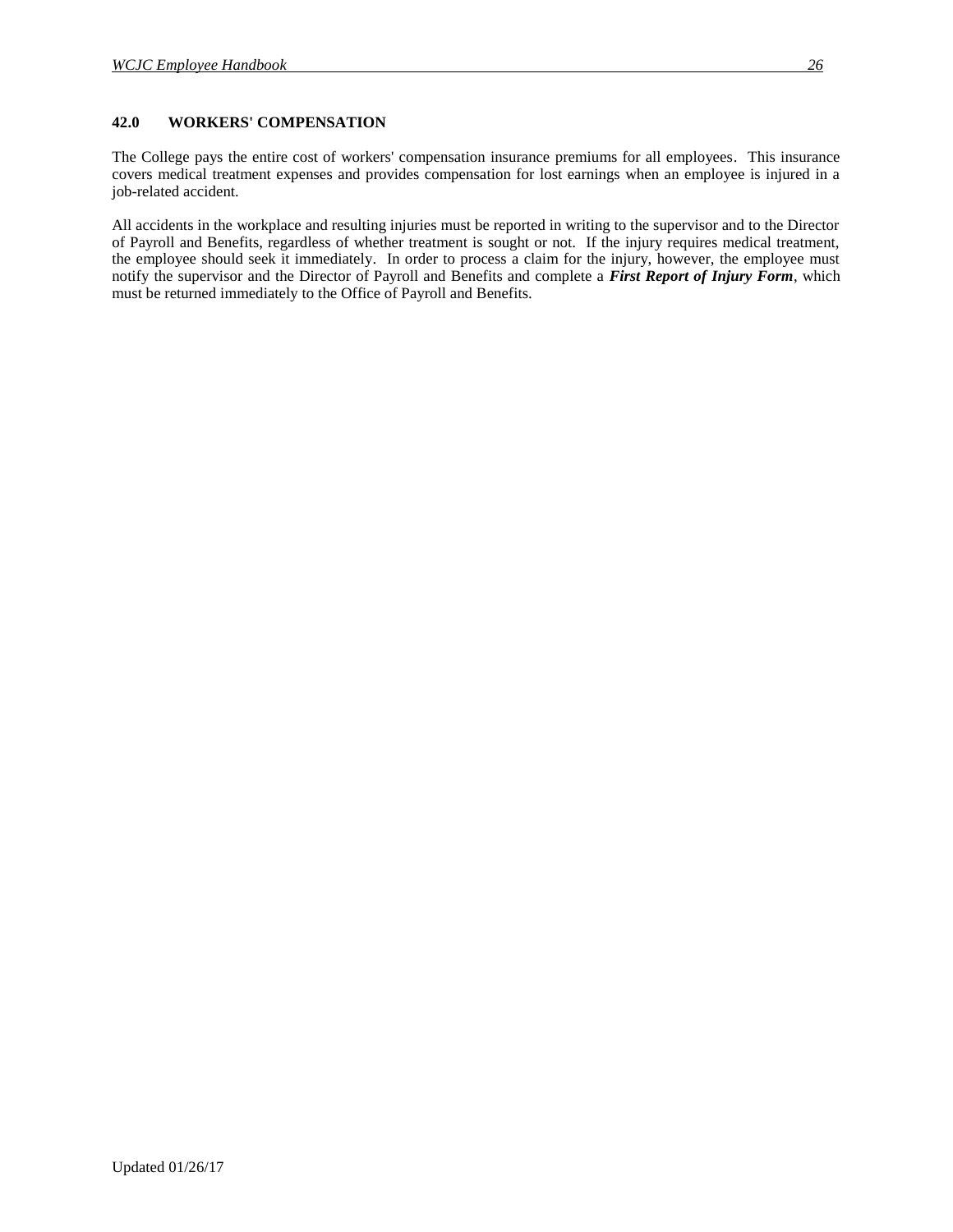## <span id="page-35-0"></span>*PART FIVE: SELECTED INSTRUCTIONAL GUIDELINES AND POLICIES*

#### <span id="page-35-1"></span>**43.0 ASSIGNMENTS, EXAMINATIONS, AND GRADES**

Faculty members must become familiar with the College's purpose and use instructional techniques and formulate course policies appropriate both to the purpose of the institution and to the goals of each course. The faculty member is responsible for informing students in writing of the goals and requirements of each course, the nature of course content, and the methods of evaluation to be used.

Tests and other methods of evaluation should be given frequently enough to provide a sound basis upon which both the students and instructors may evaluate their efforts. Evaluations of student progress should discern the various levels of performance. *Final examinations are a required part of the instructional program in every course.* The official final examination schedule must be followed unless an exception is approved by the Vice President of Instruction through the academic administrative channels. *There are no exemptions from final examinations.*

Grade reports are posted on the WCJC website at the end of the semester. *Grades are confidential.* Use of the Social Security numbers or the last four digits of Social Security numbers is not permitted. All grade reports requested by the Director of Admissions and Registration must be submitted by the designated time to expedite clerical processes. Semester grades having been reported to the Director of Admissions and Registration may not be changed without the approval of the Division Chair and then the Vice President of Instruction. A final grade may be changed only by the instructor with the approval of the Vice President of Instruction or by action of the Board of Trustees.

Any student dissatisfied with a grade or alleged ill treatment by an instructor should be referred to the instructor for explanation. If dissatisfaction persists, the student should be referred to the department head, who will provide the student with a copy of Regulation 663, Appeal of Academic Decisions. **[\[Ref. Reg. 663\]](http://www.wcjc.edu/About-Us/documents/regs/REG663.pdf)**

In accordance with Texas Success Initiative (TSI) guidelines, WCJC will assess each undergraduate student entering the institution (unless exempted) and determine if the student is "College Ready" in reading, writing, and math. Students who fail one or more sections of the THECB approved assessment instruments (determined by WCJC to be "Not College Ready" in one or more areas), must satisfy TSI requirements by the completion of an individualized developmental education plan. More information regarding WCJC's Developmental Education Plan is available in the counseling office on each campus. Students determined to be "Not College Ready" must meet with an academic advisor prior to registering for courses.

See the current College Catalog for grading symbols and notations.

#### <span id="page-35-2"></span>**44.0 COURSE OUTLINES**

All full- and part-time faculty are required to provide certain information to students during the first class day. This information includes the student syllabus, the official Administrative Master Syllabus Cover Sheet, and the Acknowledgment of Receipt of Student Syllabus.

Faculty must discuss the student syllabus the first day of class. Student syllabi may be distributed via hard-copy in class or made available electronically through Blackboard, department/faculty web page, or student email. Content required in the student syllabus is noted in the Full-Time and Part-Time Instructor Procedures Handbook posted on the Intranet.

The official cover sheet must be included with the student syllabus. A copy of the cover sheet and the Acknowledgement of Receipt of Student Syllabus for each course must be turned in to the division secretary and the department head by the end of the first week classes begin.

#### <span id="page-35-3"></span>**45.0 ATTENDANCE**

Attendance in classes conducted in the traditional format should be checked daily. Students who are not physically present at the times their classes are scheduled should be recorded as absent. Instructional staff must be aware of Regulation 661, Student Attendance. **[\[Ref. Reg. 661\]](http://www.wcjc.edu/About-Us/documents/regs/Reg661.pdf)**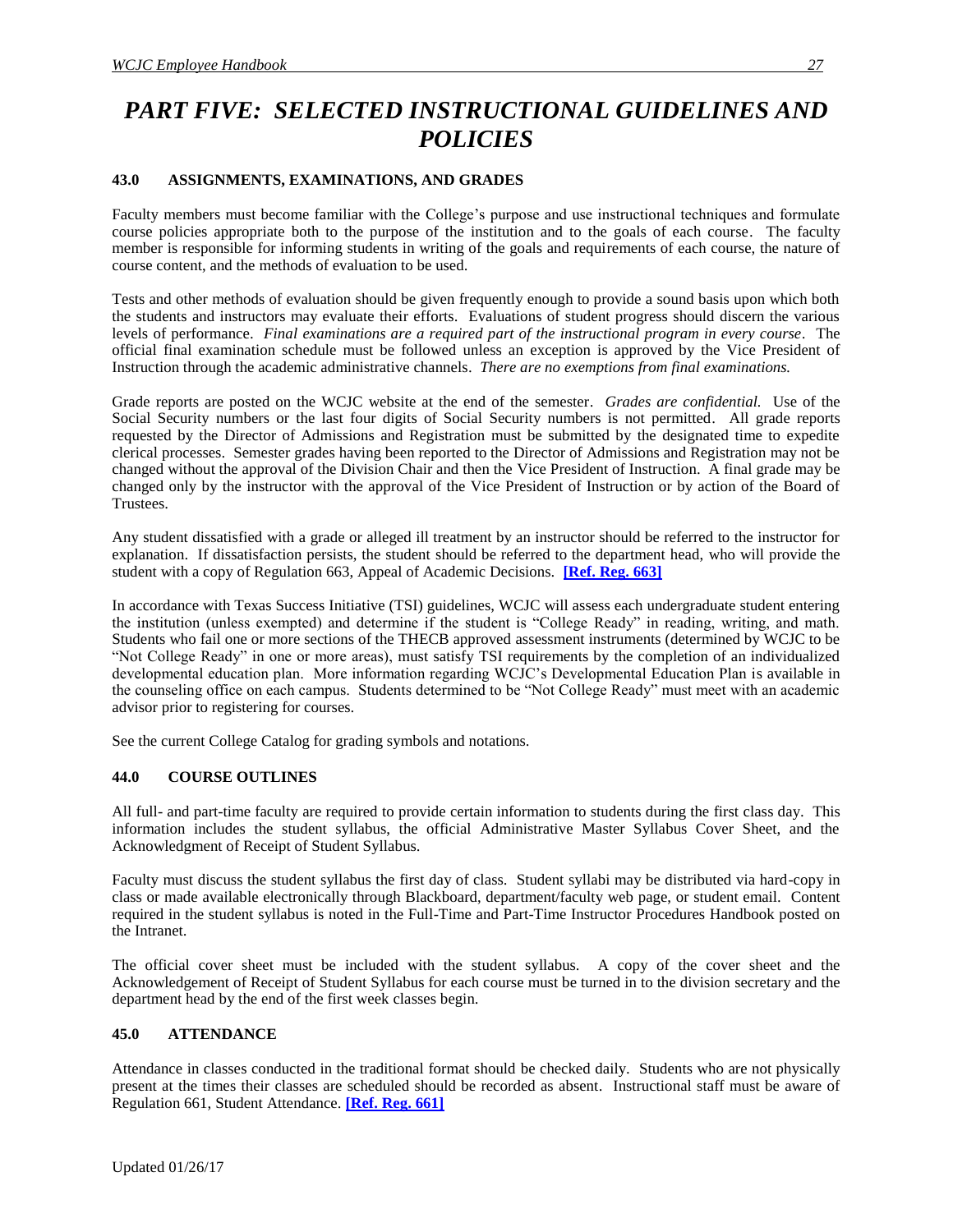Instructors should not permit class "cuts" or "walks" except under unusual circumstances and with the prior approval of the Vice President of Instruction.

#### <span id="page-36-0"></span>**46.0 CAMPUS/CLASS VISITORS**

Individuals who are not enrolled as students, employed by the College, or invited guests of the College are not permitted to attend classes without prior approval of the Vice President of Instruction.

#### <span id="page-36-1"></span>**47.0 CATALOG**

Instructors must familiarize themselves with the content of the College catalog and make recommendations to the department head for changing program curricula and course descriptions. Recommended catalog changes proceed through the division chair to the appropriate dean and the Vice President of Instruction no later than December 1 of each year.

#### <span id="page-36-2"></span>**48.0 CLASSROOMS AND EQUIPMENT**

Classrooms are assigned in accordance with their suitability to course requirements, class size, and accessibility to instructors' offices. Instructors may not change classrooms on any campus without the approval of the Director of Admissions and Registration, Division Chair, the Vice President of Instruction, and the Campus Director, if applicable.

For the College to provide the necessary custodial services, staff members are requested to file with the individual building supervisor a list of things that are neglected or need to be done. If this request is made, everything within the bounds of reason will be done to take care of the situation. However, teachers and other employees are requested to make their needs known. The custodian may not be called upon to run errands or perform tasks for individuals except in an extreme emergency.

Should adjustments in the air conditioning be needed, the needs must be reported to the Director of Facilities Management or the appropriate campus director. In no situation may windows be raised in an effort to adjust the air conditioning as this throws an extra load on the equipment and causes discomfort in other classrooms.

Energy should be conserved. Unless an instructor knows his or her classroom will be used the following period, he or she must turn the lights off when he or she leaves the room.

Audio-visual equipment records such as the model, serial number, parts information, and the location of the equipment are to be recorded by personnel of the Maintenance Department. The letters "WCJC" are marked on each piece of equipment. Instructional media must remain in the designated classroom. Equipment malfunctions should be reported to the building supervisor.

#### <span id="page-36-3"></span>**49.0 COMMENCEMENT EXERCISES**

Full-time professional personnel are required on a rotating basis to participate in commencement exercises. Academic regalia may be purchased or rented through the bookstore.

#### <span id="page-36-4"></span>**50.0 CREATION OF COPYRIGHTED MATERIAL**

#### **[\[Ref.: Reg. 276\]](http://www.wcjc.edu/About-Us/documents/regs/REG276.pdf)**

#### <span id="page-36-5"></span>**50.1 Publishing, Copyrighting, Inventing and Patenting Materials and Objects**

Employees of the WCJC District are encouraged to publish and copyright, invent and patent materials and objects of their own creation that will contribute to the advancement of knowledge. The College desires to insure that public funds and property are not used for personal gain. The author, creator, inventor is free to benefit from royalties and monies accruing from such publication or invention subject to the following conditions:

<span id="page-36-6"></span>50.1.1 Using Own Time and Without College Facilities, Equipment, and Support Materials or objects created on the employee's own time, and without the use of College facilities, equipment, materials, or support, are the sole property of the creator.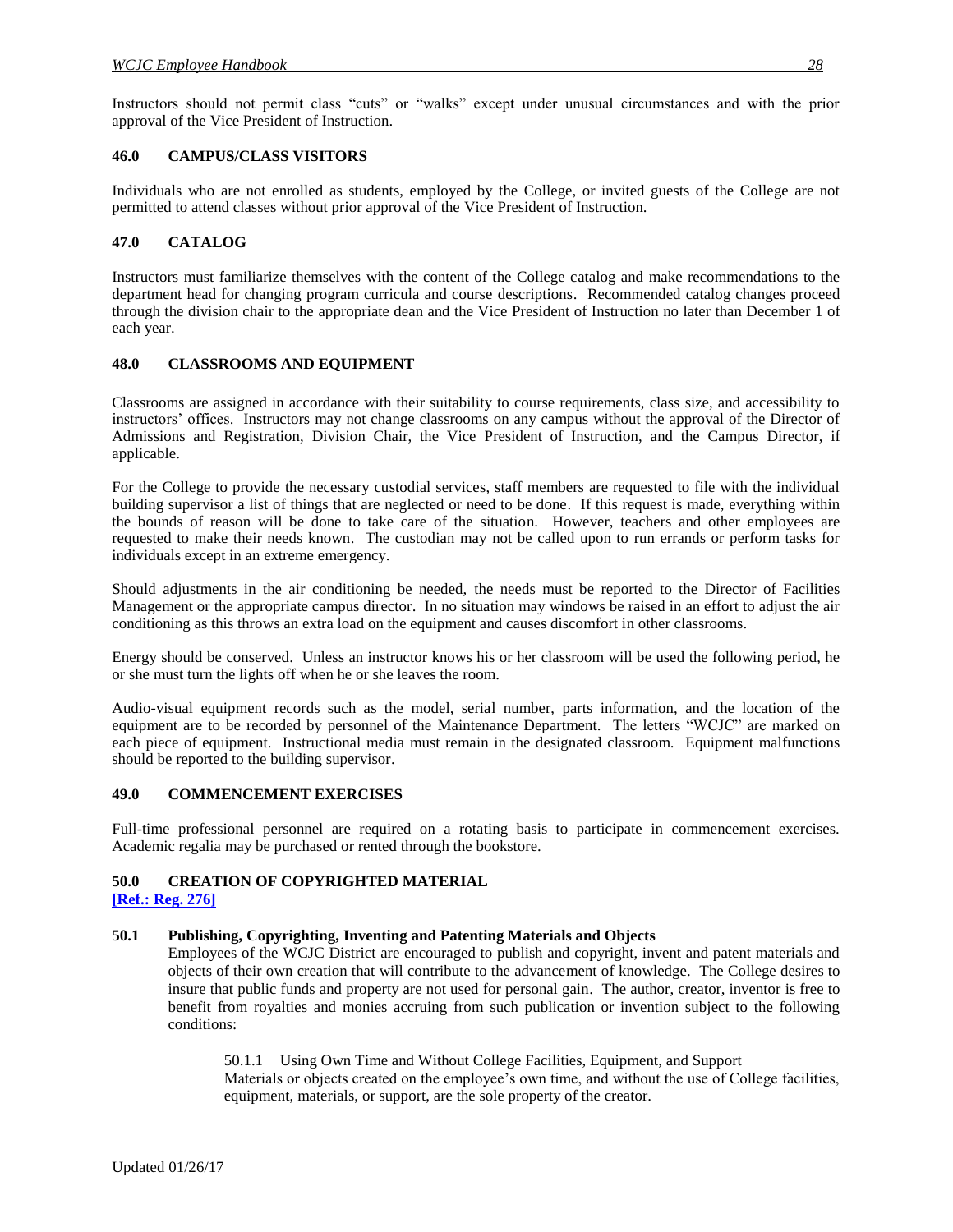50.1.2 On College Time Using College Facilities and Materials

<span id="page-37-0"></span>Materials or objects created by employees at College expense or on College time or using College facilities or equipment are the property of the College.

The College, in return for unrestricted license to use and reproduce original work without royalty payment, shall transfer to the creator of that work full ownership or any present or subsequent copyright/patent in accordance with the following paragraph.

<span id="page-37-1"></span>50.1.3 Materials or Objects Sold to Entities Outside the College

In the event that materials or objects are sold to entities outside the College, all income will go to the College until all developmental expenditures incurred by the College for that project, including stipends paid to the developer (over and above contract salary), prorated support staff salaries, supplies, and other expenses related to the creation of the materials or objects are recovered. Thereafter, all remuneration as a result of copyrighted publications or patented sale will go to the creator(s) of the materials or objects.

50.1.4 Profit from Materials Sold Exclusively to WCJC Students. No College employee may realize a profit from materials sold exclusively to WCJC students.

#### <span id="page-37-3"></span><span id="page-37-2"></span>**50.2 Informing President and Board of Trustees of Intent to Create**

Any College employee who intends to create any materials or objects developed wholly or partially using College time, equipment, materials, or facilities, and who intends to copyright, patent, or otherwise merchandise those materials or objects, must inform the Board of Trustees through the President of the College of that intent.

## <span id="page-37-4"></span>**51.0 DESK COPIES OF TEXTBOOKS**

#### <span id="page-37-5"></span>**[\[Ref.: Reg. 253\]](http://www.wcjc.edu/About-Us/documents/regs/REG253.pdf)**

Each instructor is entitled to a free copy of current textbooks that he or she has assigned as required reading in his or her classes. The department head, program director, or program coordinator, as appropriate, is responsible for seeing that faculty members have free copies of such books, either through having each faculty member individually pursue a complimentary copy from the publisher or by ordering desk copies for all faculty in his or her department or program.

#### <span id="page-37-6"></span>**52.0 DISCIPLINE**

Instructors and staff insist upon proper student behavior at all occasions sponsored by the College. When, in the instructor's judgment, student misbehavior disturbs the learning situation or is detrimental to the interests of the College community, the instructor should tactfully admonish the offender. Should this action be ineffective, the instructor may request the student leave the classroom or activity. Then the matter should be reported to the Department Head, Division Chair, Vice President of Instruction, and the Vice President of Student Services. If the student classroom disruption is a threat to harm self or others, the instructor should immediately contact security. Then the matter should be reported to supervisors.

All documents and publications related to disciplinary actions, appeals, grievances, etc., must reference Regulations **[Regulation 591](http://www.wcjc.edu/About-Us/documents/regs/REG591.pdf)**, *Student Grievances and Complaints*; **[Regulation 592](http://www.wcjc.edu/About-Us/documents/regs/REG592.pdf)**, *Student Disciplinary Action*; **[Regulation](http://www.wcjc.edu/About-Us/documents/regs/REG663.pdf)  [663](http://www.wcjc.edu/About-Us/documents/regs/REG663.pdf)**, *Appeal of Academic Decisions*; **[Regulation 664](http://www.wcjc.edu/About-Us/documents/regs/REG664.pdf)**, *Appeal of Student Disciplinary Action*; and **[Regulation 665](http://www.wcjc.edu/About-Us/documents/regs/REG665.pdf)**, *Disciplinary Hearings* and must clearly distinguish in their narratives between academic and nonacademic disciplinary actions and decisions. Further, all policies, procedures, and practices of individual programs must conform with, and may not supersede, those stipulated in official College regulations. All handbook and policy statements must be reviewed against the regulations and must be revised to be compatible with the provisions of the regulations.

The authority to permanently dismiss a student from the college or from a program of the College resides with the Vice President of Student Services, the Vice President of Instruction, and the President. For good cause, faculty may dismiss a student from a class period for inappropriate or unacceptable behavior or conduct and then may make a recommendation for further action to their supervisor who notifies the Vice President of Instruction. Unless a student poses a clear and present threat to his or her own safety or to the safety or well-being of others or exhibits behavior that disrupts the educational process to such an extent that teaching and learning cannot proceed as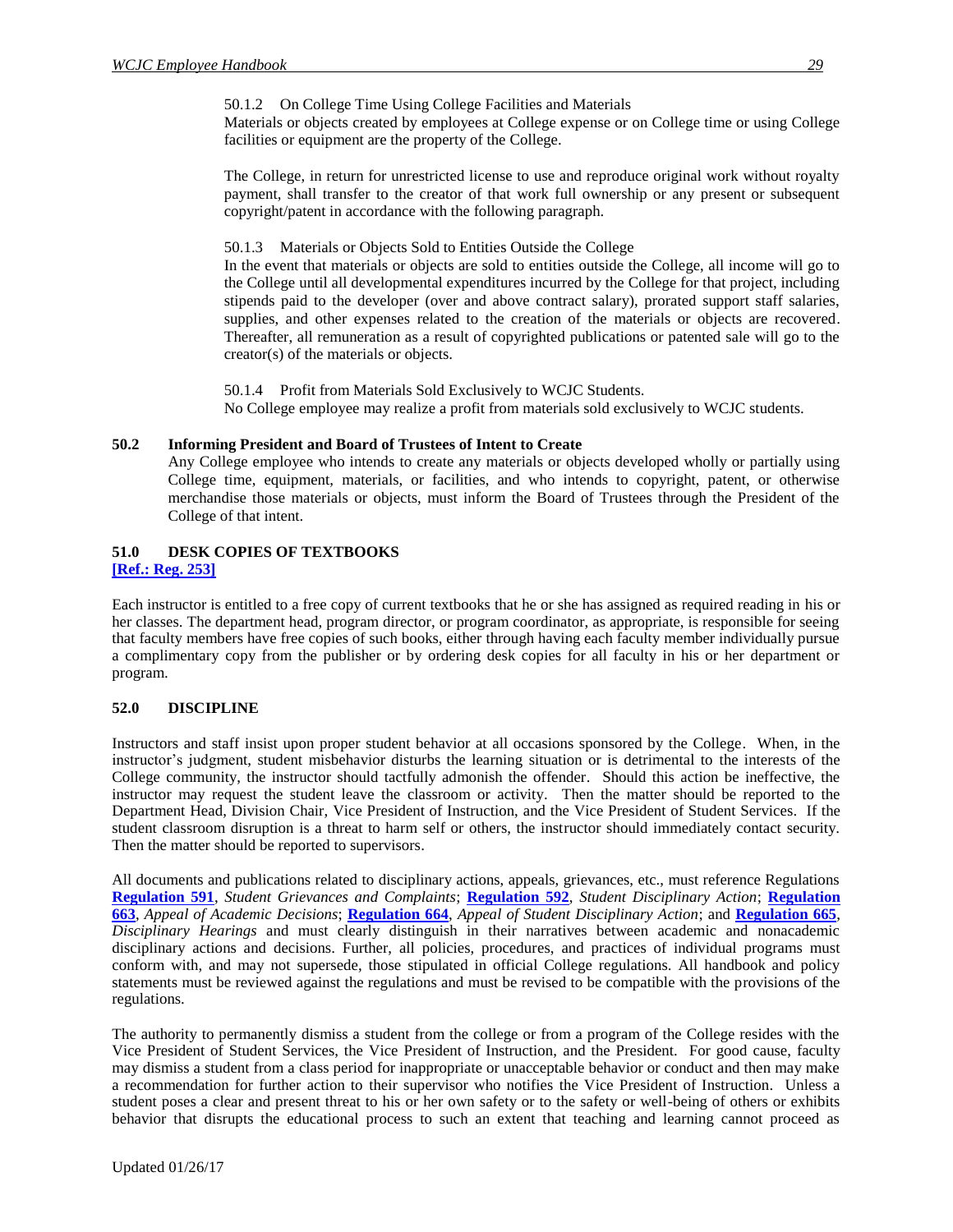intended in the class, the student is to be permitted to continue to attend class pending the outcome of the formal disciplinary proceedings set forth in College regulations.

**[Regulation 591](http://www.wcjc.edu/About-Us/documents/regs/REG591.pdf)**, *Student Grievances and Complaints*. Provides internal procedures for handling student grievances and complaints concerning (a) discrimination or harassment based on sex, race, gender identity, age**,** national origin, religion, veteran status, or handicap; (b) *nonacademic* decisions, rules, or regulations; (c) actions, rules, or regulations not defined as pertaining to disciplinary measures or decisions; (d) management or conduct or programs; (e) allegations of misleading advertisement or promotion of programs; or (f) other actions of College employees.

**[Regulation 592](http://www.wcjc.edu/About-Us/documents/regs/REG592.pdf)**, *Student Disciplinary Action*.The disciplinary procedure outlined in this regulation is *not*  explicitly designed for application to student behavior as part of academic performance in the classroom, laboratory, or similar educational settings. Student performance in the classroom or in the performance of academic work is a matter of concern of the faculty who are responsible for determining standards of acceptable behavior in their classrooms and similar settings.

**[Regulation 663,](http://www.wcjc.edu/About-Us/documents/regs/REG663.pdf)** *Appeal of Academic Decisions.* Provides students with a procedure for the review of decisions affecting their academic status that they contend have been made unfairly, arbitrarily, capriciously, or on the basis of bias or prejudice. Examples of decisions affecting academic status are the assignment of course grades, placement in courses based on academic performance, and judgments concerning academic dishonesty.

**[Regulation 664](http://www.wcjc.edu/About-Us/documents/regs/REG664.pdf)**, *Appeal of Student Disciplinary Action.* Provides procedures for students to appeal a disciplinary action or decision applied to them for alleged violation of college policy, rule, regulation, or standard of behavior *other than academic* in nature.

**[Regulation 665](http://www.wcjc.edu/About-Us/documents/regs/REG665.pdf)**, *Disciplinary Hearings.* Describes the conduct of disciplinary hearings, both those convened to render disciplinary decisions or initiate disciplinary action and those convened to hear appeals of disciplinary actions or decisions.

## <span id="page-38-0"></span>**53.0 DISTANCE EDUCATION**

**[\[Ref.: Reg. 772\]](http://www.wcjc.edu/About-Us/documents/regs/Reg772.pdf)**

Selected courses are offered each semester. For additional information, see Regulation 772.

#### <span id="page-38-1"></span>**54.0 FACULTY MEETINGS**

All faculty members are expected to attend faculty meetings called for professional purposes except as personally excused by the President or Vice President of Instruction.

#### <span id="page-38-2"></span>**55.0 OFFICE HOURS**

Each instructor must schedule sufficient office hours—minimum of 10 office hours per week--during which he or she will be in his or her office for student conferences. This schedule must be posted on the instructor's office door, one copy filed with the department head, one copy with the division chair, and one copy with the office of the Vice President of Instruction.

#### <span id="page-38-3"></span>**56.0 LIBRARY HOURS OF OPERATION**

See Part Seven, Section 94.0 for information on WCJC libraries.

#### <span id="page-38-4"></span>**57.0 SUMMER SESSIONS**

The rate of compensation for employment in the summer session is \$600 per equated pay hour. Salaries of faculty employed in the summer session are subject to Social Security, teacher/optional retirement, and withholding tax. Sick leave is not accrued during the summer session, nor does sick leave that has been accrued by 9 month faculty apply in the summer session. Absence due to illness or for any unauthorized reason is subject to salary deductions.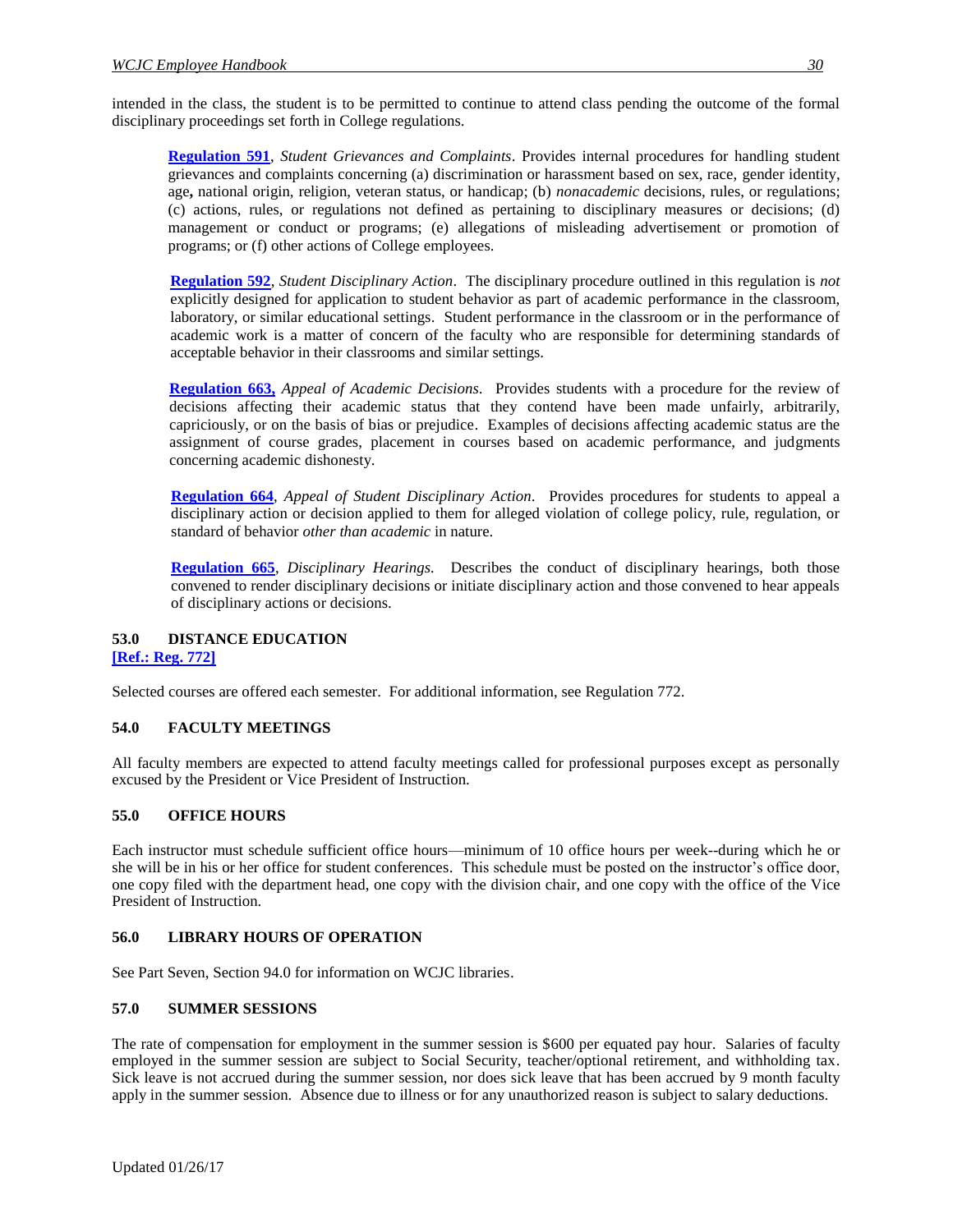#### <span id="page-39-1"></span><span id="page-39-0"></span>**58.0 TEXTBOOKS [\[Ref.: Reg. 251\]](http://www.wcjc.edu/About-Us/documents/regs/REG251.pdf)**

The adoption of a text is a departmental function, and all sections of a course must use the same text unless exception is granted by the department head and the division chair. Any changes in textbooks must be approved by the division chair and reported to the manager of the bookstore according to the deadlines set by the manager of the bookstore.

#### <span id="page-39-3"></span><span id="page-39-2"></span>**59.0 TRAVEL TO OFF-CAMPUS LOCATIONS OR INTER-CAMPUS TRAVEL [\[Ref.: Reg. 484\]](http://www.wcjc.edu/About-Us/documents/regs/REG484.pdf)**

An instructor teaching at an off-campus location or at another campus is compensated for mileage, which exceeds the distance between his or her home and the instructor's home campus. (For procedures for reimbursement, see Regulation 484.) Part-time faculty are compensated for mileage from their home to their teaching assignment and back minus 50 miles.

#### <span id="page-39-4"></span>**60.0 USE OF COPYRIGHTED MATERIALS**

The "Agreement on Guidelines for Classroom Copying in Not-for-Profit Educational Institutions with Respect to Books and Periodicals" is designed to state the minimum standards of educational fair use under Section 107 of H.R. 2223, the Copyright Revision Bill **[\[Ref.: US. Code\].](http://www.copyright.gov/title17/92chap1.html#107)** There may be instances in which copying that does not fall within the guidelines stated herein may nonetheless be permitted under the criteria of fair use.

A single copy may be made of the following by or for an instructor for scholarly research or teaching purposes:

- a book chapter;
- a periodical or newspaper article;
- a short story, essay, or poem;
- a chart, graph, diagram, drawing, cartoon, or picture from a book, periodical, or newspaper.\*

\*Copyrighted, syndicated cartoon characters may not be reproduced.

Multiple copies may be made by the instructor not to exceed one copy per pupil in a course, if copying meets tests of brevity, spontaneity, and cumulative effect; and each copy includes notice of copyright.

#### <span id="page-39-5"></span>**61.0 WORK SCHEDULE**

Full-time faculty are expected to be on duty daily to devote all the time necessary to meet their classes, to keep office hours, to engage in professional consultation, and to perform the special assignments and general responsibilities of faculty as stated elsewhere in this handbook.

Instructors are expected to be available each of the five work days per week of the regular semesters, beginning with the opening week of the fall semester and continuing through Commencement of the spring semester excepting authorized absences, holidays, and/or vacations provided for in the official WCJC master calendar.

Instructors teaching in a summer session are required to be on campus each of the work days per week through final examinations, excepting holidays, for the performance of their professional duties.

Instructors must meet all their scheduled classes, arriving in ample time to begin the classes at the scheduled times and keeping the classes in session until the end of the scheduled periods. When circumstances such as the completion of tests or experiments justify student dismissals on an individual student basis, departure must be orderly so as not to disturb other classes.

Faculty teaching online classes may not fit neatly into all these categories.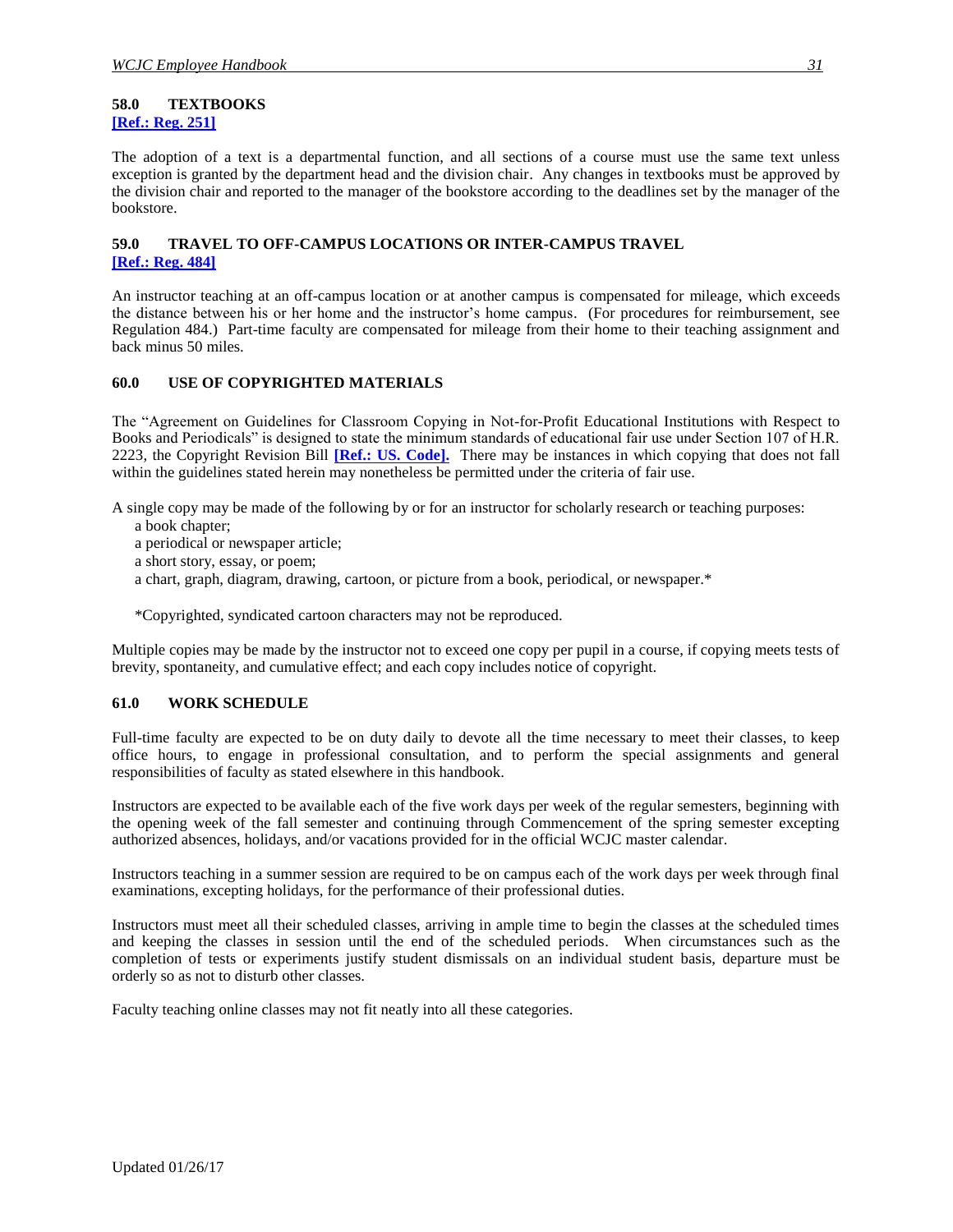## <span id="page-40-0"></span>*PART SIX: SELECTED PROCEDURES AND REGULATIONS*

#### <span id="page-40-1"></span>**62.0 ACTIVITIES CALENDAR**

The Activities Calendar is available on the college website. Procedures for adding activities onto the calendar are outlined on the college intranet under Help and Tutorials/Online Training Materials/Calendar Submission.

#### <span id="page-40-2"></span>**63.0 ADMISSION TO ATHLETIC EVENTS**

Admission to baseball and volleyball events is without charge. Rodeo events require purchase of a ticket or gate admission.

#### <span id="page-40-3"></span>**64.0 ALCOHOLIC BEVERAGES AT COLLEGE-SPONSORED STUDENT FUNCTIONS [\[Ref.: Reg. 878\]](http://www.wcjc.edu/About-Us/documents/regs/Reg-878-Drug-Free-Workplace-Drug-and-Alcohol-Abuse-Policy-FINAL-PER-BOARD-APPROVAL-1-15-08-2.pdf)**

Official College policy prohibits the use or possession of alcoholic beverages on campus. Though recognizing the legality of possession and use of alcohol by individuals twenty-one years of age or older, WCJC does not encourage the possession or the consumption of such beverages at any off-campus event by a student club or organization. Any WCJC club or organization that allows alcoholic beverages at its off-campus events should not publicize the event on campus as one at which alcohol will be present, nor should the club or organization expend any College funds for the purchase of alcoholic beverages.

#### <span id="page-40-4"></span>**65.0 ALCOHOL AND DRUGS [\[Ref.: Reg. 878\]](http://www.wcjc.edu/About-Us/documents/regs/Reg-878-Drug-Free-Workplace-Drug-and-Alcohol-Abuse-Policy-FINAL-PER-BOARD-APPROVAL-1-15-08-2.pdf)**

#### <span id="page-40-6"></span><span id="page-40-5"></span>**66.0 BUSINESS CARDS [\[Ref.: Reg. 231\]](http://www.wcjc.edu/About-Us/documents/regs/REG231.pdf)**

Regulation 231 provides policies and procedures for ordering College business cards.

#### <span id="page-40-7"></span>**67.0 CAFETERIA REGULATIONS**

An outside vendor under contract with the college operates the cafeteria. Only authorized employees of the vendor may enter the kitchen. All others must obtain authorization from the Vice President of Administrative Services or the Director of Facilities Management.

#### <span id="page-40-8"></span>**68.0 CAMPUS/CLASS VISITORS**

Individuals who are not enrolled as students, employed by the College, or invited guests of the College are not permitted to attend classes without prior approval of the instructor.

#### <span id="page-40-9"></span>**69.0 CHARGES TO STUDENTS**

Unless special arrangements are made in advance and approved in writing by the Vice President of Administrative Services, no fees of any kind may be assessed and collected from students by employees unless approved by College policy, nor may any charge be made by employees for services rendered; and employees may not sell supplies of any kind to students.

#### <span id="page-40-10"></span>**70.0 COLLEGE FACILITIES**

Refer to **[Regulations 371](http://www.wcjc.edu/About-Us/documents/regs/REG371.pdf)** and **[Regulation 372](http://www.wcjc.edu/About-Us/documents/regs/REG372.pdf)** for college policies and procedures regarding the use of *all* buildings and premises owned and operated by WCJC.

Any WCJC property removed from a building must have the approval of the Vice President of Administrative Services. The Change of Inventory Form must be completed with the building supervisor prior to the removal of the equipment.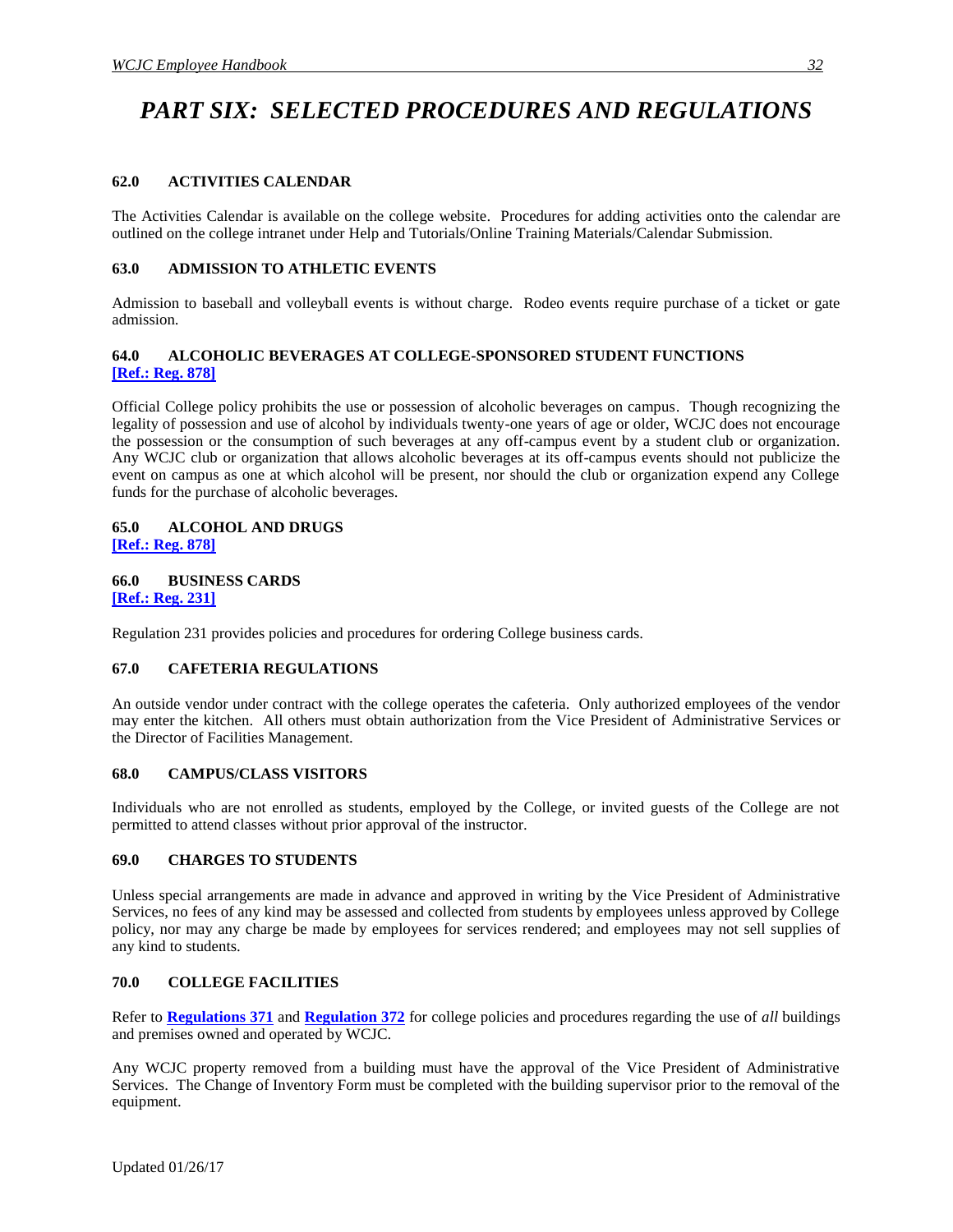Change of Inventory Form is available on the College's Intranet. **[\[Change in Inventory Form\]](http://www3/intranet/Downloads/College%20Forms/documents/Maintenance_Change%20of%20Inventory%20Form.pdf)** (Employee Intranet Access Only).

Equipment is not available for non-college use.

#### <span id="page-41-0"></span>**71.0 COLLEGE VEHICLES**

#### <span id="page-41-3"></span><span id="page-41-2"></span><span id="page-41-1"></span>**71.1 Buses**

#### 71.1.1 Priority for Use

Buses are made available for use by college groups when practical. Each request is reviewed on an individual basis with consideration given to distance of trip, availability of equipment, conservation of energy, and conflict with existing bus schedules.

#### 71.1.2 Approval Process for Use

For academic or class-related trips, faculty must secure approval of the Vice President of Instruction at least three school days before the trip. Existence of ample funds to cover the expense of travel is obtained from the Business Office before approval of the trip is granted.

#### <span id="page-41-4"></span>71.1.3 For Nonacademic or Student Activity Trips

For nonacademic or student activity trips, the faculty sponsor must secure approval of the Vice President of Student Services at least seven school days before the trip. Existence of ample funds to cover the expense of travel is obtained from the Business Office before approval of the trip is granted.

#### <span id="page-41-5"></span>71.1.4 Arrangements to Use

Arrangements to authorize the transfer of charges and the driver's check request must be made no later than the first working day after the completion of a trip.

<span id="page-41-6"></span>71.1.5 Responsibilities of All individuals requesting Buses:

The individual must provide adequate sponsors or chaperones for each bus on a trip. College policy requires that at least one faculty, coach, or administrative staff member is required to be on each bus during the entire trip.

The individual must provide an approved driver. A list of approved drivers is available from the Director of Facilities Management. To be approved, a driver must make application to the Director of Facilities Management and be certified by the College insurance carrier.

Out of state trips are only allowed by the athletic teams. Any trips over eight (8) hours one way automatically require an overnight stay. Any trips that will not allow the bus to reach the destination before 12 o'clock midnight will require an overnight stay. Only hotels/motels that have adequate parking for the bus should be considered for overnight stays. A motel room will be provided for the driver and paid for by the trip sponsor.

The bus will only carry the number of passengers that seats are available for. (No standing or sitting on the floor or in the stairwell.) Passengers will remain seated while the bus is in motion.

The individual must provide the Vice President of Student Services a transportation request including the following information for out-of-town trips extending beyond the normal class period(s): (1) names of all students, (2) departure and expected return time, and (3) name and phone number of hotel or motel if appropriate.

The individual must not permit persons not enrolled at WCJC to use College vehicles unless the College is a co-sponsoring agency of some community activity.

Insure that the vehicle is cleaned upon return to the bus barn.

71.1.6 Charge for Use of Vehicle

<span id="page-41-7"></span>Updated 01/26/17 The academic department or organization approved for use of the vehicle is charged for the miles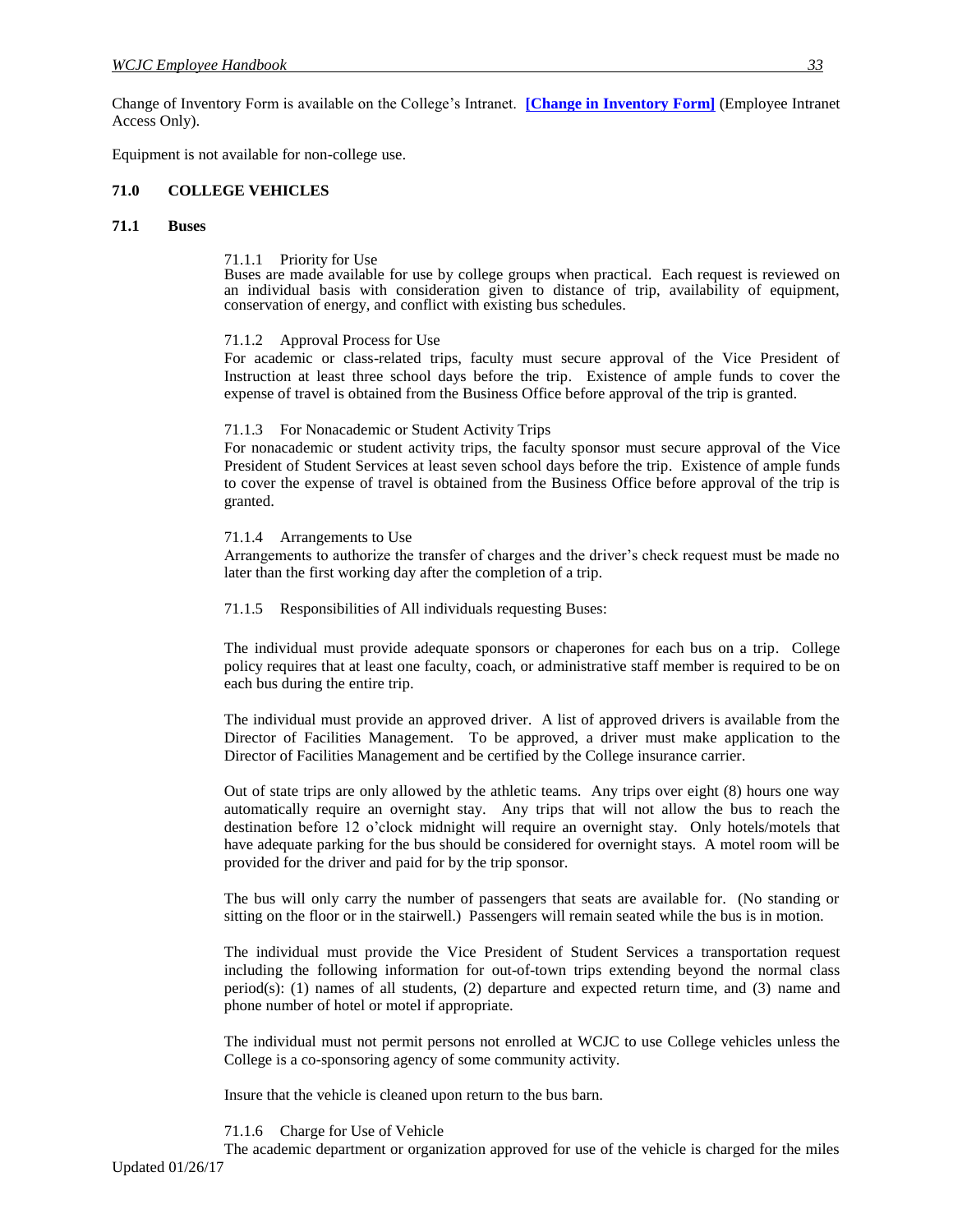traveled using the current mileage rate set by WCJC (or the current IRS-approved rate). Approved drivers who receive extra pay for trips are compensated on an hourly basis for actual hours of operation of the vehicle.

#### <span id="page-42-0"></span>71.1.7 Legal Regulations

Buses must be operated in compliance with the legal regulations stipulated by the Texas Department of Public Safety.

#### 71.1.8 Breakdown or Wreck Situation

In the event of a breakdown or a wreck while using college vehicles, the driver and/or the faculty must follow established procedures that are posted near the driver's seat of each vehicle.

#### <span id="page-42-2"></span><span id="page-42-1"></span>**71.2 Student Vehicles**

The College does not reimburse students for use of private automobiles, and College insurance does not cover these drivers and their passengers.

#### <span id="page-42-3"></span>**72.0 COLLEGE USE OF STUDENT E-MAIL**

WCJC Student e-Mail is considered an official method of communication. Official WCJC Student e-Mail communications are intended to meet the academic and administrative needs of the campus community. The college has the right to expect that such communications will be received and read in a timely fashion.

WCJC administrative offices will communicate with students using the WCJC Student e-Mail regarding account status, financial aid, academic standing, campus closures or emergencies, and other official communications. These communications are for the purposes of conducting official WCJC business and will only be conducted using the WCJC Student e-Mail address. WCJC administrative offices have the right to expect that those communications are read in a timely fashion.

Faculty will determine how WCJC Student e-Mail will be used in their classes. Faculty intending to use WCJC Student e-Mail or the College's learning management system (LMS) to communicate course content, class schedule changes, class discussion, or other class-related material will clearly communicate this expectation in the course syllabus. Faculty will only use the WCJC Student e-Mail address or LMS for such communication. WCJC faculty have the right to expect that those communications are read in a timely fashion.

#### <span id="page-42-4"></span>**73.0 COMPUTER USE AND NETWORK SECURITY [\[Ref.: Reg. 146\]](http://www.wcjc.edu/About-Us/documents/regs/REG146.pdf)**

An employee of the college shall be allowed to use computer resources in accordance with Regulation 146 and other applicable college policies. Each employee is responsible for the confidentiality of and safeguards against the possibility of loss of electronic information resources over which he or she has control. It is the employee's responsibility to not share their computer account information and to maintain the secrecy of their password(s).

#### <span id="page-42-5"></span>**74.0 EMPLOYEE GROWTH AND DEVELOPMENT**

**[\[Ref.: Reg. 888\]](http://www.wcjc.edu/About-Us/documents/regs/REG888.pdf)** and **[\[Ref.: Reg. 889\]](http://www.wcjc.edu/About-Us/documents/regs/REG889.pdf)**

#### <span id="page-42-6"></span>**75.0 GUEST SPEAKERS**

Guest speakers may be used by the faculty and student organizations to promote the general educational objectives of WCJC. All invitations to outside speakers for academic events must be channeled through the Vice President of Student Services for out-of-class groups and through the Vice President of Instruction for class meetings.

#### <span id="page-42-7"></span>**76.0 INTERCAMPUS MAIL**

Mail service is provided between the Wharton Campus and extension campuses. Mail being sent to these centers should be placed in the appropriate containers in the Service Center. Mail being sent to the Wharton Campus should be placed in the appropriate containers at the extension locations.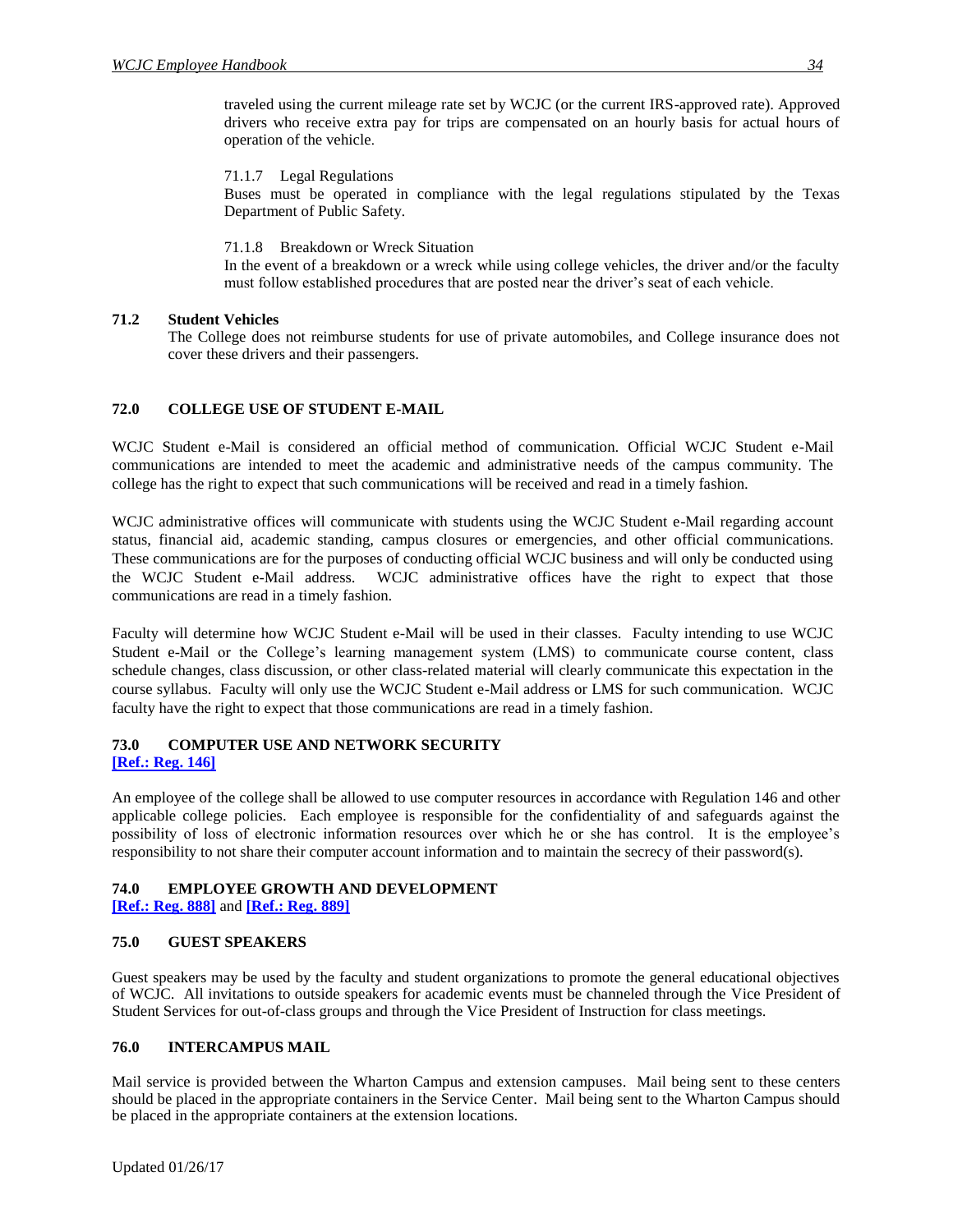The intercampus mail schedule is posted in the WCJC Service Center in the Administration Building near the beginning of each semester.

#### <span id="page-43-0"></span>**77.0 MEMBERSHIP IN PROFESSIONAL ORGANIZATIONS**

The College does not pay for an employee's membership in professional societies or licenses unless such membership is required by the College as part of the employee's responsibilities. For example, the College may require that one of its business officers maintain membership in NACUBO and, consequently, pays the membership fee; but the College does not pay for that employee's membership in his or her particular professional organization, such as the American Management Association. Similarly, the College does not pay for faculty members' membership in their professional associations. That is, the College does not pay for a psychology instructor's membership in the American Psychological Association or an English instructor's membership in the Modern Language Association, and so on. Similarly, the College does not pay for an employee's RN license from the Board of Nurse Examiners.

#### <span id="page-43-1"></span>**78.0 OFFICE HOURS**

All College offices containing more than one employee must remain open continuously from 8:00 AM through 5:00 PM by staggering lunch hours.In some instances when an office is staffed by only one employee due to the absence of other employees from the office, the office may need to be closed to allow that remaining employee to take lunch. All such cases and any other exceptions must be reviewed and approved by one of the following: President, Vice President of Instruction, Vice President of Administrative Services, Vice President of Student Services, Vice President of Technology and Institutional Research, Dean of Vocational Instruction, Dean of Academics, Director of Sugar Land Campus, Director of Fort Bend Technical Center, Dean of Financial and Business Services, or Director of Admissions and Registration.

#### <span id="page-43-2"></span>**79.0 ORGANIZATIONAL FUNDS**

All campus organizations must secure approval from the Vice President of Student Services for any on-campus fund-raising project before they launch any campaigns. (See **[Regulation 127](http://www.wcjc.edu/About-Us/documents/regs/REG127.pdf)**)

All money collected by staff or student organizations must be deposited in the business office as soon as practical after its collection. Cash payments may never be made from the money collected. Disbursements are made through the Business Office by purchase orders submitted by the student official and faculty sponsor of the student organization. Unused funds in club accounts are carried forward each year for use by that club. This procedure is required by state and local auditors.

#### <span id="page-43-4"></span><span id="page-43-3"></span>**80.0 PARKING [\[Ref.: Reg. 315\]](http://www.wcjc.edu/About-Us/documents/regs/Reg315.pdf)**

All employee vehicles, including motorcycles, parked on College-owned or College-controlled property must be registered with the College and must display a current WCJC parking tag. The tag, which may be secured from the Safety and Security Office, must be displayed in a manner easily visible to patrolling security. Employees must park in designated parking areas only.

#### <span id="page-43-5"></span>**81.0 POSTAGE PROCEDURES**

All mail to be posted must be sent to the service center located in the Administration Building on the Wharton Campus.

Because postage is charged to departmental budgets, the sender's last name, department name and organization budget numbers must be identified properly on the mail submitted. Mail that cannot be identified will be held until departmental identification is made.

#### <span id="page-43-7"></span><span id="page-43-6"></span>**82.0 PUBLIC INFORMATION AND PUBLICITY [\[Ref.: Reg. 131\]](http://www.wcjc.edu/About-Us/documents/regs/Reg131.pdf)**

All employees and offices must utilize the Office of Marketing and Communications to assure uniform, timely, and accurate dissemination of college information through news releases. Therefore, all publications intended for external audiences, including advertising, must be coordinated through the Director of Marketing and Communications. Regulation 131 gives the procedures for preparing publicity material.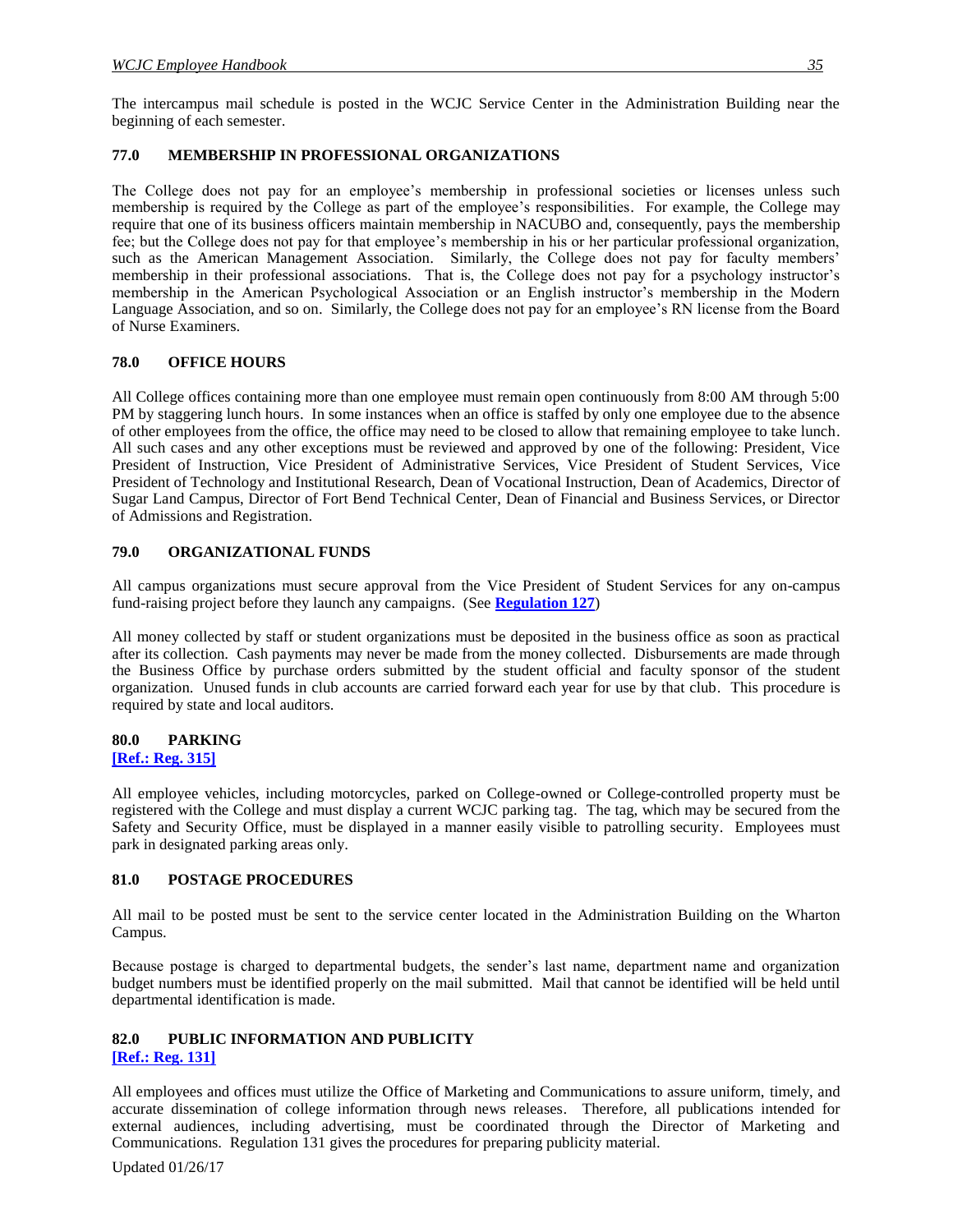#### <span id="page-44-0"></span>**83.0 PURCHASING**

#### <span id="page-44-1"></span>**[\[Ref.: Reg. 222](http://www.wcjc.edu/About-Us/documents/regs/REG222.pdf) and the [Purchasing Policy Manual](http://www3/intranet/Policies%20&%20Regulations/Handbooks/Purchasing%20Handbook/documents/PURCHASING%20HANDBOOK%20Jan%2018b_Bunny_v.3.doc) [\(Employee Intranet Access Only\)\]](http://www3.wcjc.edu/forms/PURCHASING%20HANDBOOK%20Jan%2018b_Bunny_v.3.doc)**

#### <span id="page-44-3"></span><span id="page-44-2"></span>**83.1 General Policy and Guidelines**

#### 83.1.1 College District Spending

College district spending, including purchase of supplies, material, equipment, and services, is given special attention by the Board of Trustees. The Board seeks optimum quality at the lowest possible cost.

#### <span id="page-44-4"></span>83.1.2 Insuring Compliance with Board Policy

After adoption of the budget by the Board of Trustees, it is the responsibility of the Vice President of Administrative Services, under the general supervision of the President, to insure compliance with Board policy and state law in expending and accounting for all College funds.

#### 83.1.3 Estimated Annual Requirements

Whenever possible, annual requirements of supplies, materials, and equipment are estimated and bids taken for the total yearly requirement.

#### <span id="page-44-6"></span><span id="page-44-5"></span>**83.2 Format and Authorization for Purchase Orders**

All purchases must be made in the name of WCJC using Banner Purchase Order data-entry screens, properly coded as to budget charge, and signed by the Dean of Finance and Business Services except when deviations are submitted in writing and approved by the President.

#### <span id="page-44-7"></span>**83.3 Purchasing and Bid Locale**

The law is strictly followed in regard to purchasing, and bids are sought from firms located within and outside the WCJC District.

#### <span id="page-44-8"></span>**83.4 Purchases Based on Quality and Price**

Purchases are made on the basis of quality and price. When quality is equal, purchase is normally made from the firm offering the best and lowest bid.

#### <span id="page-44-9"></span>**83.5 Specifications for Proposed Purchases**

Specifications for proposed purchases should be written to encourage optimum competition.

#### <span id="page-44-10"></span>**83.6 Bidding and Price Quotation Procedures**

Purchase of items valued at more than \$50,000 must be formally bid as required by State Law and approved by the Board of Trustees.

#### <span id="page-44-12"></span><span id="page-44-11"></span>**83.7 Preparation of Purchase Orders**

Preparation of Purchase Orders: Any College department that has a budget appropriation may issue a purchase order against that appropriation in accordance with the following procedures:

#### 83.7.1 Entering into the Banner System

Purchase Orders are entered in the Banner System and approved by the proper authorities.

#### <span id="page-44-13"></span>83.7.2 Issuance of Purchase Orders

The Business Office causes a purchase order to be issued determining that (1) the expenditure is in accord with the purpose of the account, (2) the cost is within the approved budget appropriation, (3) the quality and price are within the College's standards and policy, and (4) electronic approval by the proper authorities.

#### <span id="page-44-14"></span>83.7.3 Purchase of Goods and/or Services without an Approved Purchase Order

Employees who purchase goods and/or services without an approved Purchase Order must assume complete responsibility for the purchase. The Business Office is not authorized to issue a purchase order for these items and/or services after the fact. Once an item has been received, a Purchase Order will not be issued. Exceptions to this must come from the Vice President of Administrative Services or the President.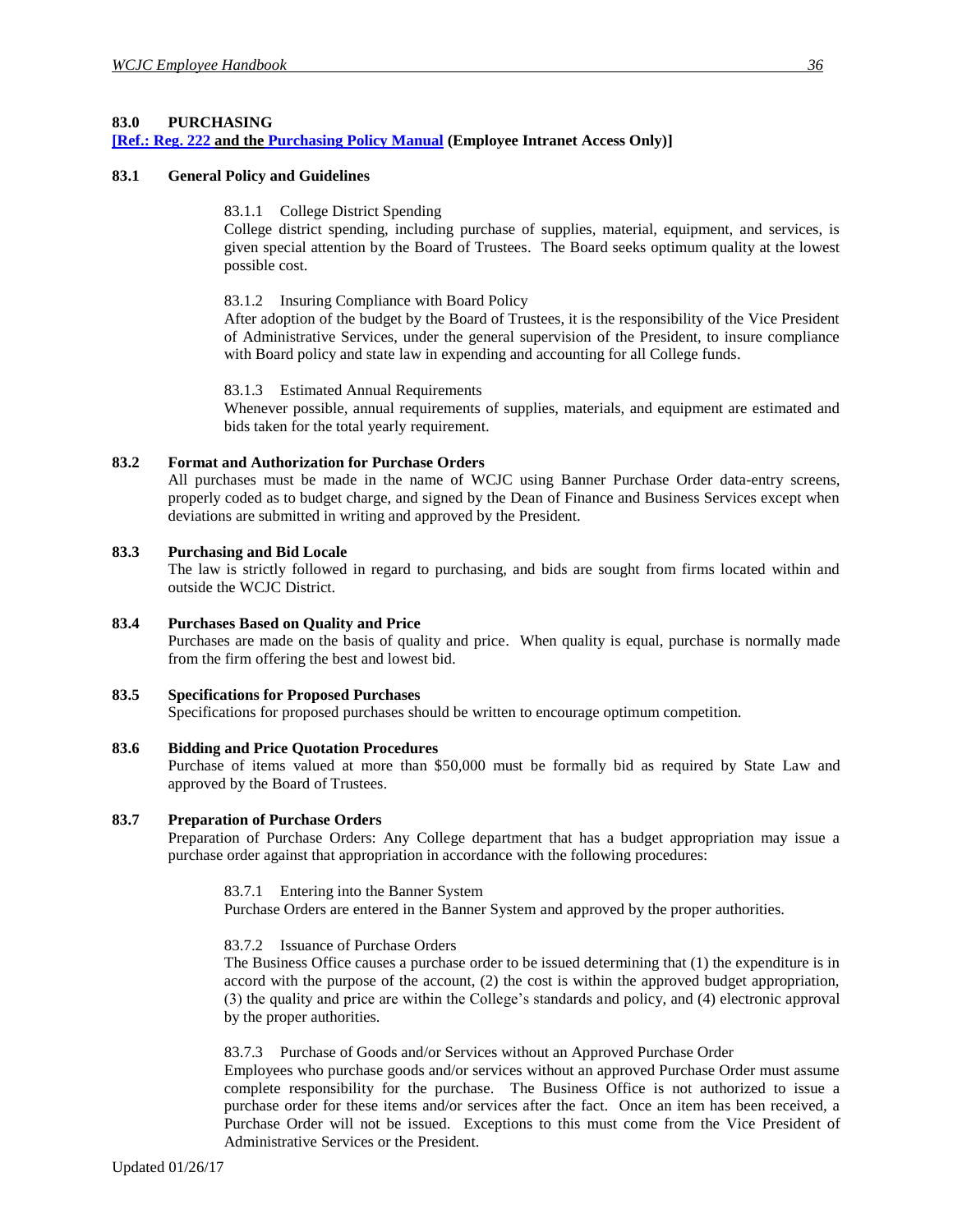#### <span id="page-45-0"></span>83.7.4 Review of Proper Interpretation and Compliance Purchase Order Procedures

Detailed Purchase Order procedures prepared by the Vice President of Administrative Services and approved by the President of the college supplement these policies and regulations as necessary to insure proper interpretation and compliance. (See Purchasing Manual.).

#### 83.7.5 Availability of Purchasing Policy Manual

A copy of the **[Purchasing Policy Manual](http://www3/intranet/Policies%20&%20Regulations/Handbooks/Purchasing%20Handbook/documents/Purchasing%20Manual.doc)** (Employee Intranet Access Only) is also available online on the WCJC Intranet. Requests for hard copies must be made in writing to the Director of Purchasing.

#### <span id="page-45-3"></span><span id="page-45-2"></span><span id="page-45-1"></span>**83.8 Purchase of Supplies from Bookstore**

#### 83.8.1 Items Needed on Emergency Basis

It is strongly recommended that supply items be purchased from the College's Preferred Vendor for supplies and not the bookstore. Items for personal use are not provided. The College furnishes instruction-related publications only. To help the Bookstore bill purchases correctly, a list of authorized purchasers is made each spring and fall semester and given to the bookstore personnel. Employees desiring to make purchases must ascertain that they are authorized to do so as documented on the bookstore list. For items needed on an emergency basis by the faculty and staff, the bookstore is authorized to furnish materials on a "Bookstore Requisition" that requires either the signature of the instructor or staff member.

#### <span id="page-45-5"></span><span id="page-45-4"></span>**83.9 Central Receiving Department**

#### 83.9.1 Location of Central Receiving Department

The Central Receiving Department for parcel post items is located in the Service Center in the northwest corner of the Administration Building. Other materials are delivered to the Maintenance Shop.

83.9.2 Central Receiving Department Deliveries

The Central Receiving Department delivers materials received to the department placing the order.

#### <span id="page-45-8"></span><span id="page-45-7"></span><span id="page-45-6"></span>**83.10 Acceptance of Cash or Checks**

83.10.1 Approval to Accept Cash or Checks

No employee of the college may accept money for the College unless a pre-numbered written receipt is given or some other arrangement has been made and approved in advance through the Office of the Vice President of Administrative Services or President.

83.10.2 Payable Only to WCJC In no instance may a check covering payment to the College be made payable to an individual. It must be payable to WCJC.

#### <span id="page-45-10"></span><span id="page-45-9"></span>**84.0 RESIGNATIONS, NONRENEWAL, TERMINATION, AND DISMISSAL**

**[Regulation 871](http://www.wcjc.edu/About-Us/documents/regs/REG871.pdf)** outlines the procedure to be followed by contract employees who intend to resign from the institution.

**[Regulation 887](http://www.wcjc.edu/About-Us/documents/regs/Reg-887-Nonrenewal-Termination-and-Dismissal-FINAL-PER-BOARD-APPROVAL-11-16-10.pdf)** contains the policy on non-renewal, termination, and dismissal.

#### <span id="page-45-12"></span><span id="page-45-11"></span>**84.1 Exit Procedure**

#### **[\[Ref.: Reg. 848\]](http://www.wcjc.edu/About-Us/documents/regs/REG848.pdf)**

Full-time employees leaving employment with WCJC shall discharge all remaining obligations and responsibilities to the College to be considered as having terminated employment in good standing. For the entirety of the exit procedure, refer to College Regulation 848.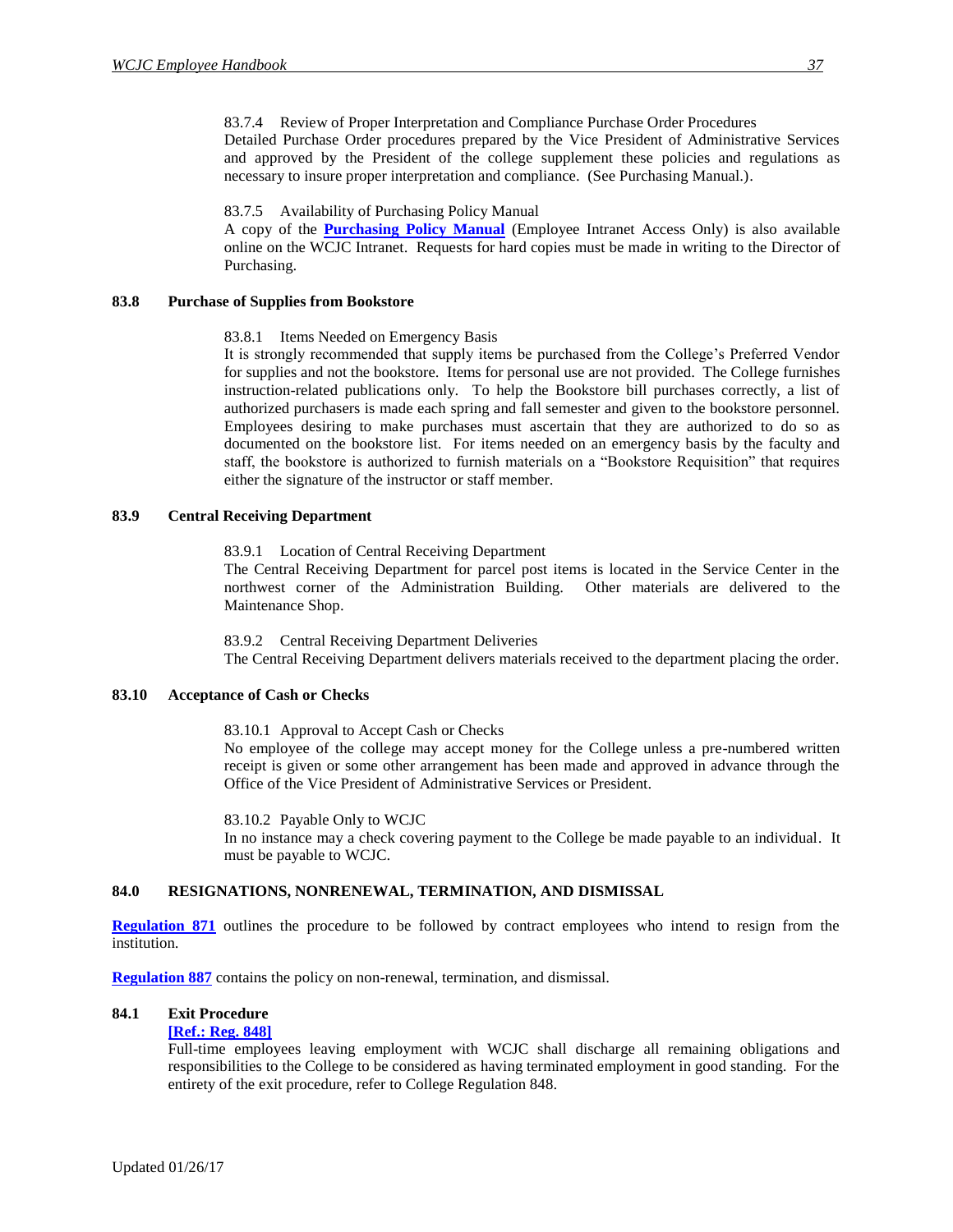#### <span id="page-46-0"></span>**85.0 SAFETY AND SECURITY: OFFICE AND SERVICES**

The Safety and Security Office on the Wharton Campus is located in Room 107 of the Pioneer Student Center. Security at both the Sugar Land Campus and the Richmond Campus is located at the front reception desk. Contact numbers are as follows:

| <b>Wharton Campus</b>     | $(979)$ 532-6523                |
|---------------------------|---------------------------------|
| Security Cell Phone       | $(979)$ 282-1993                |
|                           | $(979)$ 532-3131 (Wharton P.D.) |
|                           | Ask for WCJC security unit 149  |
| <b>Sugar Land Campus</b>  |                                 |
| Security Office Extension | $(832)$ 842-2929                |
| <b>Richmond Campus</b>    | $(281)$ 239-1501                |
|                           |                                 |

#### <span id="page-46-1"></span>**86.0 SECURITY AT ORGANIZATION OR CLUB FUNCTIONS [\[Ref.: Reg. 372\].](http://www.wcjc.edu/About-Us/documents/regs/REG372.pdf)**

#### <span id="page-46-2"></span>**87.0 SELF-REPORTING OF EMPLOYEE SUBSEQUENT CONVICTIONS**

An employee shall notify his or her immediate supervisor within three calendar days of any arrest, indictment, conviction, no contest or guilty plea, or other adjudication of the employee for any felony or offense involving moral turpitude.

Moral turpitude includes, but is not limited to:

- Dishonesty, fraud, deceit, theft, misrepresentation;
- Deliberate violence;
- Base, vile, or depraved acts that are intended to arouse or gratify the sexual desire of the actor, felony possession;
- Felony possession, transfer, sale, distribution, or conspiracy to possess, transfer, sell or distribute any controlled substance defined in Chapter 481 of the Health and Safety Code;
- Acts constituting public intoxication, operating a motor vehicle while under the influence of alcohol, or disorderly conduct, if any two or more acts are committed within any 12-month period; or
- Acts constituting abuse under the Texas Family Code.

#### <span id="page-46-3"></span>**88.0 SEXUAL HARASSMENT**

#### <span id="page-46-4"></span>**[\[Ref.: Reg. 879\]](http://www.wcjc.edu/About-Us/documents/regs/REG879.pdf)** and **[\[Ref.: Reg. 877\]](http://www.wcjc.edu/About-Us/documents/regs/Reg-877-Employee-Grievances-and-Complaints-FINAL-PER-BOARD-APPROVAL-1-18-11.pdf)**

WCJC does not tolerate sexual harassment of any form. An employee who believes he or she has been or is being subjected to any form of sexual harassment shall bring the matter to the attention of the dean or immediate supervisor.

The Director of the Human Resources Department or the President may also be contacted by personnel on issues relating to sexual harassment.

#### <span id="page-46-6"></span><span id="page-46-5"></span>**89.0 SMOKING AND USE OF TOBACCO PRODUCTS ON CAMPUS [\[Ref.: Reg. 375\]](http://www.wcjc.edu/About-Us/documents/regs/Reg375.pdf)**

Smoking and use of other tobacco products is not permitted in any building on any WCJC campus. Smoking is allowed in parking lots. No tobacco product is permitted at the University of Houston Sugar Land campus.

#### <span id="page-46-7"></span>**90.0 SPONSORSHIP OF ORGANIZATIONS OR CLUBS**

Staff members, with approval from their supervisors, can be assigned to be sponsors of clubs and/or organizations. Duties of sponsors include; completion of annual sponsor training program (including Campus Security Authority-CSA training), attending business and social meetings of the organization, countersigning requests for payment of funds from the organizational treasury, reviewing student eligibility for offices and honors, and providing guidance to the group in achieving the organization's purposes and in complying with College policies. Sponsors must be present at all off-campus activities of their student organizations.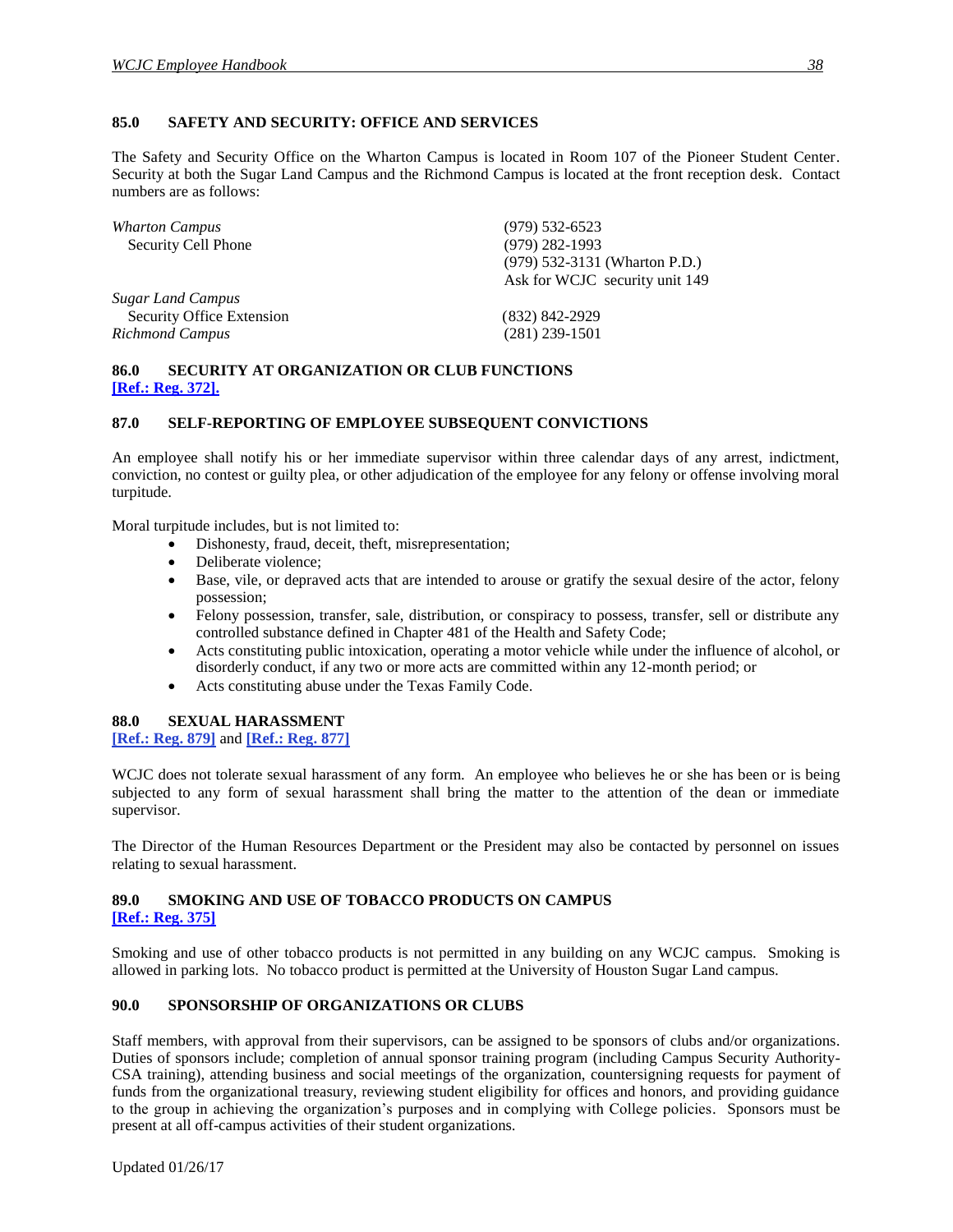#### <span id="page-47-0"></span>**91.0 TELEPHONES AND FAX MACHINES**

#### <span id="page-47-1"></span>**91.1 Telephone Usage by Employees**

The College provides telephones for business purposes and urges discretion in the use of telephones for social and personal affairs.

#### <span id="page-47-2"></span>**91.2 Student Usage of Telephones**

Students must use faculty and staff telephones only under the direct supervision of the personnel to whom the phones are assigned. Students are not permitted to make long-distance calls.

#### <span id="page-47-3"></span>**91.3 Local Calls**

Calls made to Wharton numbers (531, 532, and 282 exchanges) can be completed by dialing "4" for an outside line and at the dial tone dialing the number. Calls to the following towns are toll-free: Boling, East Bernard, Egypt, Glen Flora, and Needville.

#### <span id="page-47-4"></span>**91.4 Long-Distance Calls**

Long-distance calls can be made by dialing "4" and, at the dial tone, dialing  $1 +$  area code + number desired + department code. Most calls from Wharton to the 281 and the 713 area codes are made without dialing a "1": Dial  $4 + 281$  (or  $713$ ) + number.

#### <span id="page-47-5"></span>**91.5 Calls to WCJC Extension Campuses from Wharton**

Calls to the Sugar Land Campus and Richmond Campus may be made by dialing the proper extension number since the telephones on both campuses are part of a single system.

#### <span id="page-47-6"></span>**91.6 Calls to Wharton from the Sugar Land Campus and Richmond Campus**

Employees at the Sugar Land Campus and Fort Bend Technical Center may reach the Wharton Campus by dialing the proper extension number.

#### <span id="page-47-7"></span>**91.7 Calls to Bay City from Wharton, Richmond, and Sugar Land**

Calls to employees the Bay City Campus may be made by dialing "4" and the appropriate ten digit number.

#### <span id="page-47-8"></span>**91.8 Calls from Bay City to Wharton**

Calls to employees at the Wharton Campus may be dialed using the appropriate ten digit number.

#### <span id="page-47-9"></span>**91.9 Calls from Bay City to Richmond and Sugar Land**

Calls to employees at the Richmond and Sugar Land campuses may be dialed using "1" and the appropriate ten digit number.

#### <span id="page-47-10"></span>**91.10 College Fax Machine Usage**

College fax machines are available to all employees for College business purposes only.

#### <span id="page-47-11"></span>**92.0 NORMAL OFFICE HOURS**

Normal office hours are from 8:00 in the morning to 5:00 in the afternoon, Monday through Friday. Certain departments, however, follow staggered shifts and other variations in schedules. In these cases, supervisors provide employees with work schedules.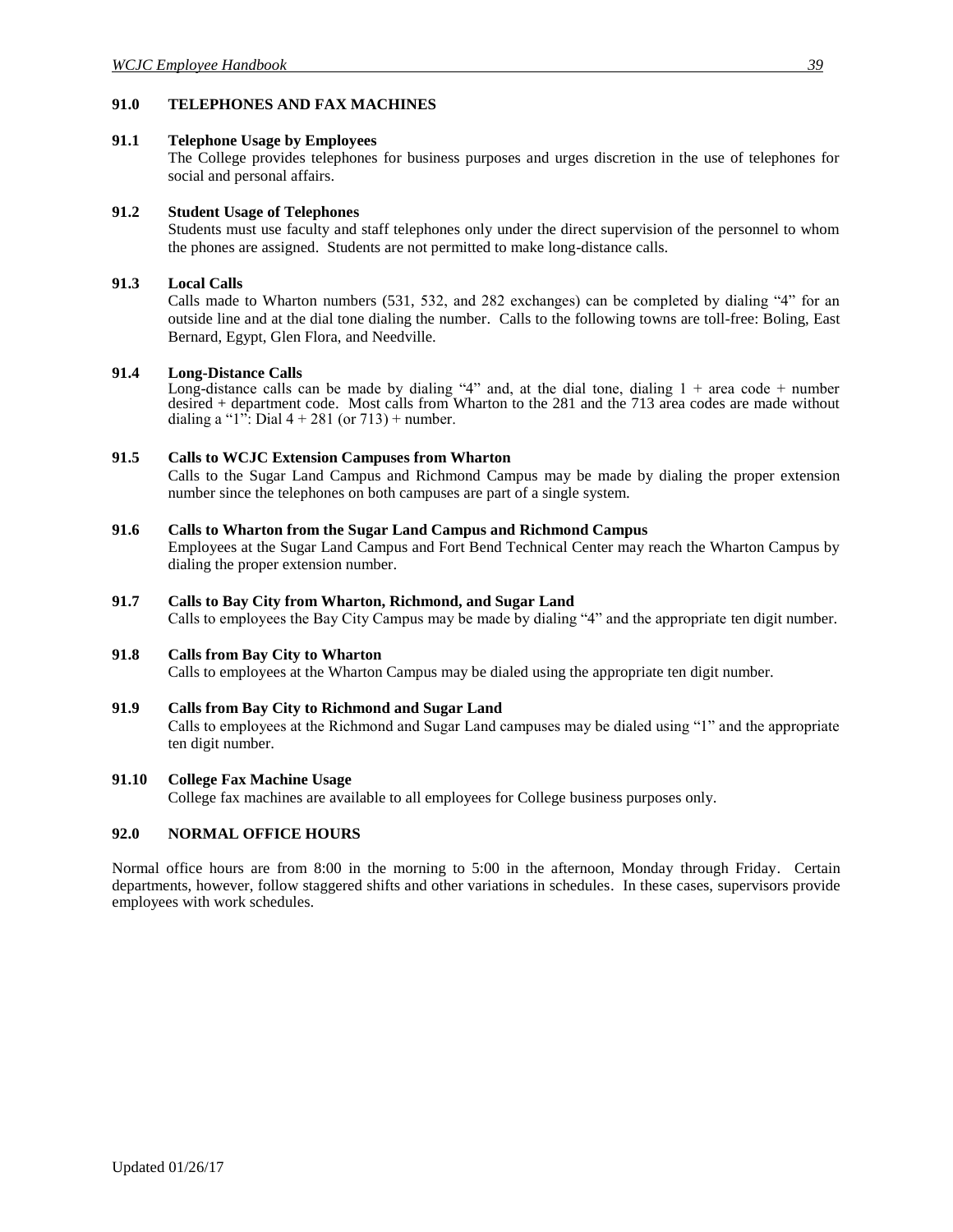## *PART SEVEN: PROGRAMS AND SERVICES*

#### <span id="page-48-1"></span><span id="page-48-0"></span>**93.0 LIBRARY SERVICES AND LEARNING RESOURCES**

The Learning Resources Program of WCJC provides a variety of services that support and expand the instructional program of the institution. The J. M. Hodges Library on the Wharton Campus, the University Branch, WCJC/UH joint use Fort Bend County Library at the Sugar Land Campus, the Open Computer Lab/Online library at both the Bay City Campus and Fort. Bend Technical Center- welcomes the faculty and staff of WCJC to explore and make use of their resources and services. Faculty are encouraged to take a personal interest in seeing that materials are current and adequate to support assignments. Faculty and staff may contact the Director of Library Information and Technical Services for more information.

#### <span id="page-48-2"></span>**93.1 Library Hours [\[Ref.: Library Hours\]](http://www.wcjc.edu/Students/Library/Library-Information/open-computer-labs.aspx)**

#### <span id="page-48-3"></span>**93.2 Resources**

The Learning Resources program provides the following types of materials.

Books and Electronic Books (eBooks) DVDs Periodicals Publishers' Catalogs Tapes, Audio and Video Microfilm Streaming Media College Catalogs Occupational Materials **Online Databases** 

#### <span id="page-48-5"></span><span id="page-48-4"></span>**93.3 Requests for Acquisition of Materials**

Requests for acquisition of materials: Print and non-print purchases must be planned and budgeted for acquisition. Faculty and staff are encouraged to submit material requests continuously during the year through campus mail or email. To expedite handling of materials request, the following must be observed:

#### 93.3.1 Provide Full Order Information

Provide full order information, including source and price, if possible. For new titles just off the press or soon to be released, send publisher advertisement or blurb to the library via email or campus mail.

#### <span id="page-48-6"></span>93.3.2 Indicate Order Preference

Mark your request with a 1st or 2nd order preference in your recommendation list. Any special processing notes, such as "Rush," "Need by Spring Semester," etc., should be noted on the list.

#### <span id="page-48-7"></span>93.3.3 Where to Send Requests

Send your request to the Director of Library Information and Technical Services through campus email, interoffice mail or give them to one of the staff members.

The requester receives notification when the requested material has been processed and is ready for circulation.

#### <span id="page-48-8"></span>**93.4 Circulation of Materials**

Faculty and staff can email the library at **wejclibrary@wcjc.edu** or call the Circulation Desk Staff (979-532-6509) to request College library materials be sent to their campus office through inter-campus courier service.

Print materials, available through the J.M. Hodges Library, are circulated to faculty and professional staff for three (3) months unless the materials are designated RESERVE, REFERENCE, or professional development collection. Materials should be returned as soon as the user is through with them. Overdue notices are sent to faculty and staff when materials are kept out for more than three months, but fines are not assessed.

Non-print media programs are checked out from the J.M. Hodges Library (979-532-6509) for a three-week time period. Under normal circumstances, this provides adequate time for programs to be used in the classroom. Programs must be returned as soon as they have been shown. The limit of eight items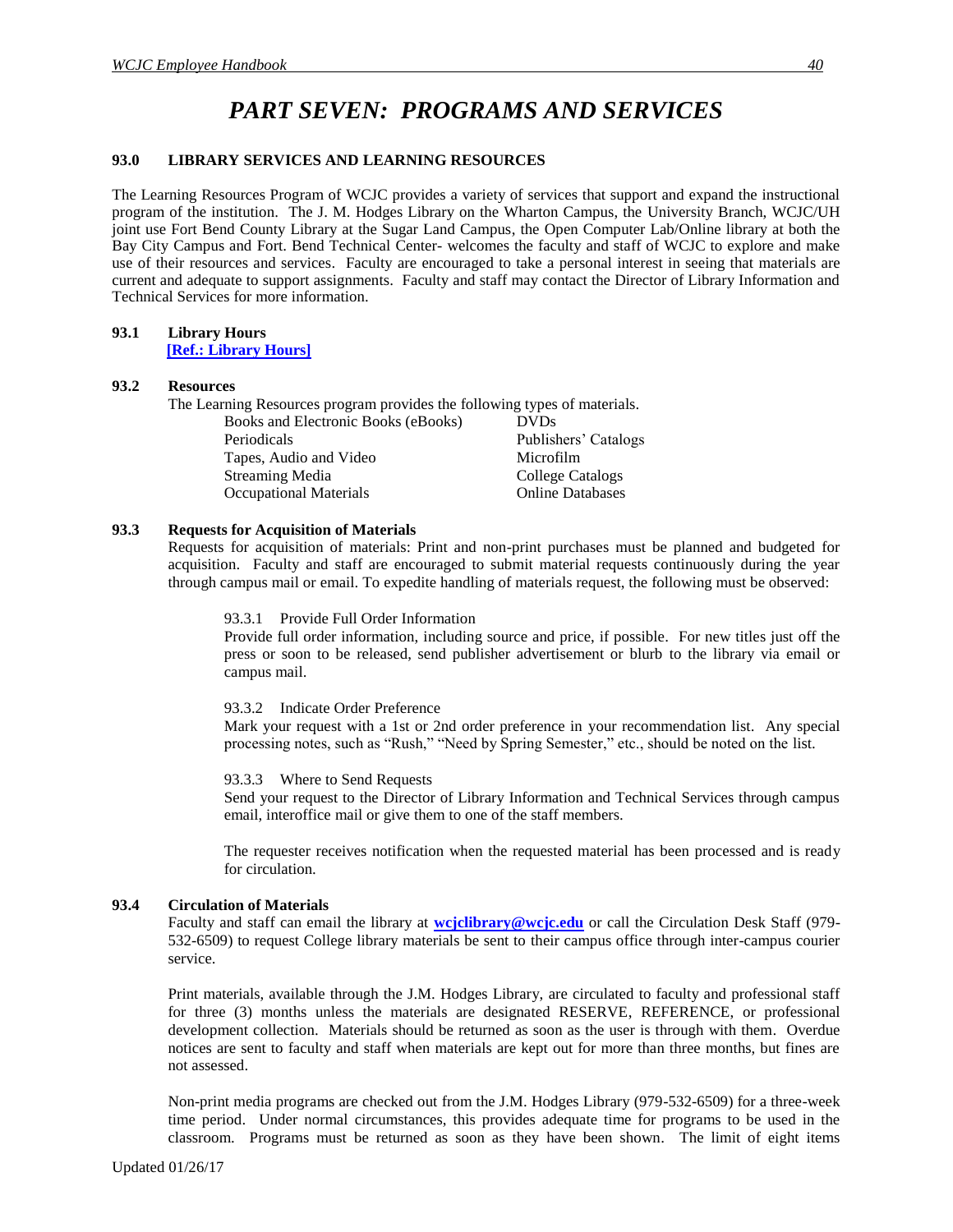(programs) is observed with circulation to the faculty.

Periodicals and Reference books, because of the frequent use, *do not circulate* from the Library. One-day loans may be arranged with the library staff (979-532-6509) if the material is needed for class. Photocopiers are available for print, microfilm, and microfiche.

Faculty members must identify themselves when checking out materials and equipment at the Circulation Desk. Faculty are encouraged to present their bar-coded WCJC ID card. The WCJC ID card becomes a borrower's card when a bar code label is attached.

Faculty spouses and children may apply for borrowers' cards by contacting the library staff (979-532- 6509). Faculty families receive the regular two-week loan privilege. Faculty and staff enrolled in a WCJC credit course must observe the library regulations for all students printed in the *Student Handbook.*

#### <span id="page-49-0"></span>**93.5 Classroom and Office Materials**

If a faculty member deems it necessary to keep materials in his or her office or classroom for more than three months, arrangements must be made for copies of the materials to be purchased through the departmental budget. Library materials are for short-term circulation.

#### <span id="page-49-1"></span>**93.6 Reserve Materials**

Space is provided at all libraries for materials that faculty wish to place on RESERVE. Lists of materials to be reserved must be submitted several days *before* the assignments using the materials are made to a class. Please indicate *when the materials may be removed* from the RESERVE status.

#### <span id="page-49-2"></span>**93.7 Class Assignments**

A copy of class assignments requiring library materials is recommended to be placed on file at libraries; this helps the librarian prepare for the reference questions the assignment will generate. Assignments involving the use of library materials should be completed using the student's time rather than class time. Orientation sessions are an exception.

#### <span id="page-49-3"></span>**93.8 Extension-Campus Class Loans**

Librarians make available supplemental instructional materials for the WCJC Extension Campuses.

Faculty at extension campuses should contact the Director of Library Information and Technical Services for their teaching and research needs.

#### <span id="page-49-4"></span>**93.9 Sugar Land Campus**

The University Branch, WCJC/UH joint use Fort Bend County Library (FBCL) is open to all WCJC students. The librarians at the branch assist faculty and students with their research needs. For specialized services, including scheduling a library orientation, recommending the acquisition of materials or for placing reserve items in house, please contact academic liaisons at University Branch (281-633-5164 or 5166). In order to check out FBCL materials, use their computers and learning resources, WCJC faculty, staff, and students need to get a county library card. Any Texas resident can apply for a free FBCL card. An online application for the county library card is at

**<http://catalog.fortbend.lib.tx.us/polaris/patronaccount/selfregister.aspx?ctx=1>**

#### <span id="page-49-5"></span>**93.10 Bay City Campus and Richmond Campus**

Open Computer Lab/Online library at both the Bay City Campus and Richmond Campus is open to all WCJC students.

#### <span id="page-49-6"></span>**93.11 Interlibrary Loan Requests**

The campus libraries participate in interlibrary borrowing practice, and the faculty is welcome to take advantage of this service. Requests can be made by contacting the J.M. Hodges Library at 979/532-6509. Each interlibrary loan request must be verified and submitted with full bibliographic data. Postage for interlibrary loans is paid by the library; however, any other charges for photocopies of material must be paid by the person making the request.

#### <span id="page-49-7"></span>**93.12 On-line Services**

All campus libraries have Internet access. The library staff cooperates with faculty to make this resource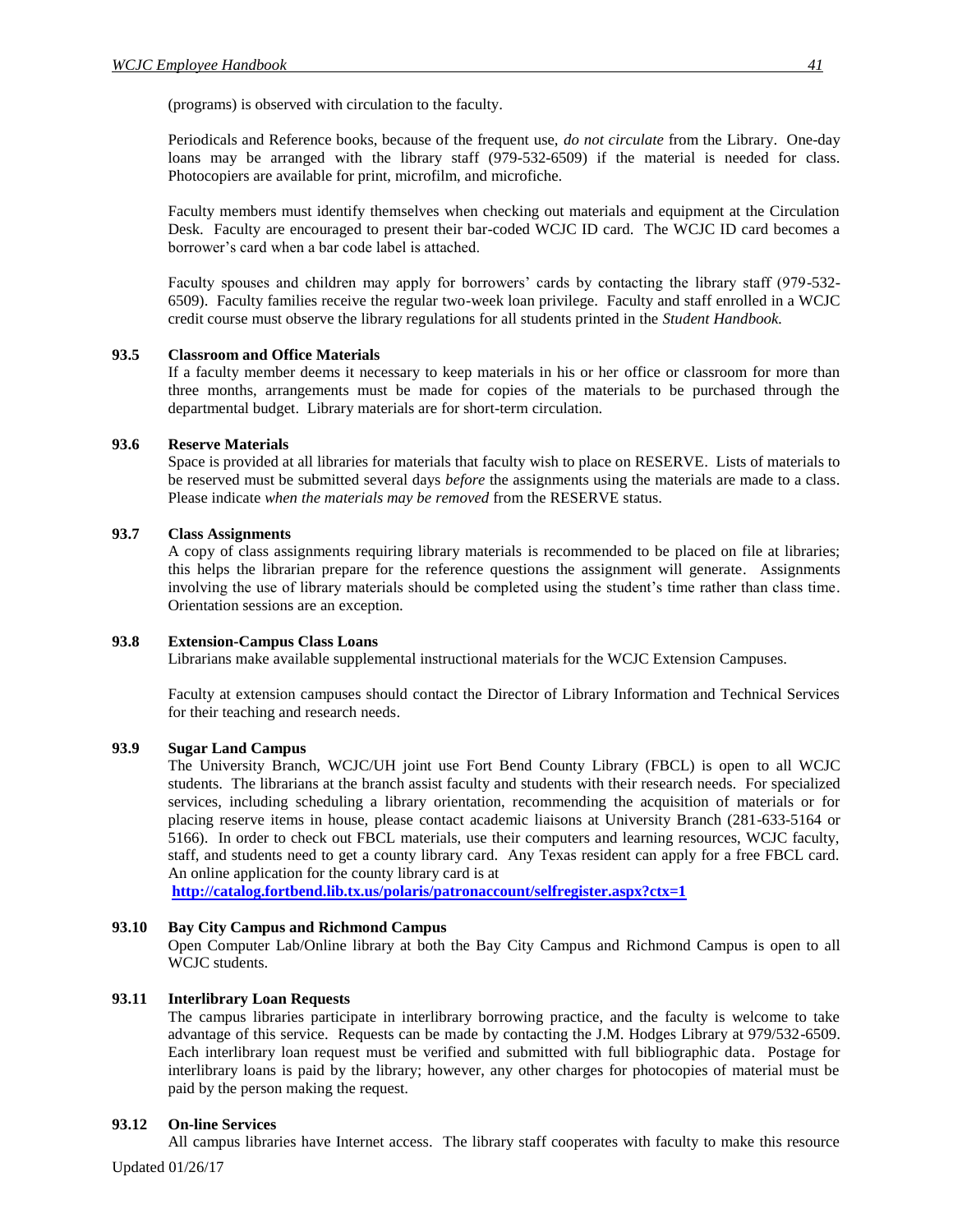an effective teaching/learning tool. Orientation sessions with faculty can be arranged; class demonstrations are also possible. Persons using the Internet must sign and adhere to the *WCJC Libraries Internet Policies and Guidelines.*

#### <span id="page-50-0"></span>**93.13 Orientation**

All campus libraries present the Libraries' general policies and procedures as part of the general student orientation. Orientation sessions designed to meet the research needs of specific subjects or assignments are highly desirable. Ample time for preparation is needed; a week is usually enough time. The librarians presenting the orientation can come to the classroom, or the students can come to the libraries for the session. The library orientation session is available through the college website at **<http://www.wcjc.edu/Students/Library/Research-Help/tutorials.aspx>**.

#### <span id="page-50-1"></span>**93.14 Information Guides**

Information sheets about the Learning Resources program and its services are available upon request. The information is also provided through *LibGuides* page at **<http://wcjc.libguides.com/>**. Rules and regulations are published in the *Student Handbook.* These publications are available in the campus libraries.

#### <span id="page-50-2"></span>**93.15 Gifts and Memorials**

The Learning Resources program welcomes gifts that have merit for a College collection. Persons with materials to donate to the libraries should contact a member of the library staff.

All materials presented or purchased as memorials are acknowledged to the family as well as the donor. A special bookplate appears in each gift or memorial book. The J. M. Hodges Library provides the donor with an acknowledgment of the gift but does not attach a value to the gift.

#### <span id="page-50-3"></span>**93.16 Archive Collection**

The J. M. Hodges Library attempts to keep the record of WCJC history. College activities, pictures, articles, papers, etc., all play an important part of institutional history. Each faculty member is encouraged to file records such as professional activities, club sponsorships, dissertations, publications, and any other record concerned with the "official memory of the institution."

#### <span id="page-50-4"></span>**93.17 Non-print Materials Collection**

Non-print materials are circulated from the J.M. Hodges Library for short-term loan. Since the collection is small and the materials are in great demand, faculty members are encouraged to schedule their use in advance and to return them as quickly as possible. Materials may be reserved by contacting the Circulation Desk Staff of the J. M. Hodges Library.

#### <span id="page-50-5"></span>**93.18 Preview of Non-print Materials**

Faculty are encouraged to preview non-print materials before purchase. Previews may be requested through the J. M. Hodges Library; fees for previews are not usually paid by the library unless arrangements are made before the preview. Fees for previews ordered by an individual of a department are not paid by the WCJC Libraries. A Preview Request Form must be submitted for each title ordered; forms are available in the J. M. Hodges Library. When a preview is received, the requester is notified by campus mail; preview times and facilities should be scheduled as quickly as possible. The WCJC Libraries and Open Computer Labs are not responsible for returning preview materials that are not requested through the J. M. Hodges Library.

A Non-Print Evaluation Form must be completed for all previews and returned to the J. M. Hodges Library; purchase of materials is based on evaluation data gathered during the preview process.

Evaluation forms must be completed for all previews. Future purchase of materials is based on evaluation data gathered during the preview process.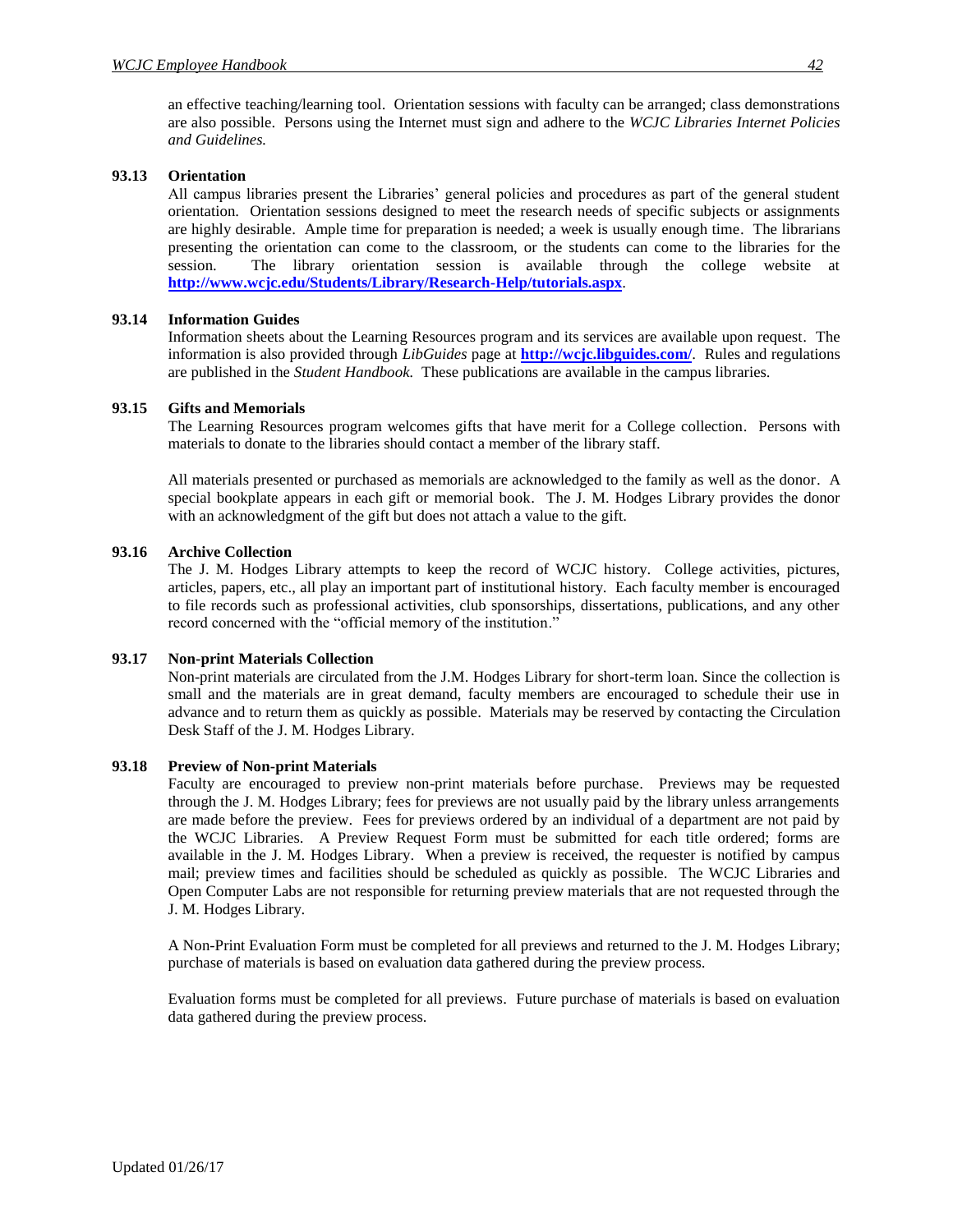#### <span id="page-51-0"></span>**94.0 COLLEGE WORK-STUDY PROGRAM (CWSP)**

#### <span id="page-51-1"></span>**94.1 Purpose of the College Work-Study Program**

The purpose of the College Work-Study Program at WCJC is (1) to provide jobs for students who need employment to finance their education and (2) to provide additional assistance to improve the total operation of the College.

#### <span id="page-51-4"></span><span id="page-51-3"></span><span id="page-51-2"></span>**94.2 Policies for the College Work-Study Program**

The policies for the College Work-Study Program are as follows:

94.2.1 How to Request Work-Study Students

Employees may make requests for work-study students to the Financial Aid Office.

94.2.2 Maximum Hours Work Study Student May Work

A student working under the College Work-Study Program may average a maximum of 19 hours per week in any academic term during which his or her classes are in session.

<span id="page-51-5"></span>94.2.3 Eligibility Requirements for Work Study Students

To be eligible and to maintain eligibility for employment, a student must carry a minimum of 12 semester hours and must be in good standing at WCJC.

<span id="page-51-6"></span>94.2.4 Priority in Receiving Financial Assistance In the granting of positions, priority is given to students needing financial assistance.

94.2.5 Discrimination Prohibited

Discrimination on the basis of sex, race, color, religion, age, national origin, disability, or veteran's status is prohibited*.*

#### <span id="page-51-8"></span><span id="page-51-7"></span>**94.3 Work-Study Job Standards**

Generally, work-study jobs are at an entry level and the student is trained to do the job by the supervisor to whom he or she is assigned. The supervisor is responsible for maintaining high standards of work.

Students failing to maintain proper standards of work should be counseled in regard to proper work performance.

Students failing to maintain expected standards after adequate counseling should be referred to the Student Financial Aid Office with a recommendation for dismissal from the College Work-Study Program. Supervisors should be especially conscious of maintaining high standards of honesty and dependability.

#### <span id="page-51-11"></span><span id="page-51-10"></span><span id="page-51-9"></span>**94.4 Specific Supervisor Functions**

94.4.1 Develop Job Descriptions Supervisors develop job descriptions for positions in the department.

94.4.2 Request Student Worker Supervisors initiate requests for students to fill positions with the Student Financial Aid Office.

<span id="page-51-12"></span>94.4.3 Train Employee Supervisors should train each employee thoroughly in the duties and responsibilities of the job.

<span id="page-51-13"></span>94.4.4 Verify Time Sheets Supervisors must check time entered for accuracy and to approve time in Web Time Entry at the end of the month.

<span id="page-51-14"></span>94.4.5 Develop Effective Working/Learning Conditions Supervisors must develop effective working-learning conditions for students through the design, planning, and organization of work.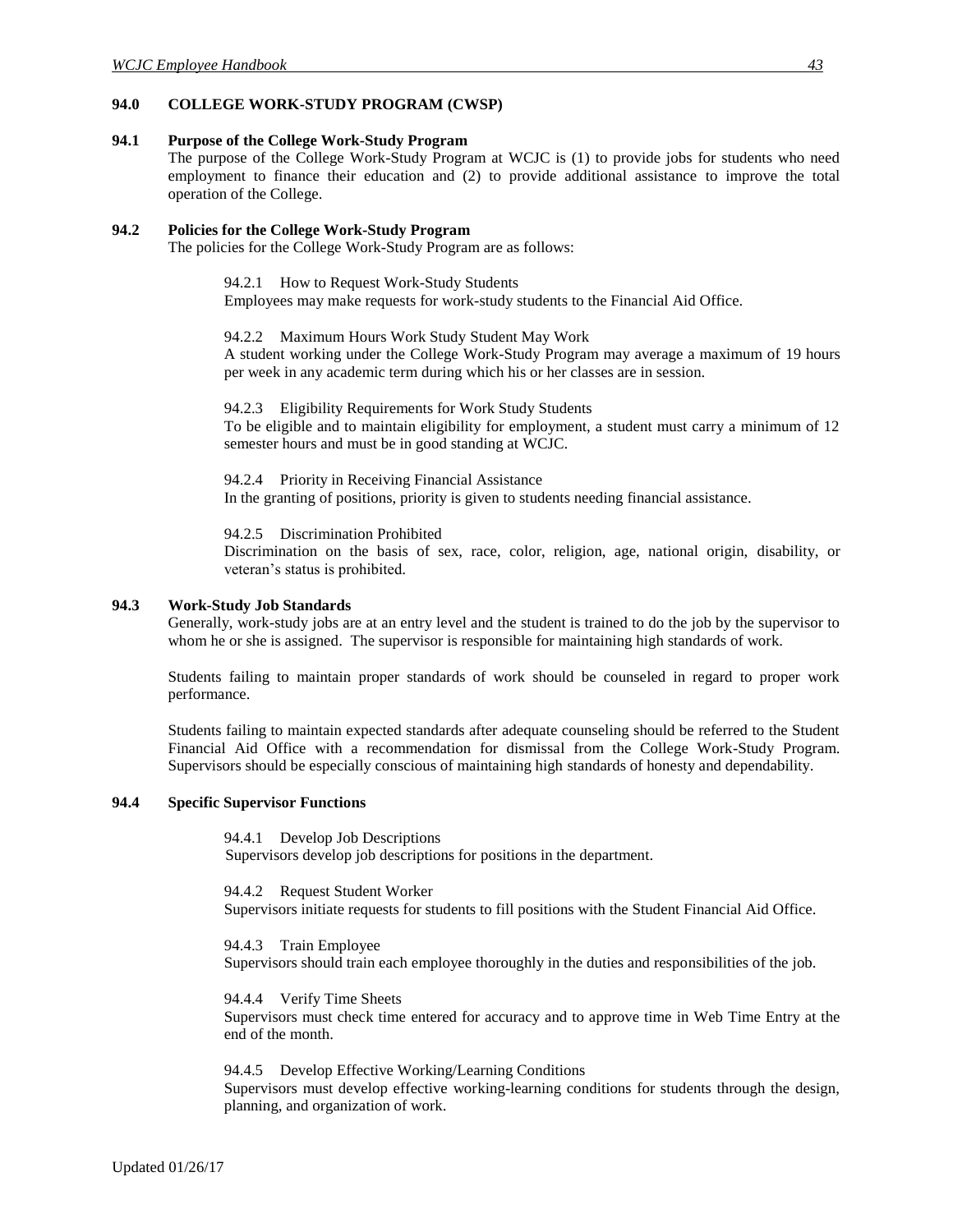#### <span id="page-52-0"></span>94.4.6 Monitor Workload

Supervisors should decrease the work schedule if the workload decreases. Maximum hours need not be maintained or make-up hours provided if not justified by the workload.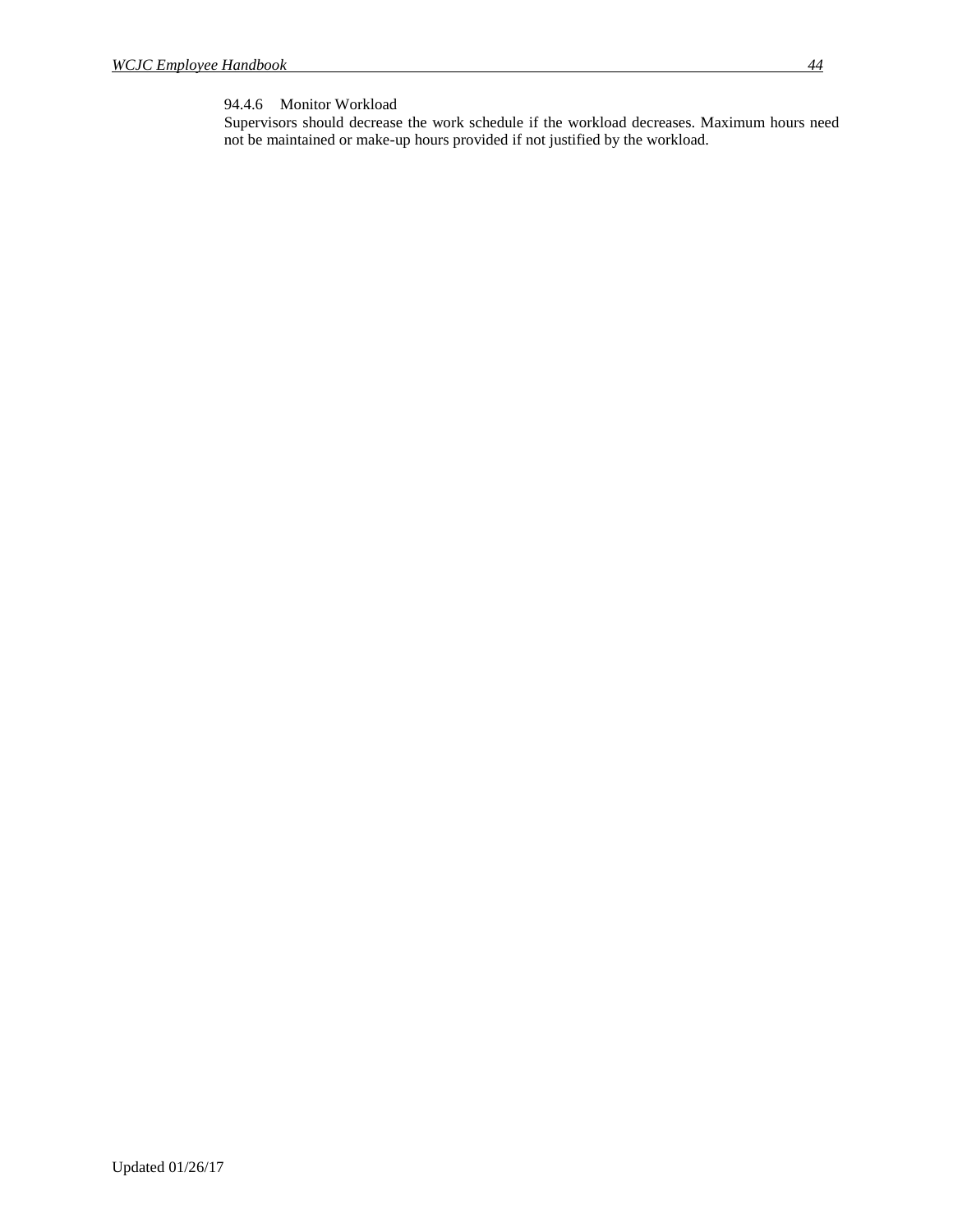## <span id="page-53-0"></span>*PART EIGHT: CURRICULAR PLANNING AND COURSE DEVELOPMENT*

#### <span id="page-53-1"></span>**95.0 INTRODUCTION**

The Board of Trustees of WCJC recognizes that the curriculum is appropriately of central concern to the faculty and therefore encourages all faculty members to propose the addition of courses and programs as well as the revision and deletion of existing courses and programs. The approval process for such additions and revisions includes review by the affected departments or programs, the Curriculum and Instruction Resources Committee, as well as the Offices of the Dean of Vocational and Academic Instruction, Vice President of Instruction, and the College President.

This section of the handbook is designed as a user's guide for faculty, instructional leaders, administrators, and staff who are responsible for developing and processing arts and sciences and technical-occupational credit curriculum proposals. Although most of the initiatives for curriculum change should come from faculty, the process of moving these ideas through the necessary channels to incorporate them into the curriculum requires the joint efforts of faculty, instructional leaders, administrators, and staff.

The courses that constitute the College curriculum are arranged by discipline or programs. Proposed curriculum change involves examining how each course relates to other courses in the discipline(s) and/or program(s). This curriculum revision process is designed to facilitate careful planning, deliberation, and communication, as well as to provide the format necessary for approval and implementation.

The Curriculum and Instructional Resources Committee (CIR) has a key role in this process. It is responsible for representing all faculty and division chairs by bringing their ideas to the committee and discussing the ideas of others with the committee members to gain consensus. Since the entire curriculum is of concern to *all* faculty and since a change in one part of the curriculum affects the rest of the curriculum, the CIR is responsible for representing all faculty and the entire curriculum.

As stated in the *The Principles of Accreditation: Foundations of Quality Enhancement,* published by the Southern Association for Colleges and Schools Commission on Colleges (2012 edition, p. 19, 28-29): "Core Requirement 2.7.2 The institution offers degree programs that embody a coherent course of study that is compatible with its stated mission and is based upon fields of study appropriate to higher education."

"Comprehensive Standard 3.4.1 The institution demonstrates that each educational program for which academic credit is awarded is approved by the faculty and the administration. 3.4.10. The institution places primary responsibility for the content, quality, and effectiveness of the curriculum with its faculty."

#### <span id="page-53-2"></span>**96.0 CURRICULUM DESIGN: OCCUPATIONAL PROGRAM ADVISORY COMMITTEES**

When a new technical/occupational curriculum is to be considered, an advisory committee consisting of professionals or specialists in the field is formed to determine the feasibility of offering the curriculum and to assist in planning before it is developed for recommendation to the Board of Trustees. Each occupational program maintains a standing advisory committee that meets as necessary, but no less than once each year to advise the college about the program and to review curriculum proposals and capital equipment requests.

The effectiveness of the curriculum planning and revision process depends on work provided by faculty through their departmental review of curriculum.

#### <span id="page-53-3"></span>**97.0 CURRICULUM REVIEWS**

At least once every three years, normally in the fall semester, the discipline completes an in-depth evaluation of its curriculum as part of the Program Management Plan (PMP). Program Management Plans look at many variables within the discipline/program/department. Program Management Plans are part of the overall institutional effectiveness plan for the college; data from these plans are essential in reviewing relevancy and currency of curriculum. The data compiled for the PMP Reports should be used in assisting in this evaluation of curriculum.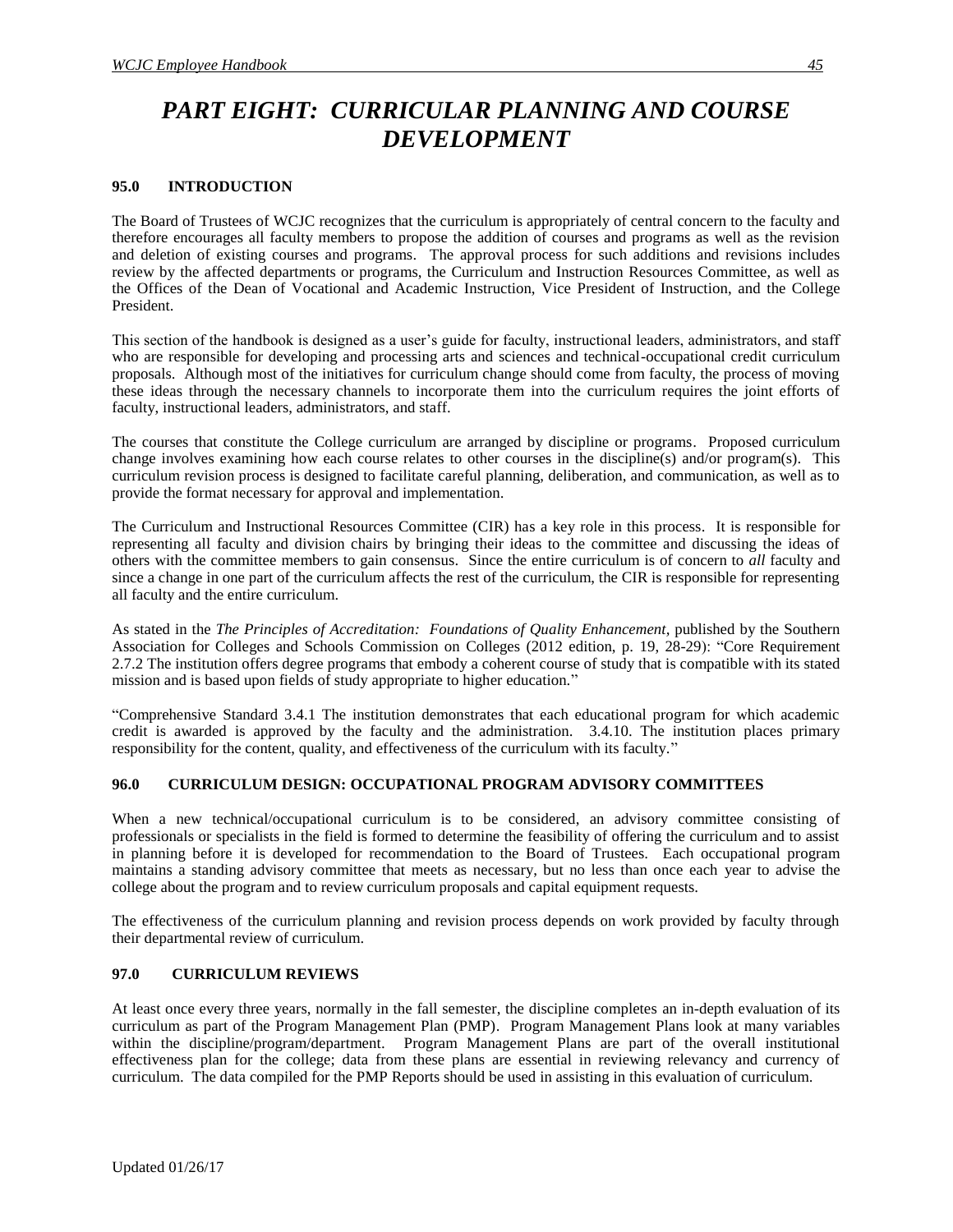#### <span id="page-54-0"></span>**98.0 RESPONSIBILITIES OF DEPARTMENTAL (PROGRAM) FACULTY**

Departmental faculty are responsible for determining content, prerequisites, methods of instruction, selection of textbooks, and methods of evaluation for the various courses taught within the discipline.

If any evaluation (PMP) reveals that the curriculum needs restructuring or modification, the faculty within the discipline, supervised by the department head, revises the curriculum accordingly. The department head, in conjunction with the division chair, reviews the proposed changes for:

- accuracy
- content (substance) and format
- fit into overall curriculum and program objectives
- compliance with Southern Association for Colleges and Schools Commission on Colleges (SACSCOC) and Texas Higher Education Coordinating Board guidelines
- compliance with college general-education and degree requirements, where appropriate

The division chair presents the revised curriculum to the CIR for review and recommendation to the Vice President of Instruction.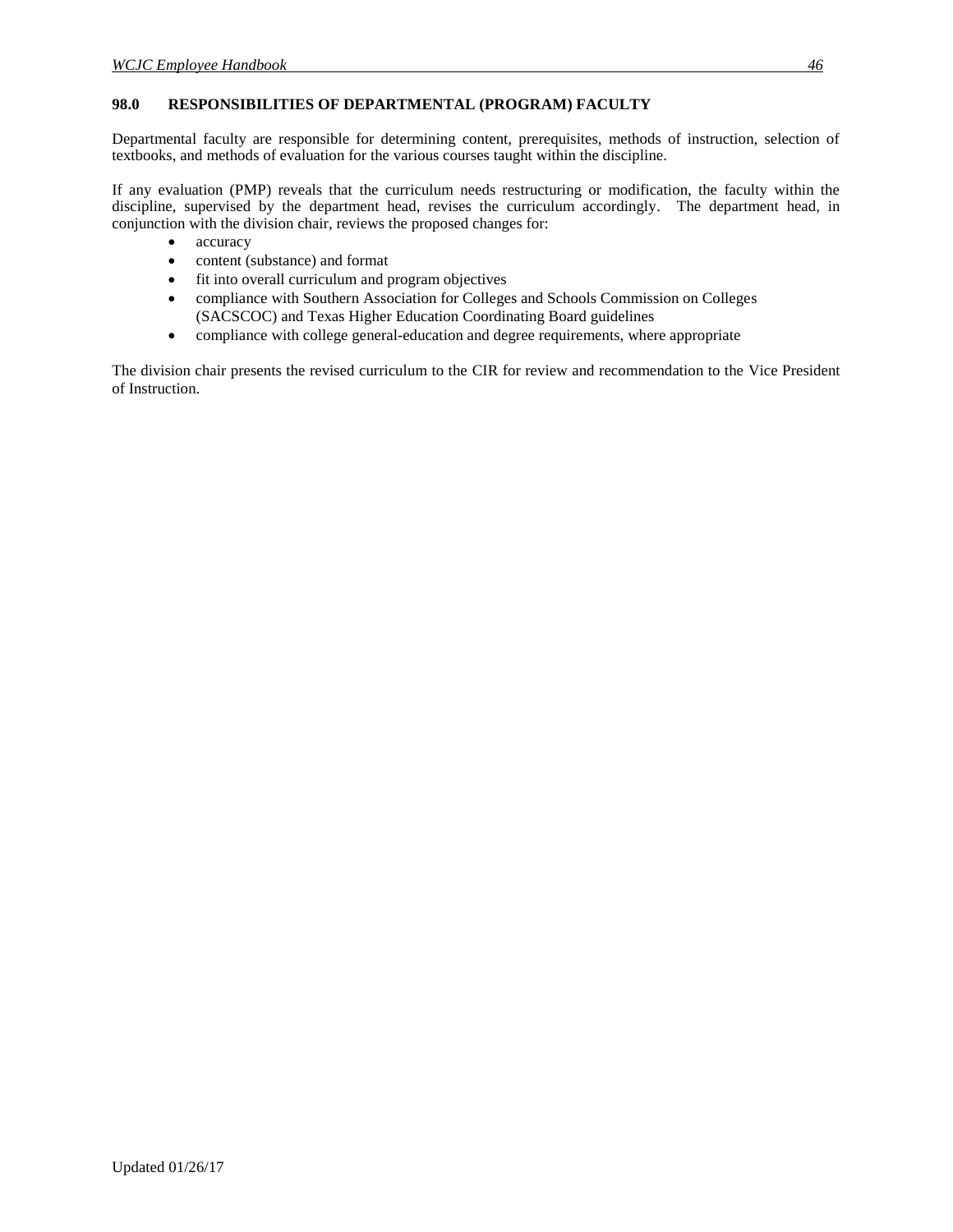## *PART NINE: GUIDELINES FOR EMERGENCIES*

<span id="page-55-0"></span>Detailed guidelines on how to handle specific emergencies within the College can be found in the Disaster Preparedness Manual in **[Appendix XII](http://www.wcjc.edu/About-Us/administration/offices/human-resourses/documents/Disaster-Preparedness-Manual.pdf)** or in the Emergency Procedures Manual in **[Appendix XI](http://www.wcjc.edu/About-Us/administration/offices/human-resourses/documents/Appendix-XI-EMERGENCY-MANAGEMENT-HANDBOOK-with-hyperlinks.pdf)**. Full-time and part-time employees are expected to be familiar with the Disaster Preparedness Manual. All employees must complete the Disaster Preparedness Tutorial and submit the acknowledgement form to the Human Resources Department for documentation in their personnel file.

<span id="page-55-1"></span>**Figures** 

<span id="page-55-22"></span><span id="page-55-21"></span><span id="page-55-20"></span><span id="page-55-19"></span><span id="page-55-18"></span><span id="page-55-17"></span><span id="page-55-16"></span><span id="page-55-15"></span><span id="page-55-14"></span><span id="page-55-13"></span><span id="page-55-12"></span><span id="page-55-11"></span><span id="page-55-10"></span><span id="page-55-9"></span><span id="page-55-8"></span><span id="page-55-7"></span><span id="page-55-6"></span><span id="page-55-5"></span><span id="page-55-4"></span><span id="page-55-3"></span><span id="page-55-2"></span>

| Figure 1.            | <b>Administrative Organizational Chart</b>                         |
|----------------------|--------------------------------------------------------------------|
| Figure 2.            | <b>Academic Organizational Chart</b>                               |
| Figure 3.            | <b>Board of Trustees</b>                                           |
| Figure 4.            | <b>President's Organizational Chart</b>                            |
| Figure 5.            | <b>WCJC</b> Governance                                             |
| Figure 6.            | <b>Administrative Services Organizational Chart</b>                |
| Figure 7.            | <b>Technology and Institutional Research Organizational Chart</b>  |
| <b>Appendices</b>    |                                                                    |
| <b>Appendix I</b>    | <b>Faculty Evaluation System General Information</b>               |
| <b>Appendix II</b>   | <b>Professional Growth</b>                                         |
| <b>Appendix III</b>  | <b>Constitution of the Faculty Association</b>                     |
| <b>Appendix IV</b>   | <b>Constitution of the Support Staff Organization</b>              |
| <b>Appendix V</b>    | <b>Regulation 009 - College President</b>                          |
| <b>Appendix VI</b>   | Regulation 010 - Roles and Functions of the WCJC Board of Trustees |
| <b>Appendix VII</b>  | <b>Regulation 877 - Employee Grievances and Complaints</b>         |
| <b>Appendix VIII</b> | Regulation 851 - Leaves and Absences, Vacations and Holidays       |
| <b>Appendix IX</b>   | <b>Emergency Management Handbook</b>                               |
| <b>Appendix X</b>    | <b>Disaster Preparedness Manual</b>                                |
| <b>Appendix XI</b>   | <b>Institional Protocol for Responding to Death of a Student</b>   |
| <b>Appendix XII</b>  | Campus Maps: 1) Wharton                                            |
| <b>Appendix XIII</b> | <b>Building Supervisors (Employee Intranet Access Only)</b>        |